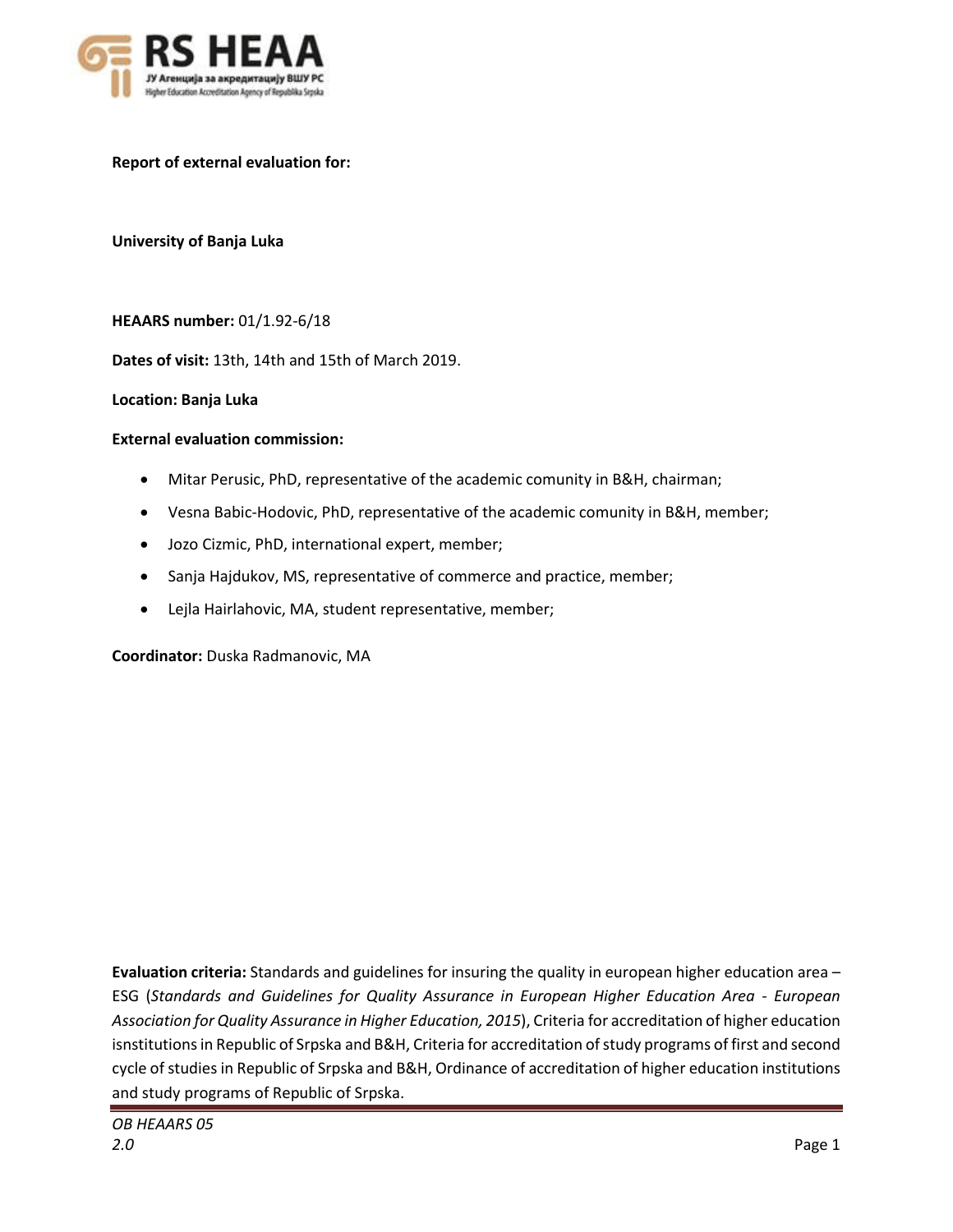

# **Content:**

| 3.0 Opinion about the result of the external evaluation manufacture manufacture about the result of the external evaluation |  |
|-----------------------------------------------------------------------------------------------------------------------------|--|
|                                                                                                                             |  |
|                                                                                                                             |  |
|                                                                                                                             |  |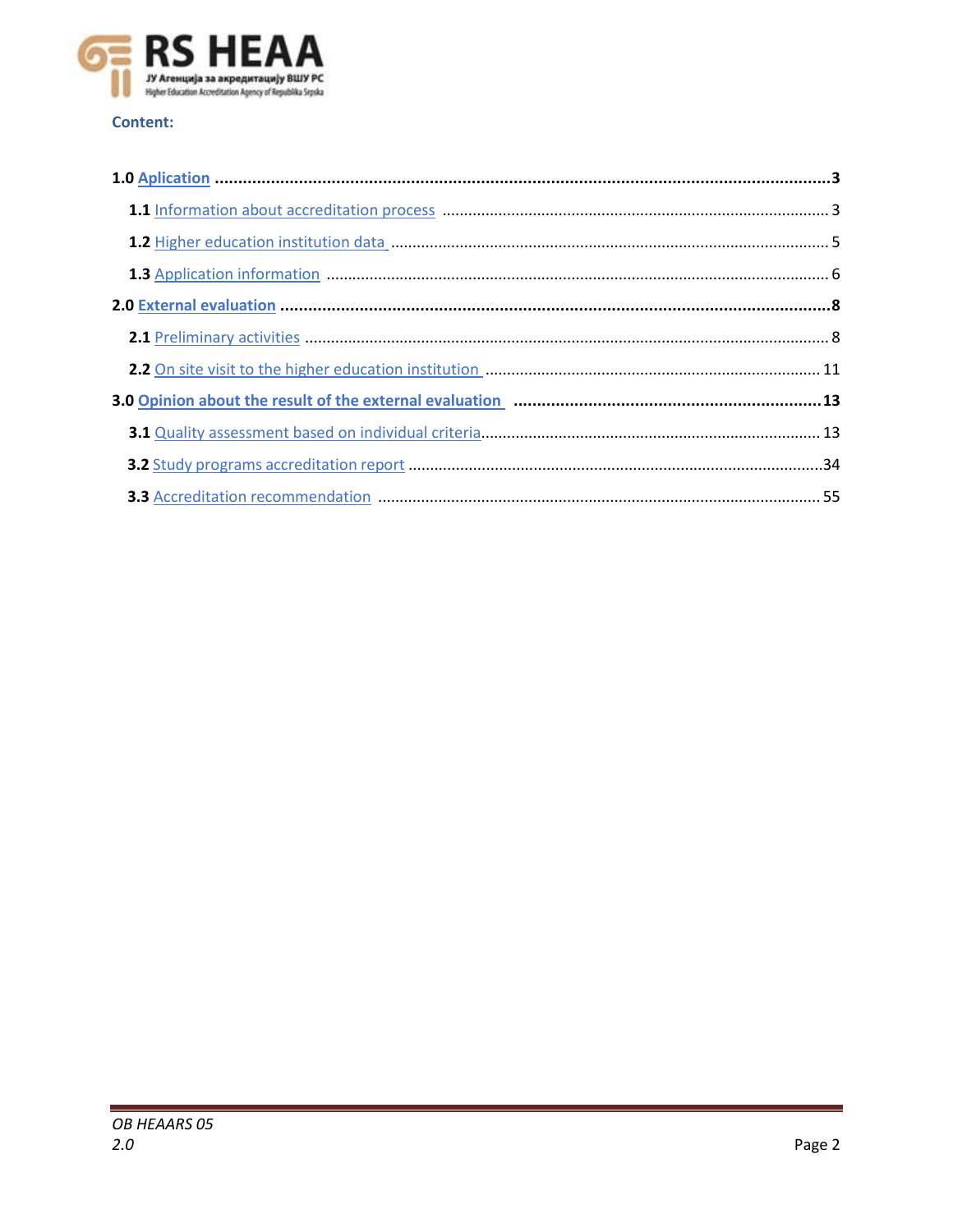

# <span id="page-2-0"></span>**1.0 Application**

# **1.1 Information about the accreditation process**

University of Banja Luka (hereinafter: University) has submitted the application to the Higher Education Accreditation Agency of Republika Srpska on April 23<sup>rd</sup> 2019. for the reaccreditation of the University and review with the purpose of accrediting 16 study programs under the protocol number: 01/1.92/18 . The application was submitted within the time frame provided by the decision on accreditation of the University No. 01/1.92/18 from August  $15<sup>th</sup>$  2013. on April 26<sup>th</sup> 2018. by the official act No. 01/1.3.92-2/18 the Agency requested form the Ministry of education and culture of the Republic of Srpska, as the higher authority, to check the legitimacy of the institution, and on the same day by the official act No. 01/1.3.92- 1/18 the Agency also requested the information of inspection review over the University from the Republic Administration for Inspection Affairs. The Ministry informed the Agency for all study programs, subject to review, with the purpose of accreditation, they had brought the decisions and issued the licenses for delivering study programs and that there is no second instance processes of appeal regarding the University of Banja Luka. The Republic Administration for Inspection Affairs informed the Agency that all the measures instructed from the inspection authority were executed.

On April 30<sup>th</sup> 2018, the Agency signed the contract with the University for the services of reviewing study programs with the purpose of the accreditation that the Agency shall conduct based on:

- The analysis of documentation compatibility with the legal demands (legitimacy of the demands), completion of documentation according to the Agency regulations, report on conducted audit with the suggestion of measures for improvement, according to acting law regulations of the Republic of Srpska and Bosnia and Herzegovina, as well as European associations regulations in this field and
- The revision of stydy programs with the purpose of accreditation and the aim to determine the compatibility with the demands of Standards and guidelines for quality assurance in the European higher education area , B&H – Republic of Srpska criteria and the assessment of compatibility of structure and the content of study programs with the determined output profiles.

By the contract for the review services of the study programs in purpose of accreditation as the subjects of revision the defined study programs go as following:

- Arhitecture,
- Fine Arts,
- Economy and bussiness management,
- Computer science and information technology,
- Serbian language and literature,
- Psychology,
- General Teaching Physical Education and Sport
- Manufacturing machinery,
- Dentistry,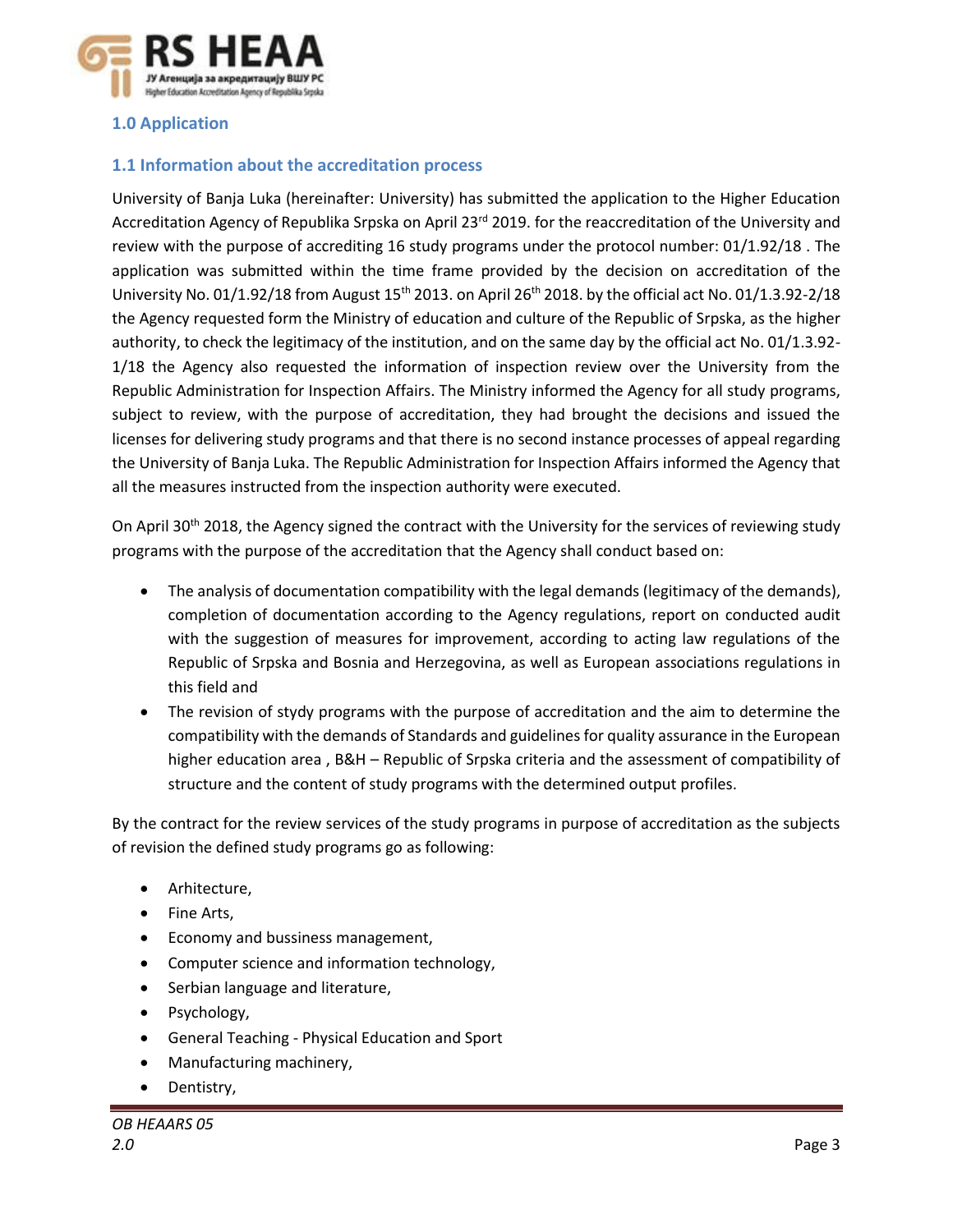

- Biology,
- Social work,
- Agrarian economy,
- Law,
- Mining,
- Forestry and
- Chemical engeneering and technology.

The contract defines the obligations of the University and the Agency as well as confidentiality of all information provided during the review procedure.

The Agency has conducted the procedure for selecting the members of the committee of experts in accordance with the Rulebook on Accreditation of Higher Education Institutions and Study Programs, and in accordance with the Law on Higher Education of the Republika Srpska, by Act No. 01 / 1.4.92-4 / 18 of 08.05.2018. submitted to the Agency for Development of Higher Education and Quality Assurance of BiH a request for the appointment of the Commission of domestic and international experts for quality assessment and audit and for the provision of recommendations on accreditation (hereinafter: the Committee of Experts) as follows:

- Mitar Perusic, PhD., representative of the academic comunity in B&H, chairman;
- Vesna Babic-Hodovic, PhD., representative of the academic comunity in B&H, member;
- Jozo Cizmic, PhD., international expert, member;
- Sanja Hajdukov, MS, representative of commerce and practice, member;
- Lejla Hairlahovic, MA, student representative, member;

After several months of correspondence, and after the deadline was given by the EU Delegation to BiH that the accreditation must be completed by 31 August 2019 at the latest in order not to be rejected for all the projects in which BiH universities participate in the ERASMUS + EU program, and given that the proposed composition of the commission was not challenged with regard to the selection of experts from the List, preparation of on site visit to a higher education institution was started in order for the started procedure to be realized within the set deadlines. In the meantime, the appointment of a commission of experts by the Agency for Development of Higher Education and Quality Assurance of BiH was made by decision No. 05-33-1-102-5 / 19 dated March 12, 2019.

The contract for services of accreditation of higher education institution was concluded on May 22, 2018. between the Agency and the University where it is defined that the subject matter of the evaluation is the quality assurance system of the higher education institution and the study programs covered by the review process for the purpose of accreditation. The Agreement defines the obligations of the University and the Agency as well as the confidentiality of all information provided during the accreditation process.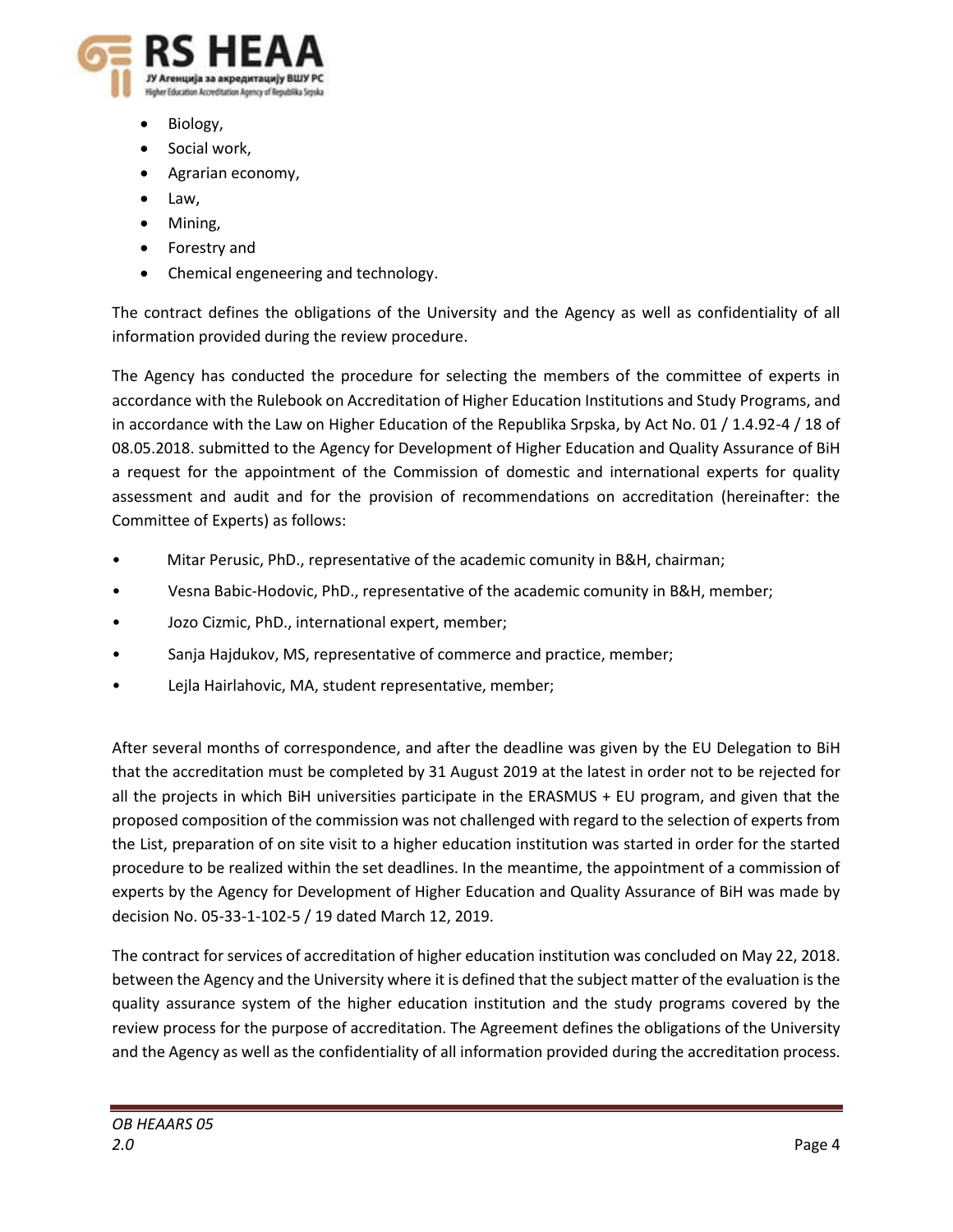

After receiving the application of the University for Re-accreditation by the Decision No. 01 / 1.4.92-6 / 18 as coordinator of the re-accreditation procedure of the University of Banja Luka and the procedure for reviewing study programs, the Agency appointed the Head of the Department for Quality Assurance and International Cooperation at the Agency, Duska Radmanovic, MA.

# **1.2 Data on higher education institution**

| Higher education institution data:         |                                                                 |
|--------------------------------------------|-----------------------------------------------------------------|
|                                            | University of Banja Luka                                        |
| Name, address and e-mail address of the    | Vojvode Petra Bojovića Blvd. 1A                                 |
| institution                                | 78000 Banja Luka                                                |
|                                            | info@unibl.org                                                  |
| Internet address                           | www.unibl.org                                                   |
|                                            | REPUBLIC OF SRPSKA - NATIONAL ASSEMBLY                          |
| Title, number and date of the founding act | Law on Amendments to the Law on Higher Education                |
|                                            | (Official Gazette of the Republika Srpska, No. 30/07)           |
| Tax identification number (PIB)            | 401017720006                                                    |
| Registration number assigned by the        | 01040251                                                        |
| Institute od Statistics of the Republic of |                                                                 |
| Srpska                                     |                                                                 |
| Name, surname and address (name and        | РЕПУБЛИКА СРПСКА                                                |
| headquarters) of the founder               |                                                                 |
| Number and date of decision on             | No.: 02/04-3.733-1/18                                           |
| appointment of the person authorized to    | March 20, 2018                                                  |
| represent                                  |                                                                 |
| Number and date of license for work of     | 07.23/602-3900/09, from June 22, 2009                           |
| higher education institution               |                                                                 |
| Number and date of license to operate out  | 07.23/612-625-2/10, from November 12, 2010                      |
| of headquarters                            |                                                                 |
|                                            | 1. Academy of Arts, prof. Dr. Sanda Dodik,                      |
|                                            | 2. Faculty of Architecture, Civil Engineering and Geodesy,      |
|                                            | prof. Dr. Brankica Milojevic,                                   |
| Visiting Organizational Units and          | 3. Faculty of Economics, prof. Stanko Stanic, PhD,              |
| Responsible Persons                        | 4. Faculty of Electrical Engineering, prof. Dr. Branko Blanusa, |
|                                            | 5. Faculty of Mechanical Engineering, prof. Darko Kneževic,     |
|                                            | PhD,                                                            |
|                                            | 6. Faculty of Medicine, prof. Dr. Ranko Skrbic,                 |
|                                            | 7. Faculty of Agriculture, prof. Zlatan Kovacevic, PhD,         |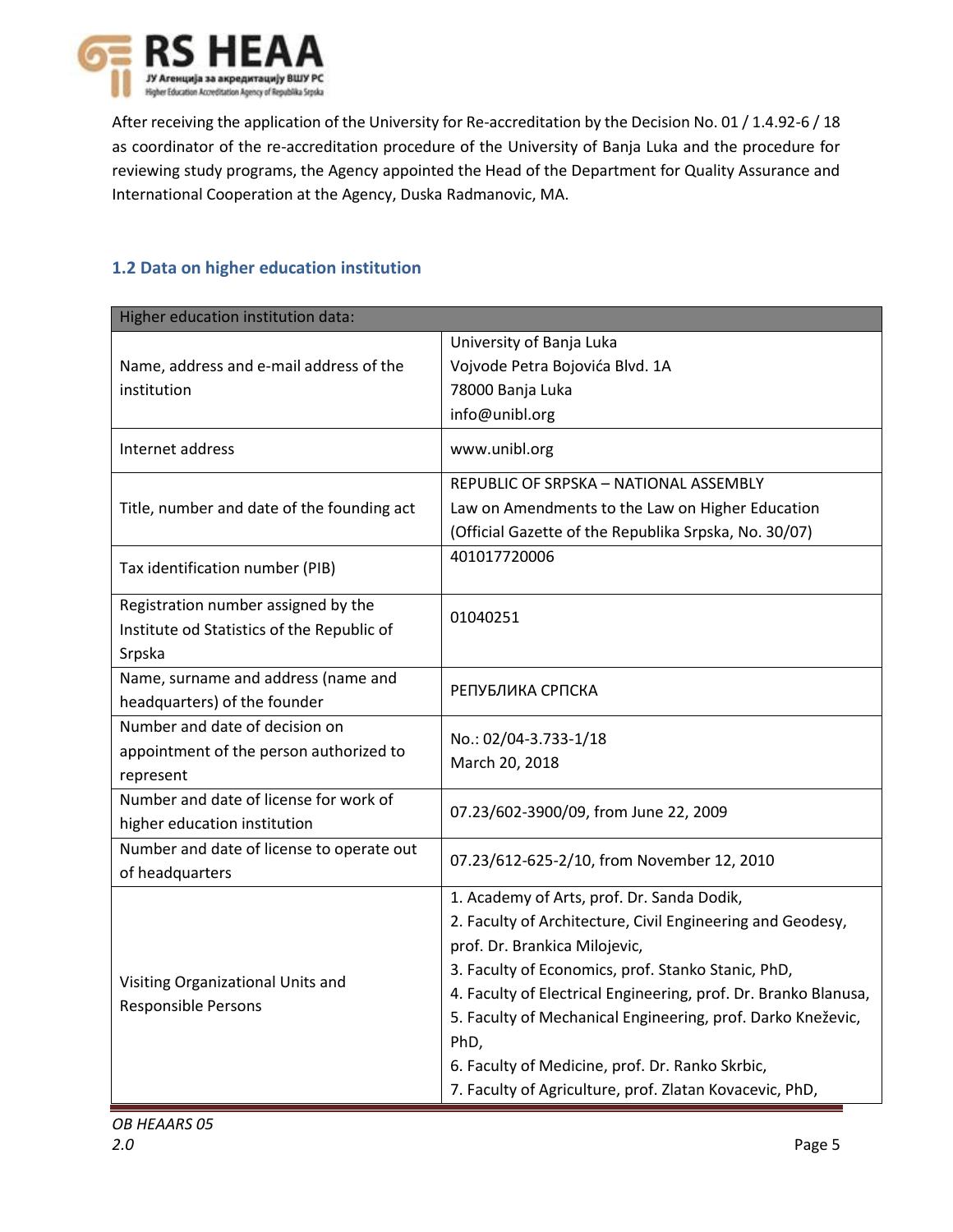

|                                    | 8. Faculty of Law, prof. Zeljko Mirjanic, PhD,              |
|------------------------------------|-------------------------------------------------------------|
|                                    | 9. Faculty of Science, prof. Goran Trbic, PhD,              |
|                                    | 10. Faculty of Mining, prof. Vladimir Malbasic, PhD,        |
|                                    | 11. Faculty of Technology, prof. Borislav Malinovic, PhD,   |
|                                    | 12. Faculty of Political Science, prof. dr Zdravko Zlokapa, |
|                                    | 13. Faculty of Physical Education and Sports, prof. Borko   |
|                                    | Petrovic, PhD,                                              |
|                                    | 14. Faculty of Philosophy, prof. Dr. Brane Mikanovic,       |
|                                    | 15. Faculty of Philology, prof. Dr. Peter Penda and         |
|                                    | 16. Faculty of Forestry, prof. Dr. Vojislav Dukic.          |
| Contact person (for on site visit) | Strain Posavljak, PhD, vice-chancellor                      |
| Phone number                       | 387 51 321 181                                              |

# **1.3 Application information**

In addition to the request for re-accreditation, the University submitted a completed application form that follows the structure of standards and criteria in relation to which the accreditation is performed, the self-assessment report of the University, and other supporting documents that are linked to the application form by hyperlinks (Statute, Study Rules for I and II study cycles, Instructions for designing and improving study programs, etc.).

At the same time, on the form prescribed by the Agency, a special application was submitted for all 16 study programs, following the relevant standards and criteria, as well as 16 self-evaluation reports and supporting documentation.

Study programs applied for accreditation by a higher education institution that have previously undergone the review process:

| Study programs applied for accreditation |                       |                                                                                                            |
|------------------------------------------|-----------------------|------------------------------------------------------------------------------------------------------------|
| To be completed for each study program   |                       | The names of the exit qualifications should<br>correspond to the official occupational<br>classifications. |
| The name of the study program:           | <b>Study</b><br>level | Name(s) of the exit qualifications                                                                         |
| Architecture                             | First cycle           | Architect - 240 ECTS                                                                                       |
| Fine arts                                | First cycle           | Bachelor of Fine Arts - 240 ECTS, painter,<br>Bachelor of Fine Arts - 240 ECTS, graphic artist,            |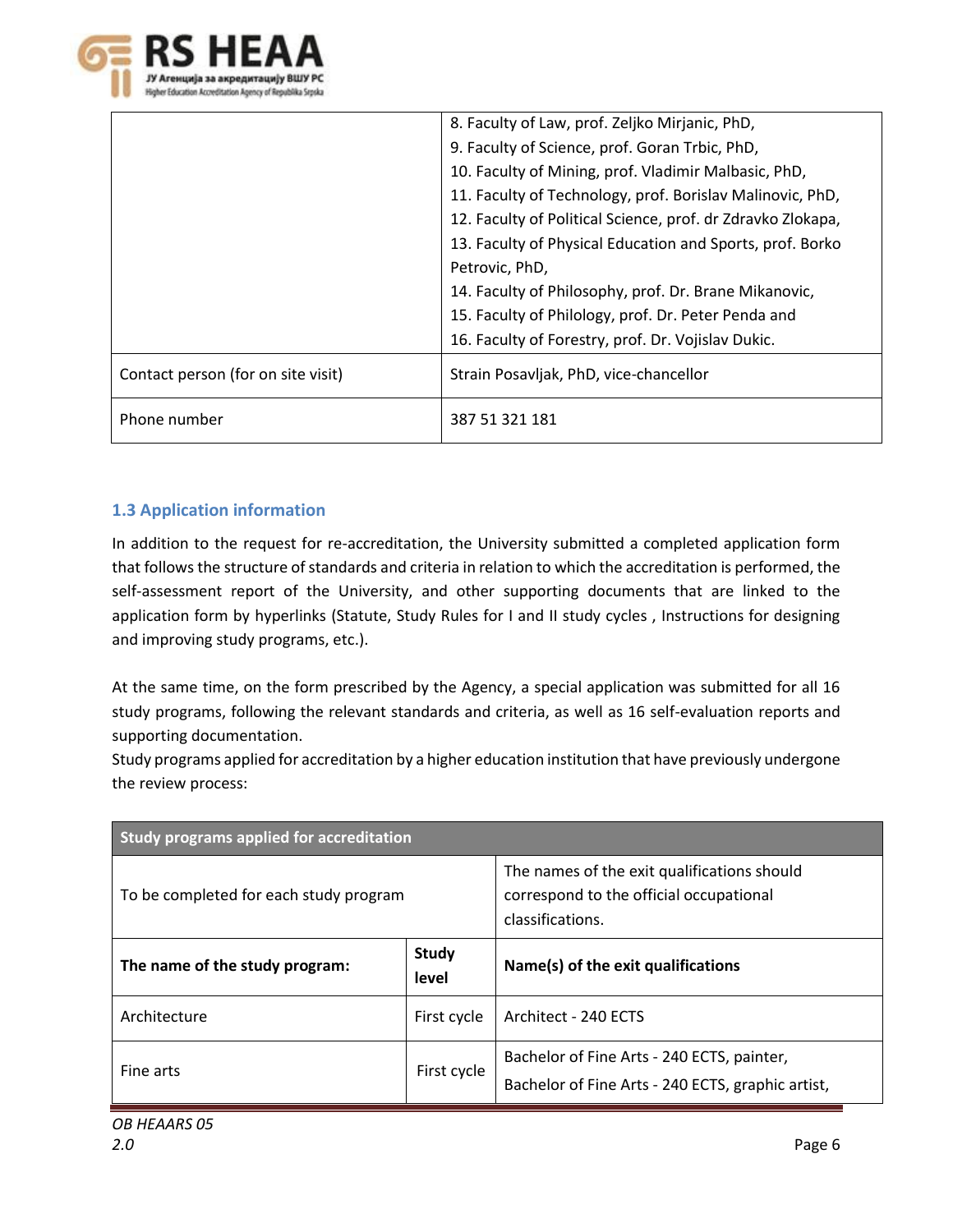

|                                                            |                                    | Bachelor of Fine Arts - 240 ECTS, intermediate artist                                                          |
|------------------------------------------------------------|------------------------------------|----------------------------------------------------------------------------------------------------------------|
|                                                            |                                    | Bachelor of Graphic Design - 240 ECTS                                                                          |
| Economy and bussiness management                           | First cycle                        | Bachelor's Degree in Economics, with Diploma<br>Supplement and Department and Orientation - 240<br><b>ECTS</b> |
| Computer science and information<br>technology             | First cycle                        | BSc in Electrical Engineering - 240 ECTS                                                                       |
| Serbian language and literature                            | First cycle                        | Graduate Professor of Serbian Language and<br>Literature - 240 ECTS                                            |
| Psychology                                                 | First cycle                        | Graduate Psychologist - 180 ECTS                                                                               |
| <b>General Teaching - Physical Education</b><br>and Sports | First cycle                        | Graduate Professor of Physical Education -240 ECTS                                                             |
| Manufacturing machinery                                    | First cycle                        | Graduate in Mechanical Engineering - 240 ECTS                                                                  |
| Dentistry                                                  | Integrate<br>d (I and II<br>cycle) | Doctor of Dentistry- 360 ECTS                                                                                  |
| Biology                                                    | Први<br>циклус                     | BSc - 240 ECTS, General Degree<br>Professor of Biology - 240 ECTS credits, teaching<br>course                  |
| Social work                                                | First cycle                        | Social Work Graduate - 240 ECTS                                                                                |
| Agrarian economy                                           | First cycle                        | Graduate in Agricultural Engineering for Agrarian<br>Economy and Rural Development - 180 ECTS                  |
| Law                                                        | First cycle                        | Law degree - 240 ECTS                                                                                          |
| Mining                                                     | First cycle                        | Bachelor of Mining Engineering - 240 ECTS                                                                      |
| Forestry                                                   | First cycle                        | Degree in Forestry Engineering - 240 ECTS                                                                      |
| <b>Chemical Engineering and Technologies</b>               | First cycle                        | BSc in Chemical Technology - 240 ECTS                                                                          |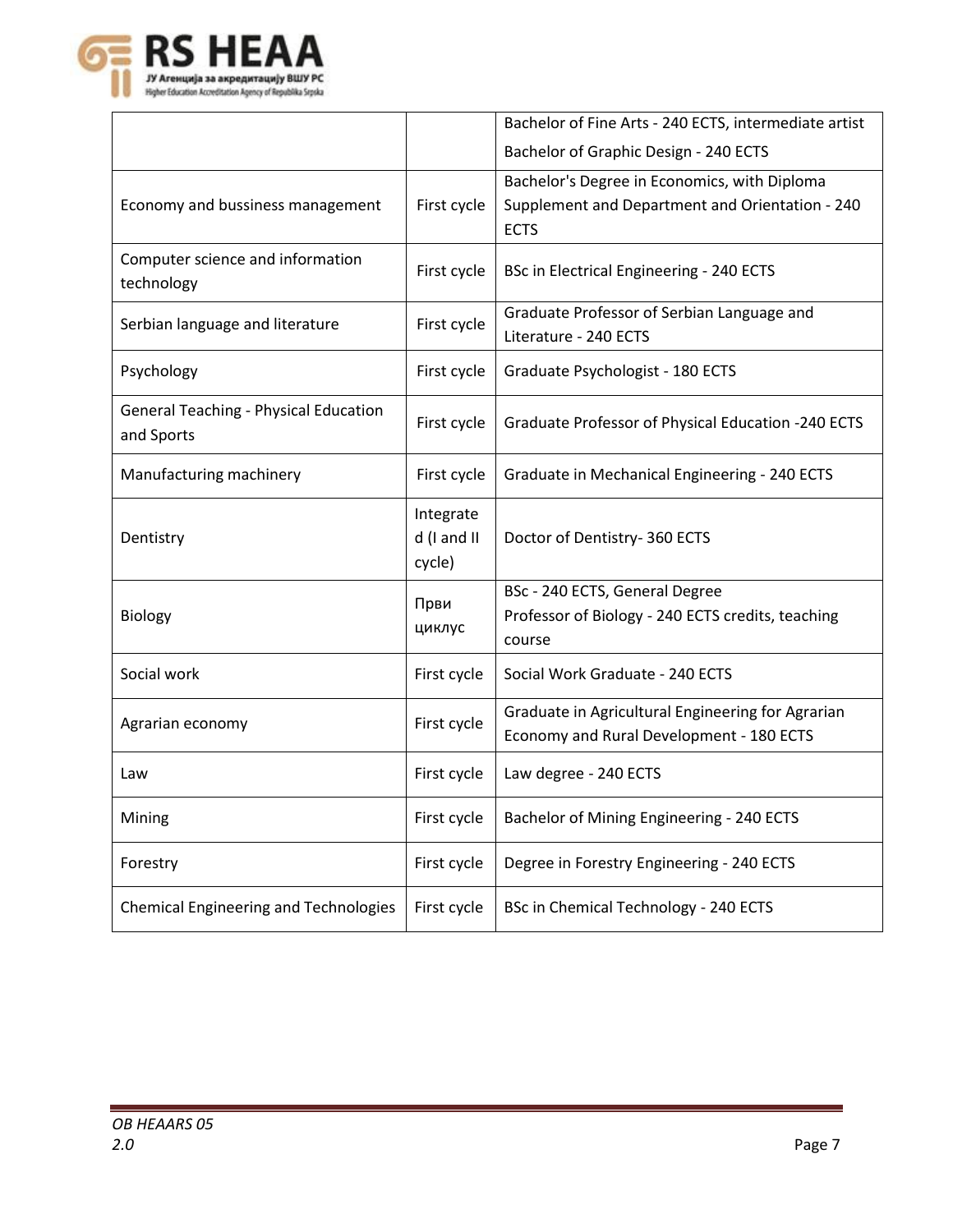

# **2.0 External evaluation**

# **2.1 Previous activities**

After reviewing the submitted study program documentation by the Agency, reviewing the List of national and international experts for quality assessment and audit and making recommendations on the accreditation of higher education institutions, ie their study programs, it was found that there are no experts in all scientific fields and fields in the List belong to the study programs submitted for review.

The Agency has therefore taken steps to provide experts in all relevant scientific areas and fields and established a Review List [\(http://heaars.com/index.php/sr/lis-r-c-nz-n\)](http://heaars.com/index.php/sr/lis-r-c-nz-n) which is an open source list with for the purpose of continuous replenishment.

When selecting the reviewers, care was taken to select internationally recognized national and international university teachers, scholars or artists who were selected to professions in the narrow scientific field of the subject study program in order to obtain the highest quality review reports. Of the 32 reviewers hired to review the University's 16 study programs, 28 were regional experts, while four were domestic experts. In six cases, for objective reasons, the reviewer was replaced.

All reviewers have signed statements of non-existence of conflicts of interest, contracts that oblige them to act professionally and permanently store all information acquired during the review process. The reviewers were provided with completed application forms for study programs, self-evaluation reports, numerous supporting documentation, Standards and guidelines for quality assurance in the European Higher Education Area, Criteria for accreditation of study programs of the first and second cycle of studies in Republika Srpska and B&H, Rulebook on accreditation of higher education institutions and study programs of the Republic of Srpska, the form for the reviewer's work that also included the reviewer's checklist, as well as the review report form. Following the submission of the preliminary report, the Agency's expert collegium considered and accepted the reports in the first version or possibly requested an update of the report if all requirements of the criteria and standards were not met.

| Р. бр. | <b>Study program</b>                   | Број Извјештаја рецензије  |
|--------|----------------------------------------|----------------------------|
|        | Social work                            | $01/1.4.92 - 3 - 1 - 2/18$ |
|        |                                        | 01/1.4.92-3-6-2/18         |
| 2.     | Serbian language                       | 01/1.4.92-3-2-2-2/18       |
|        |                                        | 01/1.4.92-3-29-2/18        |
| З.     | Law                                    | 01/1.4.92-3-3-2/18         |
|        |                                        | 01/1.4.92-3-5-2/18         |
| 4.     | Agrarian economy and rural development | 01/1.4.92-3-27-2/18        |
|        |                                        | 01/1.4.92-3-28-2/18        |

**Study program reviewers' reports - University of Banja Luka:**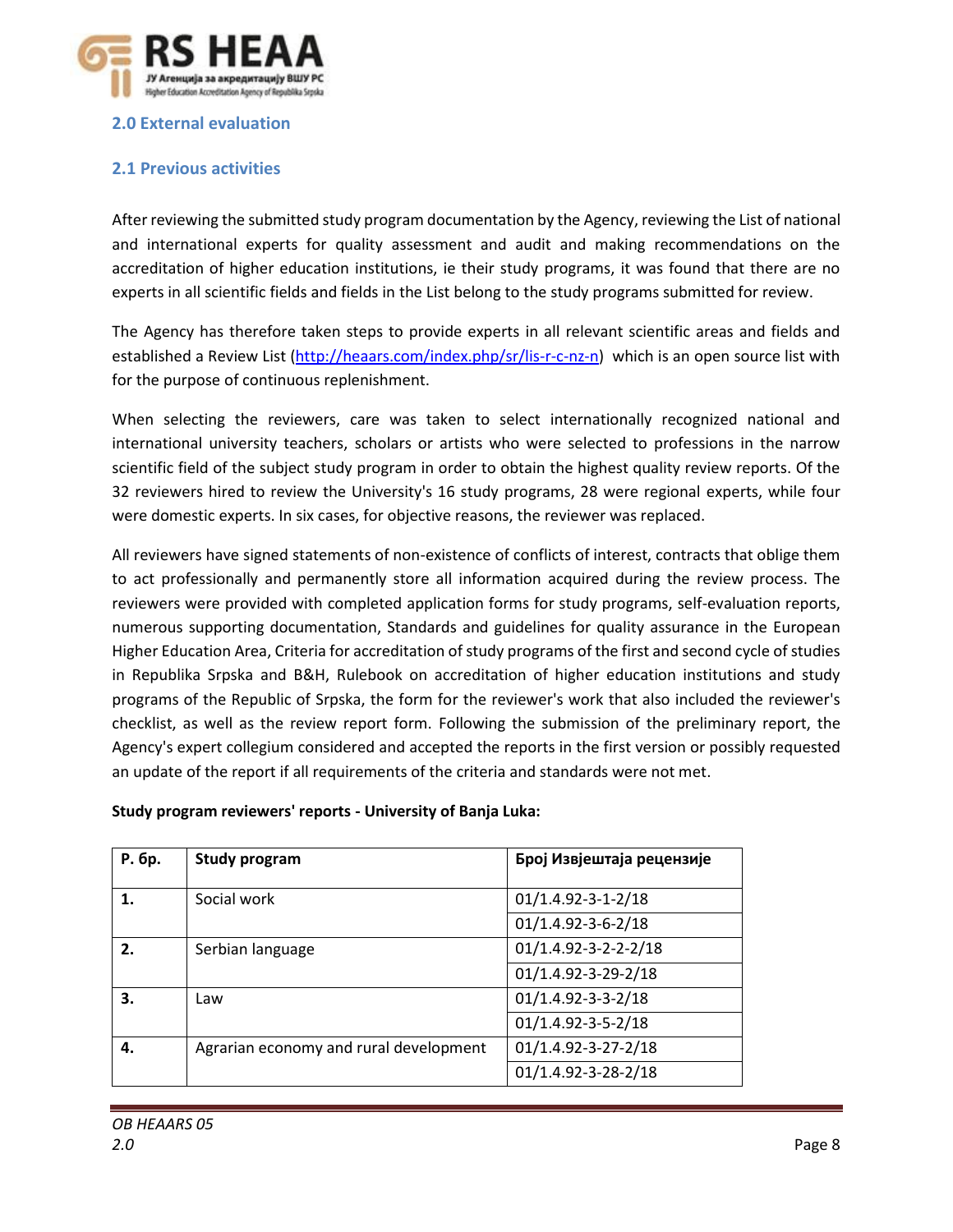

| 5.  | Architecture                                 | 01/1.4.92-3-17-2/18        |
|-----|----------------------------------------------|----------------------------|
|     |                                              | 01/1.4.92-3-18-2/18        |
| 6.  | <b>Biology</b>                               | 01/1.4.92-3-11-2/18        |
|     |                                              | 01/1.4.92-3-12-2/18        |
| 7.  | Economy and bussiness management             | $01/1.4.92 - 3 - 4 - 2/18$ |
|     |                                              | 01/1.4.92-3-32-3/18        |
| 8.  | <b>Chemical Engineering and Technologies</b> | 01/1.4.92-3-19-2/18        |
|     |                                              | 01/1.4.92-3-20-2/18        |
| 9.  | Fine arts                                    | $01/1.4.92 - 3 - 7 - 2/18$ |
|     |                                              | 01/1.4.92-3-8-2-1/18       |
| 10. | General Teacher - Physical Education         | 01/1.4.92-3-25-2/18        |
|     |                                              | 01/1.4.92-3-26-1-3/18      |
| 11. | Manufacturing machinery                      | 01/1.4.92-3-15-2/18        |
|     |                                              | 01/1.4.92-3-16-2/18        |
| 12. | Psychology                                   | 01/1.4.92-3-30-2/18        |
|     |                                              | 01/1.4.92-3-31-2/18        |
| 13. | Computers and information tecnologies        | 01/1.4.92-3-9-2/18         |
|     |                                              | 01/1.4.92-3-10-2/18        |
| 14. | Mining                                       | 01/1.4.92-3-23-2/18        |
|     |                                              | 01/1.4.92-3-24-2/18        |
| 15. | Dentistry                                    | 01/1.4.92-3-21-2/18        |
|     |                                              | 01/1.4.92-3-22-3/18        |
| 16. | Forestry                                     | 01/1.4.92-3-13-2/18        |
|     |                                              | 01/1.4.92-3-14-2/18        |

After the completion of the activities with the reviews of the study programs for the purpose of accreditation, the preparations of the Committee of Experts began as follows:

- Mitar Perusic, PhD., representative of the academic comunity in B&H, chairman;
- Vesna Babic-Hodovic, PhD., representative of the academic comunity in B&H, member;
- Jozo Cizmic, PhD., international expert, member;
- Sanja Hajdukov, MS, representative of commerce and practice, member;
- Lejla Hairlahovic, MA, student representative, member;

The Commission received for consideration the University documentation, completed application form, self-evaluation report, numerous supporting documentation, pre-accreditation report, follow-up report taken between the two accreditation cycles, 32 study program reviews (including reports and check lists of reviewers), and plans for the improvement of study programs made on the basis of review reports.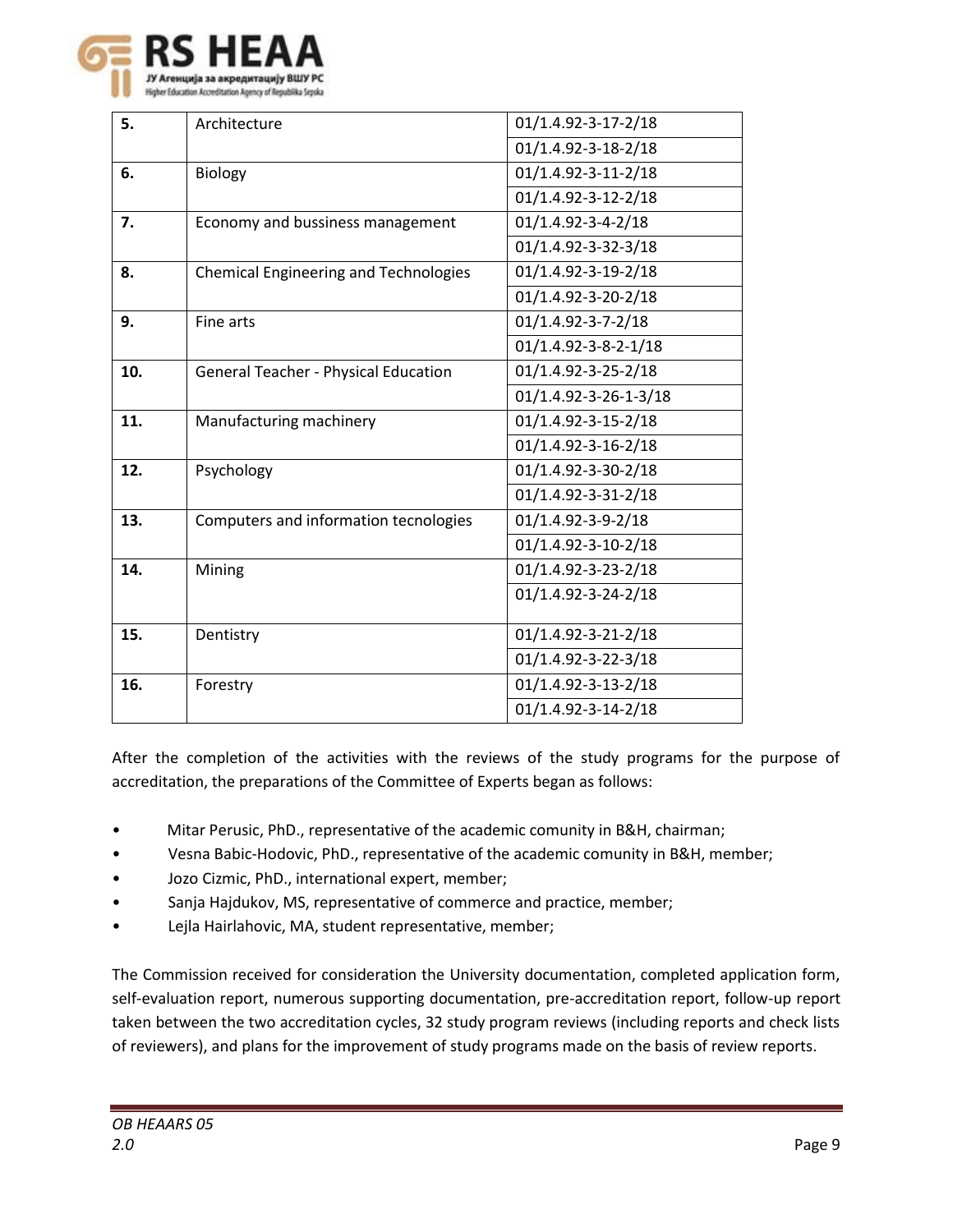

The Commission also received Standards and Guidelines for Quality Assurance in the European Higher Education Area, Criteria for Accreditation of Higher Education Institutions in Republika Srpska and BiH, Criteria for Accreditation of Study Programs of the First and Second Cycle of Studies in Republika Srpska and BiH, Rulebook on Accreditation of Higher Education Institutions and Study programs of the Republika Srpska, checklist forms for a member of the committee of experts and a report form.

The Agency organized a meeting of the Commission of Experts on March 5, 2019 through an online meeting application gotomeeting attended by the coordinator and all members of the Commission of Experts except for prof. Vesna Babic-Hodovic, PhD, who was justifiably absent due to her earlier commitments. On that occasion, the Commission established the methodology of work and, among other things, agreed, respecting the acts of the Agency and all relevant regulations in Republika Srpska and BiH, that each member of the commission is obliged to fill in the form of an individual checklist on the basis of the analyzed documentation of the higher education institution, which serves as a reminder to the member of the Commission with questions, observations, and requests for additional documents for on site visit to the institution. At the same meeting, all details of the work were agreed, a common understanding of the requirements of the standards and criteria, after which the Commission agreed on the Plan and program of the on site visit to the institution of higher education which is Annex 2 of this report, and foresees a visit of three working days (including preparatory, working and Commission training meetings). Also, the Commission signed individual statements on the absence of conflicts of interest.

Prior to the visit of the Commission for External Evaluation, the management and representatives of the administration of the University of Banja Luka were informed of the details during the forthcoming on site visit, and were provided with a Plan of Visit in a timely manner, which was agreed with the representatives of the higher education institution and agreed on the approach and work of the Commission.

The subject of external evaluation is higher education institution and study programs, through assessment of the performance of basic activity in relation to the degree of fulfillment of the Criteria for accreditation of higher education institution in Republika Srpska and B&H and relevant European standards and guidelines for quality assurance in higher education, and through the evaluation of study programs in relation to the Criteria for Accreditation of Study Programs in Republika Srpska and B&H, as stated in the Accreditation Application of the University of Banja Luka.

During the meeting, the focus on individual issues was agreed, the specific impressions analyzed after reviewing the application of the higher education institution, the manner of conducting interviews, the harmonization of positions on the basis of individual checklists, and other issues of importance for the professional work of the Commission of Experts. Particular attention was paid to the review reports of the applied study programs and the improvement reports for each study program.

The members of the Commission of Experts on this occasion compiled a list of requests for additional documentation, which the coordinator forwarded to the University to prepare answers.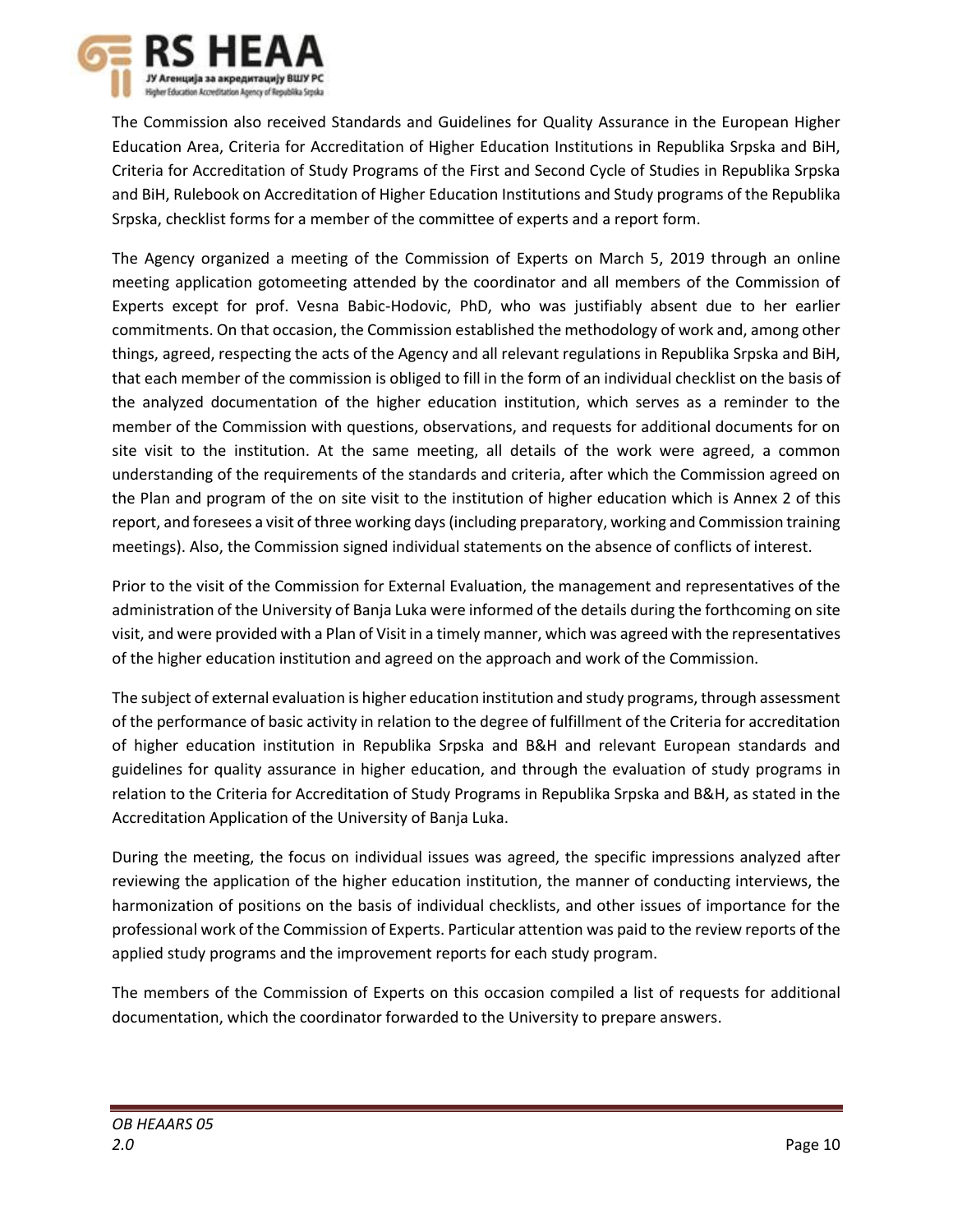

# <span id="page-10-0"></span>**2.2 On site visit to the Higher education institution**

The visit to the institution of higher education is scheduled for March 13, 14 and 15, 2019, and the Plan and program of the on site visit to the institution of higher education (hereinafter referred to as: Plan of the visit) wich is available in the Agency's archive, file University of Banja Luka, in accordance with all members of the Expert commission and timely delivered to the institution of higher education to prepare relevant interlocutors of all intrested parties. The plan of the on site visit foresees that during the first day the Committee of Experts will talk with the following interlocutors:

- management of the higher education institution (seven representatives, rector, vice-rectors,
- secretary and director/manager),
- the quality team and the self-evaluation report preparation team (six representatives),
- representatives of student services, libraries, legal services of the University, accounting of the University (18 representatives),
- representatives of the University's Department for International Cooperation (three representatives),
- Faculty management (deans, vice-deans, secretaries, heads of finance, program managers) of social
- and humanities study programs (37 representatives),
- academic staff of social and humanities study programs (18 representatives),
- students of all years of study of the first cycle of study programs of social sciences and humanities (30 representatives),
- representatives of industry and practice all 16 study programs (25 representatives),
- graduates/alumni representatives all 16 study programs (25 representatives)

During the second day of on site visit:

- Faculty Management (Deans, Vice-Deans, Secretaries, Heads of Finance, Heads of Study Programs) of technical science study programs (24 representatives),
- academic staff of technical science study programs (14 representatives),
- students of all years of study of the first cycle of study programs of technical sciences (20 representatives),
- Faculty Management (Deans, Vice-Deans, Secretaries, Heads of Finance, Program Managers) of the Medical and Biotechnical Studies programs (12 representatives),
- academic staff of medical and biotechnical study programs (9 representatives),
- students of all years of study of the first cycle of study programs of medical and biotechnical sciences (17 representatives).
- Tour of University resources.

During the third day of visit:

Internal Commission meeting and presentation of general observations and reports of the Commission.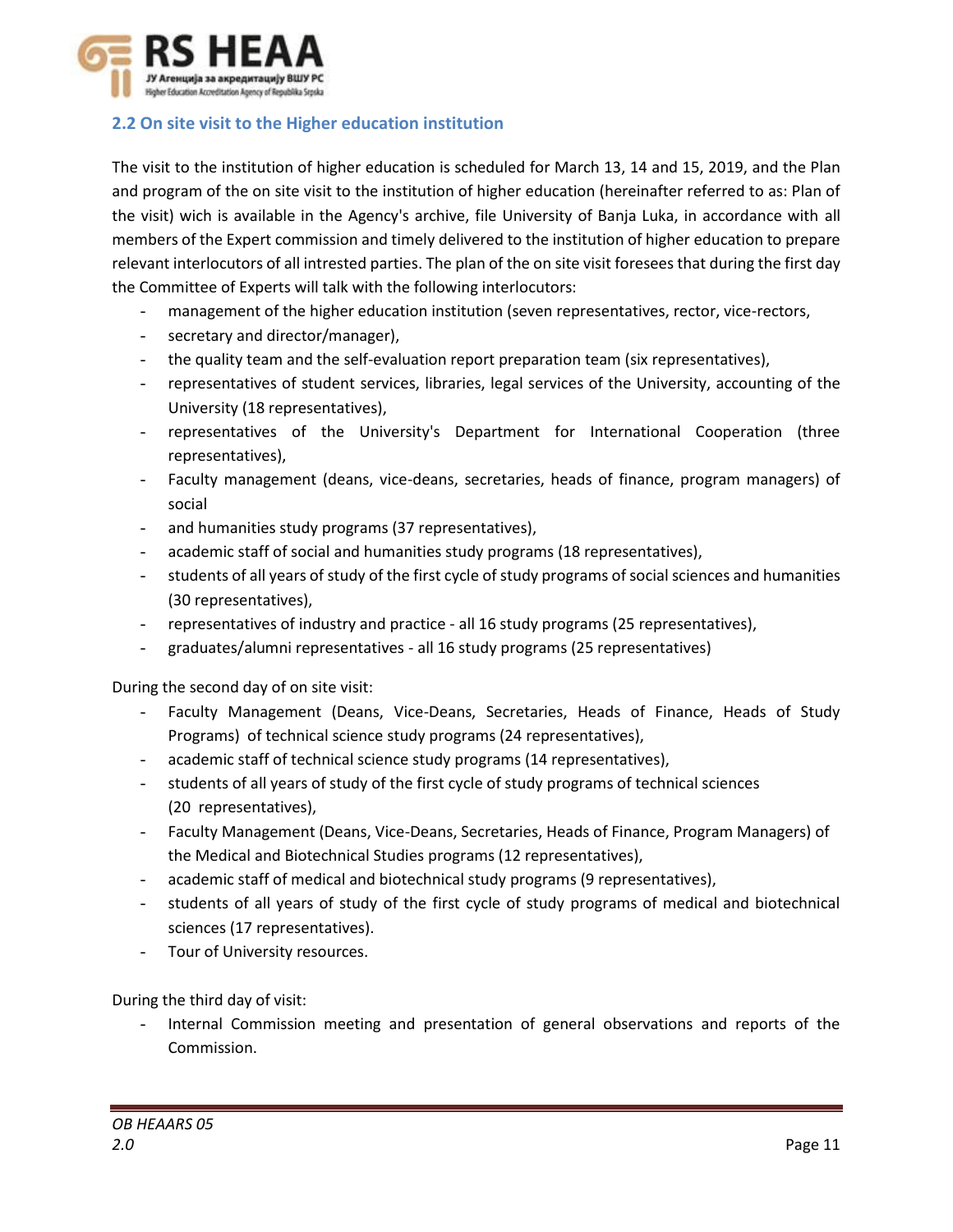

From the above it is evident that during the visit the committee spoke with a total of 265 interviewees (lists of participants with signatures available in the Agency's Archive, University of Banja Luka file). After the meetings and discussions, the members of the Commission held an internal meeting at the end of each working day, where they made individual observations and impressions from individual meetings, commenting on the information received and analyzed the work of the Commission.

During the discussion, all members of the Commission agreed that the University has exceptional human and spatial resources and that realistic quality indicators are at a higher level than could be deduced from the documentation prepared for accreditation. Specific recommendations are also made on these observations further in the report.

During the second day, the Commission visited a number of study programs selected through random sampling as part of the resource visit, taking into account that it covered study programs in the social / humanities, technical and biomedical sciences.

The Commission, in its entirety, visited the Dentistry study program, where it spoke with academic staff, students and staff at the Dental Clinic operating within the Dentistry study program.

After a joint tour of the Dental Clinic, with the aim of a more efficient approach, the committee split into two groups, one of which (Prof. Mitar Perusic, PhD, Sanja Hajdukov, MS and Lejla Hairlahovic, MA accompanied by the Vice-Rector for Teaching Strain Posavljak, PhD) was in charge for study programs Production Mechanical Engineering and Chemical Engineering and Technologies, while the other group (Prof. Vesna Babić-Hodović, PhD, and Prof. Jozo Cizmic, PhD, accompanied by coordinator Duska Radmanovic, MS) visited the Law and Economics and Business Management study programs.

The tour included a tour of the teaching rooms, computer rooms, laboratories, libraries and student services, an insight into the scientific works by a random sample method, interview with representatives of study programs (deans, deans, professors, secretaries, librarians), as well as with students who found themselves in classes at the time.

After visiting the institution's resources, the Commission concluded that it was a very good functional organization of space and an enviable level of capacity. All details and legal evidence regarding the fulfillment of the legal requirements for the organization and operation of the university are presented in the documentation provided in the application for accreditation.

The end of the working part of the visit, talks, visits and analyzes, was dedicated to plans and agreement on how to present the preliminary report. Following the discussions according to the previously set schedule, the members of the Commission held an internal meeting at which they agreed on the content and guidelines of the preliminary report with the assessment of the situation and recommendations for improvement, which emphasized the communication of the good and the weak sides, and the basic recommendations for improvement by each criterion individually.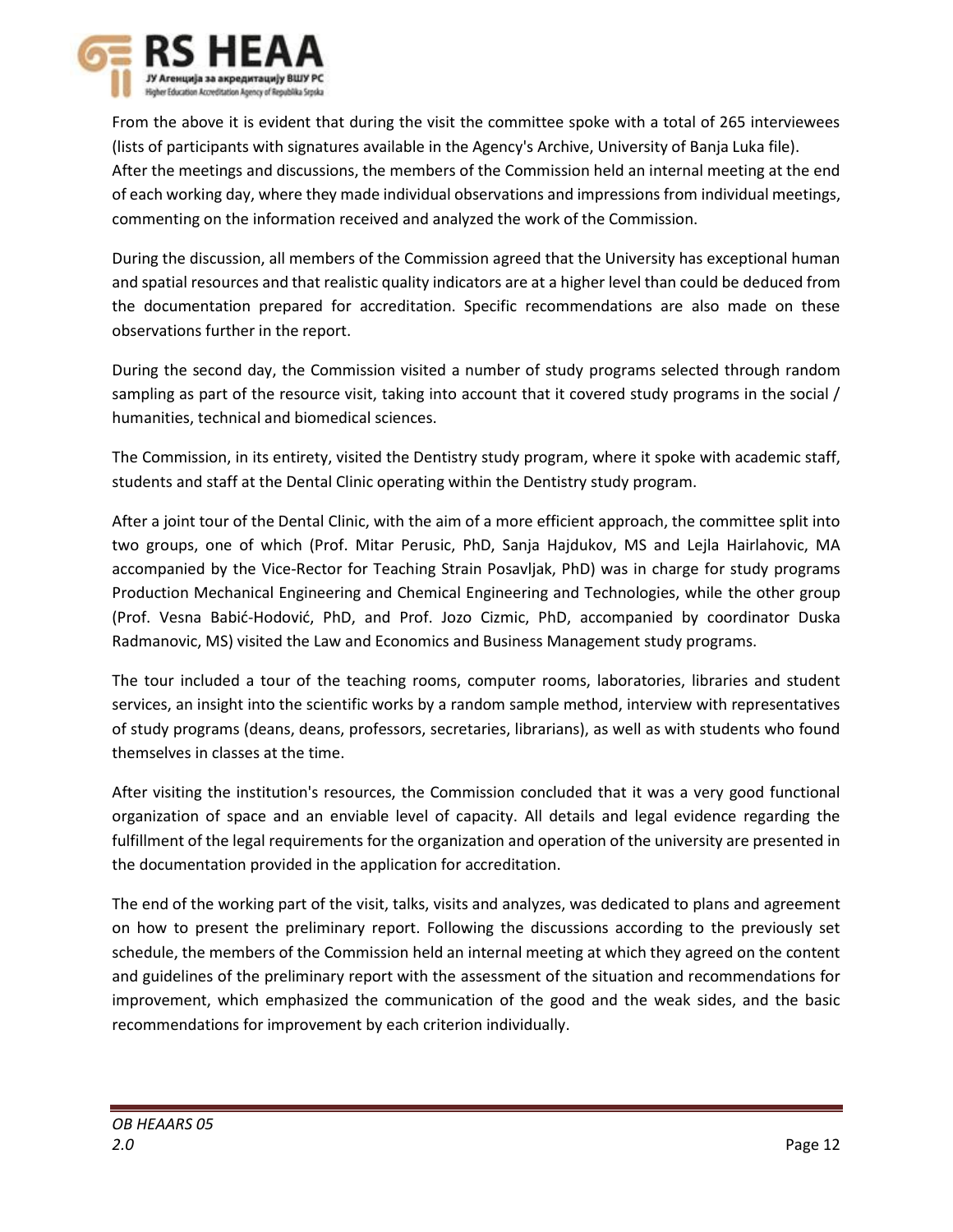

During the third working day of the visit on March 15, 2019 at the joint final meeting with the University representatives, the Commission orally presented to the representatives of the services and administration of the University a Preliminary Report on External Evaluation. During the three-day visit, a record was kept, which is available in the Agency's archive, the University of Banja Luka file.

# <span id="page-12-0"></span>**3.0 Opinion on the outcome of the external evaluation**

External evaluation was done by checking the level of fulfillment of requirements of ESG standards, Criteria for accreditation of higher education institutions and Criteria for accreditation of study programs of the first and second cycle of studies.

Criteria for assessing the level of fulfillment of requirements:

- Level I no evidence or partial, unreliable evidence of fulfillment of requirements (brand new or foreign to the organization),
- Level II the requirement is planned, exists only on paper and/or is partially implemented,
- Level III requirement planned, implemented and effects monitored,
- Level IV requirement planned, implemented, effects monitored, with/without the introduction of continuous adjustments and improvements based on comparisons with the best.

|   | HEI does not fullfill the requirement   |
|---|-----------------------------------------|
|   | HEI partially fullfills the requirement |
| Ш | HEI mostly fullfills the requirement    |
|   | HEI entirely fullfills the requirement  |

# **3.1 Quality assessment by individual criteria**

# **А.1 Quality assurance policy**

Requirements of ESG standard 1.1 and RS/B&H criteria T.1.1, T.1.2, T 1.3, T.1.4, T.1.5, T.1.6

# **The good sides:**

There is a Development Strategy for the University of Banja Luka from 2017 to 2025 that aims to identify key strategic directions that are based on realistic goals. It is published and available on the University website.

The Strategy was prepared in accordance with the guidelines given in the following acts: Law on Higher Education (Official Gazette of the Republika Srpska, Nos. 73/10, 104/11, 84/12, 108/13, 44/15 and 90/16) ; Law on Scientific Research and Technological Development (Official Gazette of the Republika Srpska, No. 6/12); Scientific and Technological Development Strategy of the Republika Srpska 2017-2021; Strategy for the Development of Education in Republika Srpska for the period 2016-2021; Declaration of Commitment to the European Charter for Researchers and the Code for the Recruitment of Researchers; Recommendations of the "Europe 2020" Strategy.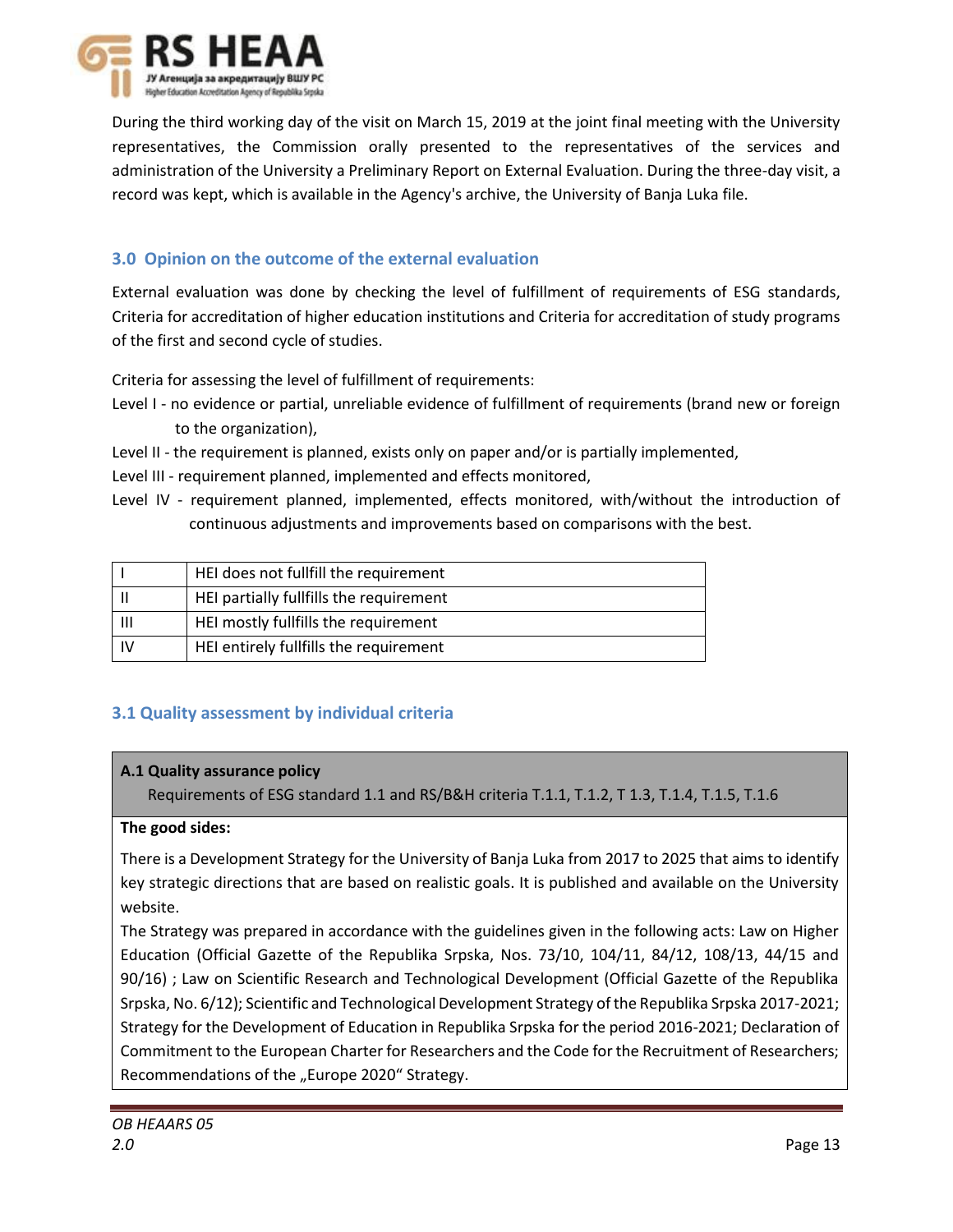

The Statute of the University was adopted by the Senate of the University of Banja Luka at the 62nd session held on April 12, 2012.

The quality assurance strategy, procedures for monitoring and improving quality, as well as forms for monitoring quality indicators, are contained in the 2012 Quality System at the University of Banja Luka. It is published and available on the University website.

The University of Banja Luka operationalizes strategic and operational goals, mission and vision and plans through the practice of drafting annual work programs.

The way in which the interested parties participated in the consultations with a goal to drafting these documents is that the Rector defines the proposal of the Work Program with the Vice-Rectors, which is preceded by a discussion of the Extended Collegium. The adopted program of work from the extended collegium goes to the Senate, which also discusses the adopted proposal. The newly agreed and approved proposal coming from the Senate to the University steering Board can be adopted as the final University Work Program.The policies and procedures of the internal quality assurance system are governed by the 2012 Quality System at the University of Banja Luka. There is a Quality Monitoring and Improvement Procedure from 2012 which establishes a unique way of monitoring, analyzing and improving quality at all organizational units of the University. It contains an overview of quality by-pass and quality improvement activities. The procedure also determines the dynamics of performing individual activities and the duties, responsibilities and responsibilities of persons on particular issues.The highest body in the quality system of the University of Banja Luka is the Quality Assurance Committee (KAC). The Quality Assurance Committee was formed by a decision of the Senate, and is tasked, among other things, with preparing quality strategies and policies and submitting them to the Rector and the Senate for adoption. At the University level, he also employs a quality assurance coordinator, with the task of providing technical support for the KAC, coordinating quality assurance activities with organizational units, collecting, processing and analyzing data on quality assurance, etc. The appointment of quality coordinators at organizational units (faculties and the Academy) was also made.

Students actively participated in the drafting of the Strategy through various bodies that considered the draft strategy on a number of occasions (STC, KAC or Senate).

The quality assurance system is described by the following interrelated documents: the Quality Assurance Strategy, the Quality Monitoring and Improvement Procedure; Quality monitoring forms.

International cooperation as a chapter is presented in the Development Strategy of the University of Banja Luka for the period 2017-2025. Details of international cooperation as international projects, agreements, activities, program of work, membership in associations, mobility, etc. is on the University's website under Cooperation.

The University has an Office for International Cooperation with Professional Staff, which provides logistical support for the University's international activities.

The largest number of realized international educational projects at the University are TEMPUS projects. Since 1996, the University has participated in 89 TEMPUS projects funded by the European Commission. In this context, cooperation has been established with all universities in Bosnia and Herzegovina and many universities in Europe.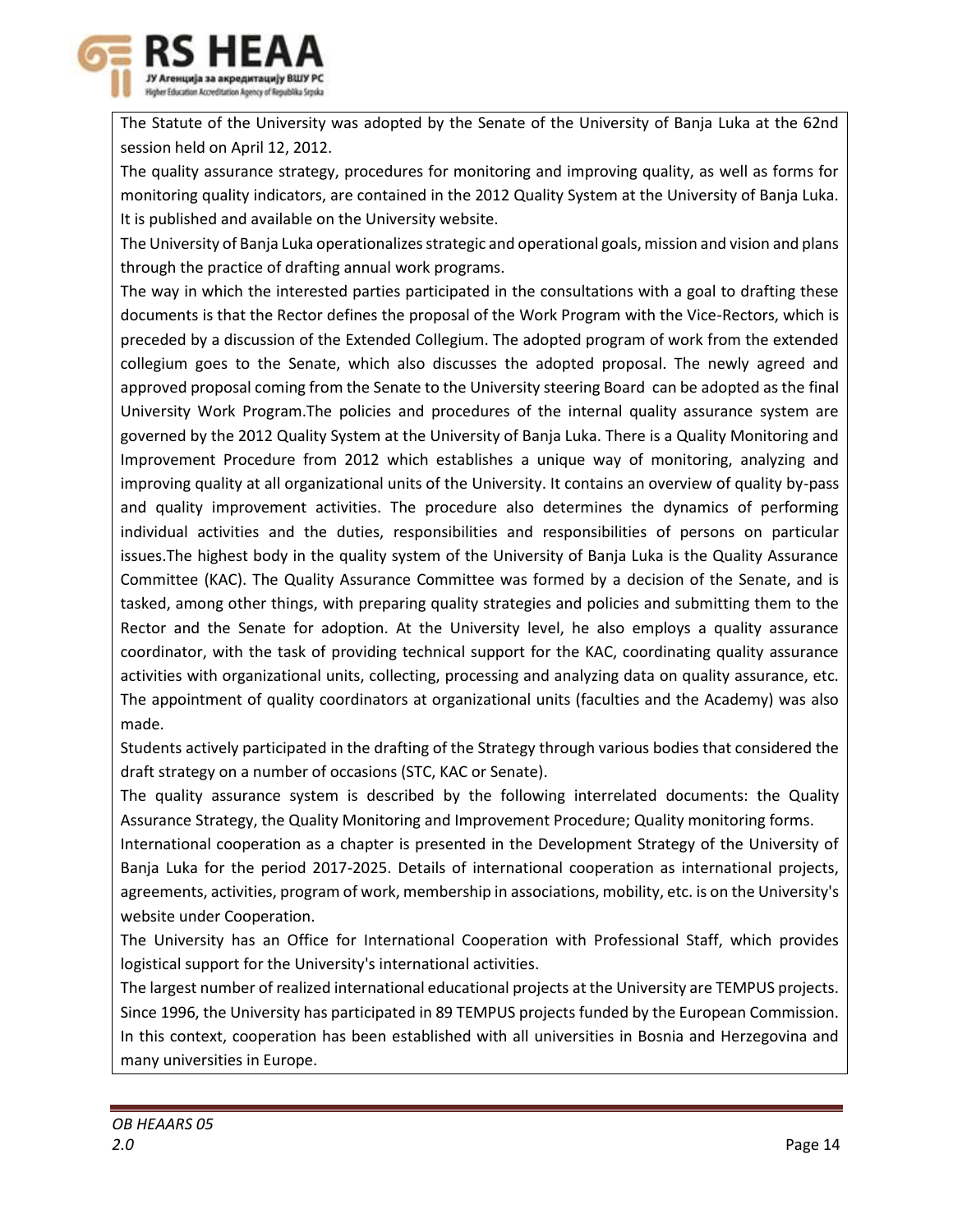

A number of academic staff and students at the University have been, or are currently scholarship recipients of various government programs of foreign countries (most of them governments of the EU Member States, the United States of America and Japan). Numerous contacts were made and various activities and projects were implemented with international organizations, associations and centers, as well as embassies in Bosnia and Herzegovina and embassies of Bosnia and Herzegovina abroad.

Some of them are: European Commission, Delegation of the European Commission to Bosnia and Herzegovina; EU Info Center; Erasmus +/TEMPUS Office in Bosnia and Herzegovina, Council of Europe, OSCE, German Agency for Academic Exchange (DAAD); University Francophonie Agency (AUF); USAID; United Nations Development Agency (UNDP); French Cultural Center, British Council and others.

Faculties/Academy of Arts regularly organize, at least once a year, within their motherhood, conferences that discuss current issues concerning teaching, artistic, professional and scientific character. Numerous guests from universities from the country and abroad participate in the work of these conferences, which further contributes to the establishment of partnerships between higher education institutions.

The basic mechanism for stimulating research is the regulation on the minimum amount of research results necessary for the selection and promotion of teaching and associate titles, with priority being given to those candidates who have achieved more valuable scientific research results. For a teacher to hold quality teaching in a discipline, he or she must have remarkable research results in that discipline. Through these results, he validates his values and competences and makes his own contribution to the development of the scientific field and society.

Through the Student Parliament and the Scientific-Teaching Council, the Senate and the University Steering Board, students participated in the drafting of the Strategy, therefore, through formal bodies. Students focused on improving teaching and the teaching process, hands-on teaching, strengthening practice-theory relationships, and engaging in research. Students organize their evaluation, interview the University staff so that their voice is heard. Students' insistence on hiring young assistants (50 young assistants employed).

# **Disadvantages:**

In line with the Internationalization Strategy, although there has been a marked increase in mobility over the past years, mobility is a segment of internationalization that should be significantly improved in the coming period.

According to the current analysis of the situation at the University, and based on all the above, the University is not adequately recognized in the international academic community in terms of education or research, so that international cooperation is not at a satisfactory level, though still above the average of the environment.

The reasons for this situation are many: financial and infrastructural problems, lack of adequate funds and ways of co-financing the mobility of students and teachers, insufficient motivation of teachers, associates and students, insufficient number of international research projects, modest number of scientific papers published in English in international journals, and publishing, mostly in the Serbian language.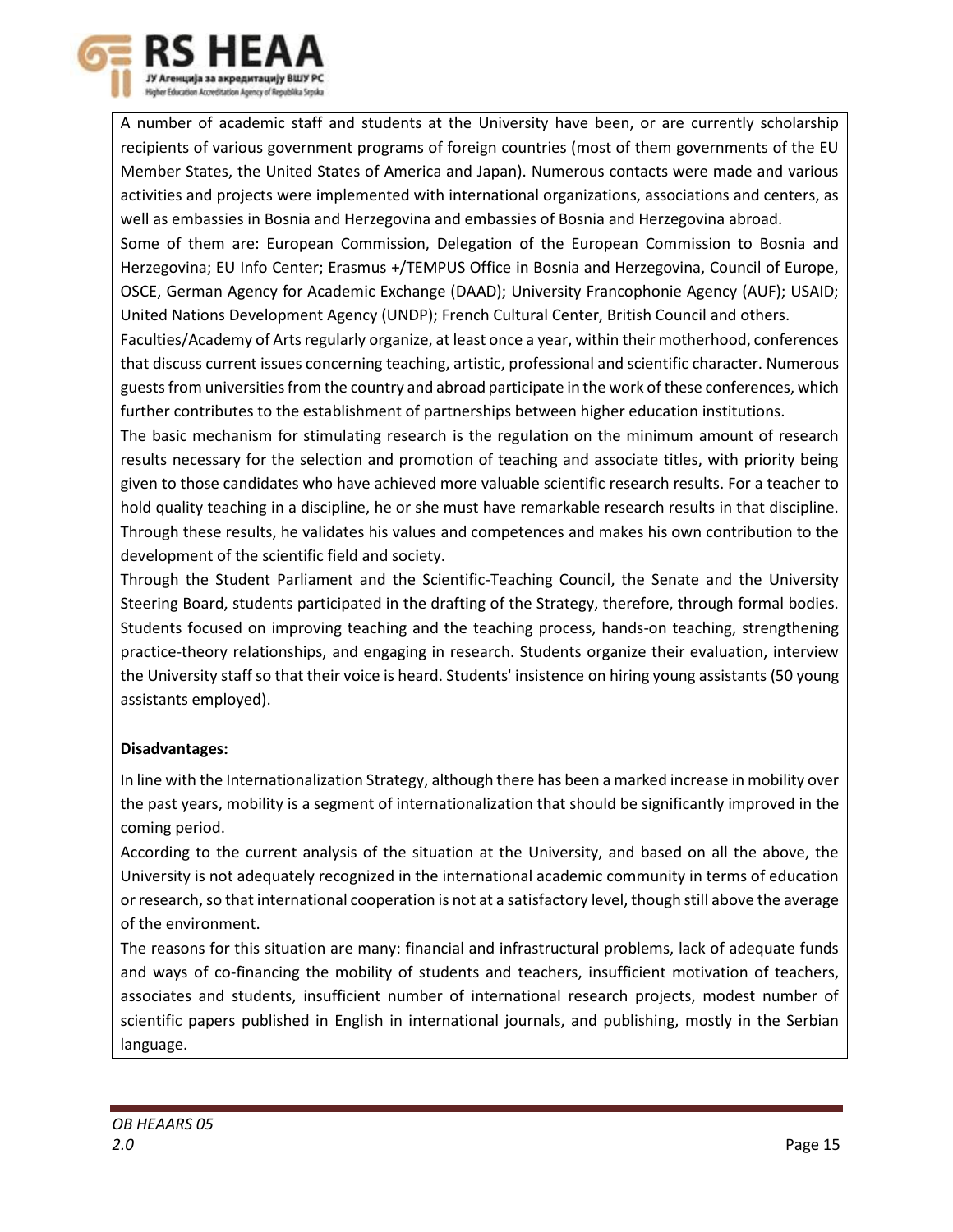

Insufficient number of professional and scientific projects with business organizations, as well as consultations with all interested parties, state and local government, although such projects exist and can still be a significant source of their own income.

In line with the development strategy, although very active, the University of Banja Luka does not have sufficient research results that push the boundaries of knowledge that, as new theories and technologies, new methods, organizational structures or social models, would seek to expand teaching content.

Obviously, there is a lack of significant funding for scientific conferences in the country and abroad, whose portfolio would systematically financially support the participation of teachers and associates from all organizational units in scientific and expert conferences.

There is a quality assurance system at the University, and it needs to be regularly maintained and improved, ie. updated accordance to the needs. A number of students do not clearly identify the goal and purpose of the survey, and whether the results of the survey can influence positive change and how. Interviews with students give the impression that students in large numbers did not show interest or actively participated in the creation of quality policy at the University and the faculties.

The University does not have a formally adopted research strategy and policy that would lead to a unified systematic approach to research.

# **Improvement recommendations:**

From the point of view of policy and quality assurance, it is necessary to strengthen the organizational and personnel resources for quality assurance at the University (through a team or a quality office).

Also, from the aspect of quality improvement, questions related to non-teaching staff (student services, libraries, etc.) should be included in the student survey in order to include all segments of the University's activity in the quality evaluation system. Initiate and organize and research among employees - academic and non-academic staff regarding the effects and work of management of faculties and universities, especially in areas that are directly maintained on the work and professional development of employees. An action or plan for the implementation of the Strategy (task - bearer - deadline - realization) is needed on an annual and three-year basis. Broader discussion is needed in the production of relevant documents, working on documents that regulate public communication.

The budget seeks to secure in advance adequate financial resources for all forms of international cooperation. Develop an action plan with concrete measures to motivate students to apply for student mobility/exchange, and how to attract foreign students to enroll in study programs at the University. First of all, students from the diaspora.

In order to internationalize, programs and/or courses that students can enroll and attend in English (or another world language) need to be clearly highlighted. Also in terms of internationalization and promotion of research work, doctoral studies should be in line with the European Qualifications Framework. Encourage (primarily by securing funding) the arrival of distinguished international visiting teachers.

The social community, as well as the stakeholders, should be directly involved in the development of the Strategy and the most important policies, since their participation in the design and innovation of study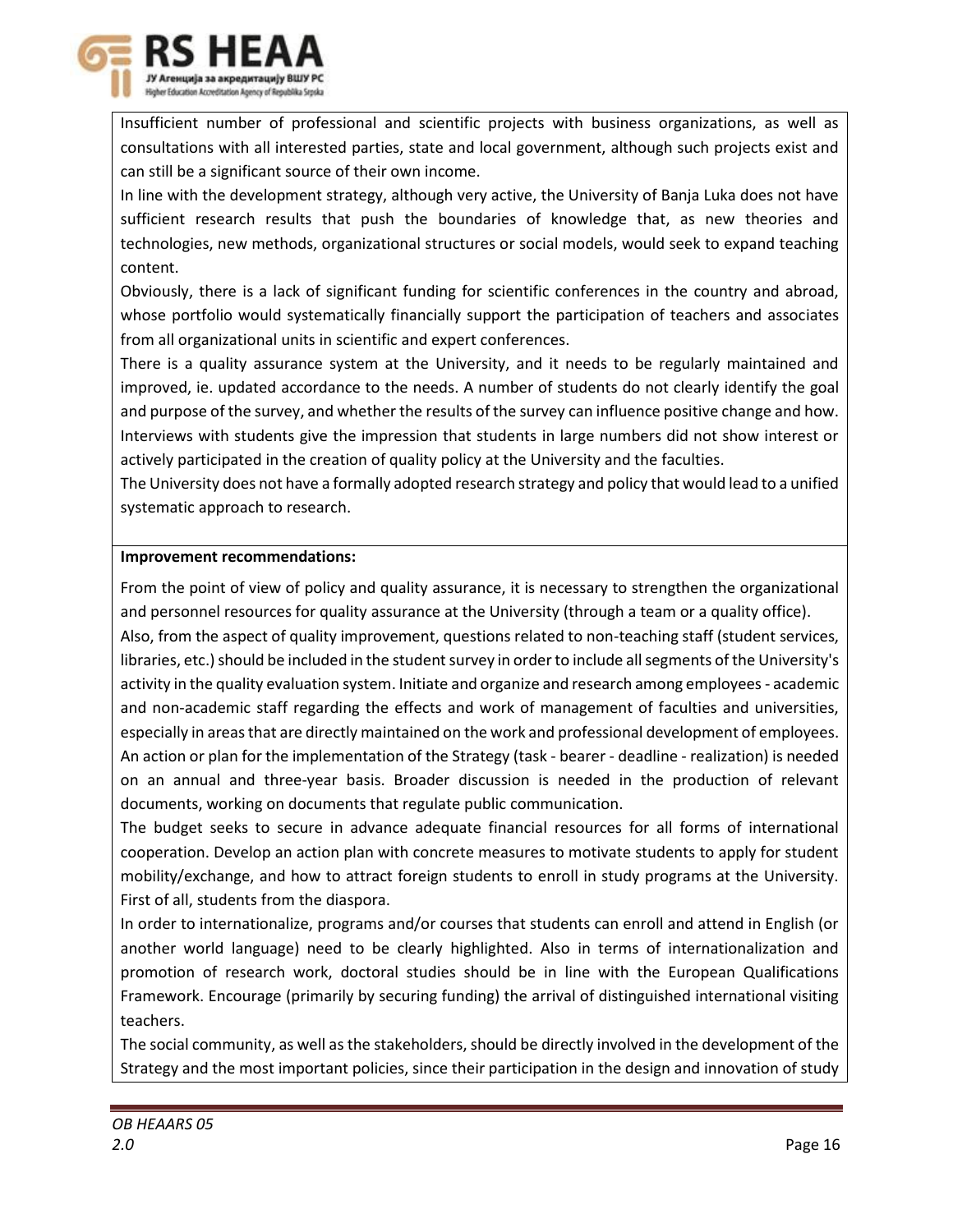

programs has produced good results. Cooperation between the economy and the University is currently being carried out at the level of individual faculties. In order to improve quality, colleges or universities may periodically examine the needs and satisfaction of employers with the exit qualifications of graduates.

| <b>Requirement Level:</b> | . . | . |  |
|---------------------------|-----|---|--|
|                           |     |   |  |

# **A.2 Program design and approval**

Requirements of ESG standard 1.2 and RS / BiH criteria T.2.1, T.2.2

# **The good sides:**

The process of study program development at the University of Banja Luka is defined in the document Instructions for the design and improvement of study programs. It was elaborated on the principles of the 21st century higher education such as: openness to the public and citizens, compliance with the needs of society and the labor market, student-centered teaching process, student mobility, lifelong learning and quality assurance.

It contains useful guidelines and recommendations, and in some cases quite specific criteria. The instruction was adopted at the 52nd session of the Senate from September 29, 2011.

The process of adopting study programs is defined in the document "Instructions for designing and improving study programs", in Chapter 4. Procedure for the development of study programs.

The process of monitoring and periodic review of study programs is described in the document "Quality Assurance Strategy", in chapter 3.3 Quality assurance of study programs. This chapter of the Quality Assurance Strategy is linked to Tables OK E T3.1 and OK E T3.2 of the Quality Monitoring Forms.

Some interested parties from the University, primarily management of organizational units and academic staff, actively participated in the process of drafting the contents of the Instruction, through work in the Teaching and Scientific Council. At the faculties that carry out the study programs that are the subject of accreditation, the students participated to a different extent and were actors of the whole process. Some faculties were able to consult on their own proposals and were able to ensure that a significant number of proposals were accepted.

# **Disadvantages:**

Although most study programs are current, it is necessary to review the actuality of them at certain intervals. Representatives of the labor market did not participate sufficiently in the development of the program. They did not have the opportunity to come up with suggestions on the necessary changes that need to be made in the curriculum to make students who are "leaving the faculty" more ready to engage in practice. (With the exception of some faculties - eg a successful example of a Faculty of Mechanical Engineering which, in consultation and at the suggestion of business and practice representatives, made major changes to the study program and revised the  $3 + 2$  study to a  $4 + 1$  model to ensure a sufficient level of students' knowledge and competence who graduate from the Faculty of Mechanical Engineering).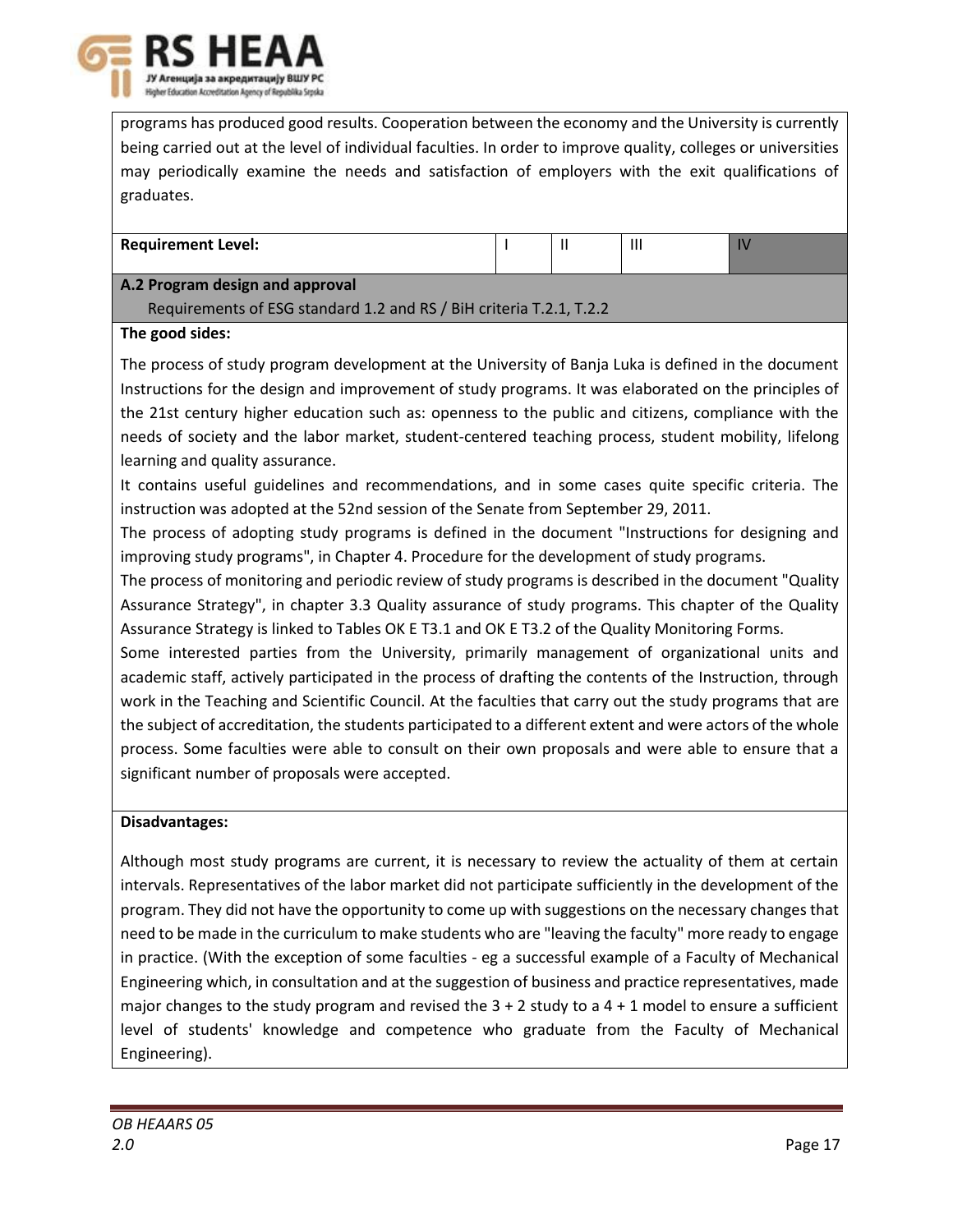

Some of the significant elements necessary for the successful implementation of the TPP are not adequately and sufficiently defined in this document. This is primarily about institutionalizing and compulsorily involving students in SR and integrating research projects and the results of these projects and the teaching process. It is also described as insufficiently precise and regulated practice that students are required to do. Learning outcomes are not uniform in terms of the quality of the description and formulation, the number of the outcomes, but also the objectives of the study programs. There is also an unevenness in stating the learning outcomes in the programs of individual subjects, both in scope and content of the written. They do not comply with the European Qualifications Framework and the verbs recommended (Blum's taxonomy), and no distinction and consequent link to competences is highlighted.

The scope of the practice foreseen by the new document is not sufficient to ensure a balance between theoretical knowledge, skills development and experience building from the beginning of studies. There is agreement in this area in the assessment of students and practice representatives.

The experiences and evaluations of Alumni members (clubs, centers, groups - depending on the faculty, since there is no formalized form of organization) are insufficiently integrated.

Study programs are not often updated and modernized. Despite the recommendation given during the accreditation that programs be innovated every 4 years, some faculties have not done so for 10 years. From the discussions with students from all faculties, the majority view is that students, except those who were elected to the bodies of the University and the faculty, did not participate in the creation and innovation of study programs, nor did they have any special prior information.

# **Improvement recommendations:**

The economy should critically monitor and analyze the study programs and competences that students acquire, and make proposals for changing study programs and proposals for the labor market to establish new study programs or innovate existing ones according to market needs.

The university should consult the economy more significantly before designing or innovating study programs. Intensify cooperation with the economy, arrange institutionally by signing agreements on cooperation that would, on the one hand, regulate the modalities of student scholarships, conducting student internships with businessmen and feedback to the University / faculties, etc.

Student internships should be conducted more frequently, beginning in the early years of study with the help and supervision of qualified mentors. The practical part of the teaching should be carried out on the basis of a program prepared by a mentor from the faculty and in accordance with the program of the course in the academic year the student is on.

In addition to the faculty mentor, the student should also have a mentor in the company that monitors his/her work, and the evaluation of the results could be given by both mentors, and the academic mentor will form the final grade. Refine and more clearly quantify the "specific gravity" and participation of the practical part of the work in the acquisition of knowledge, and assign the appropriate number of ECTS credits to the practice in each academic year.

Content of the practice and subjects in which it is performed adapt to the academic year and the program, taking into account the specificities of the faculty and the study program from one, as well as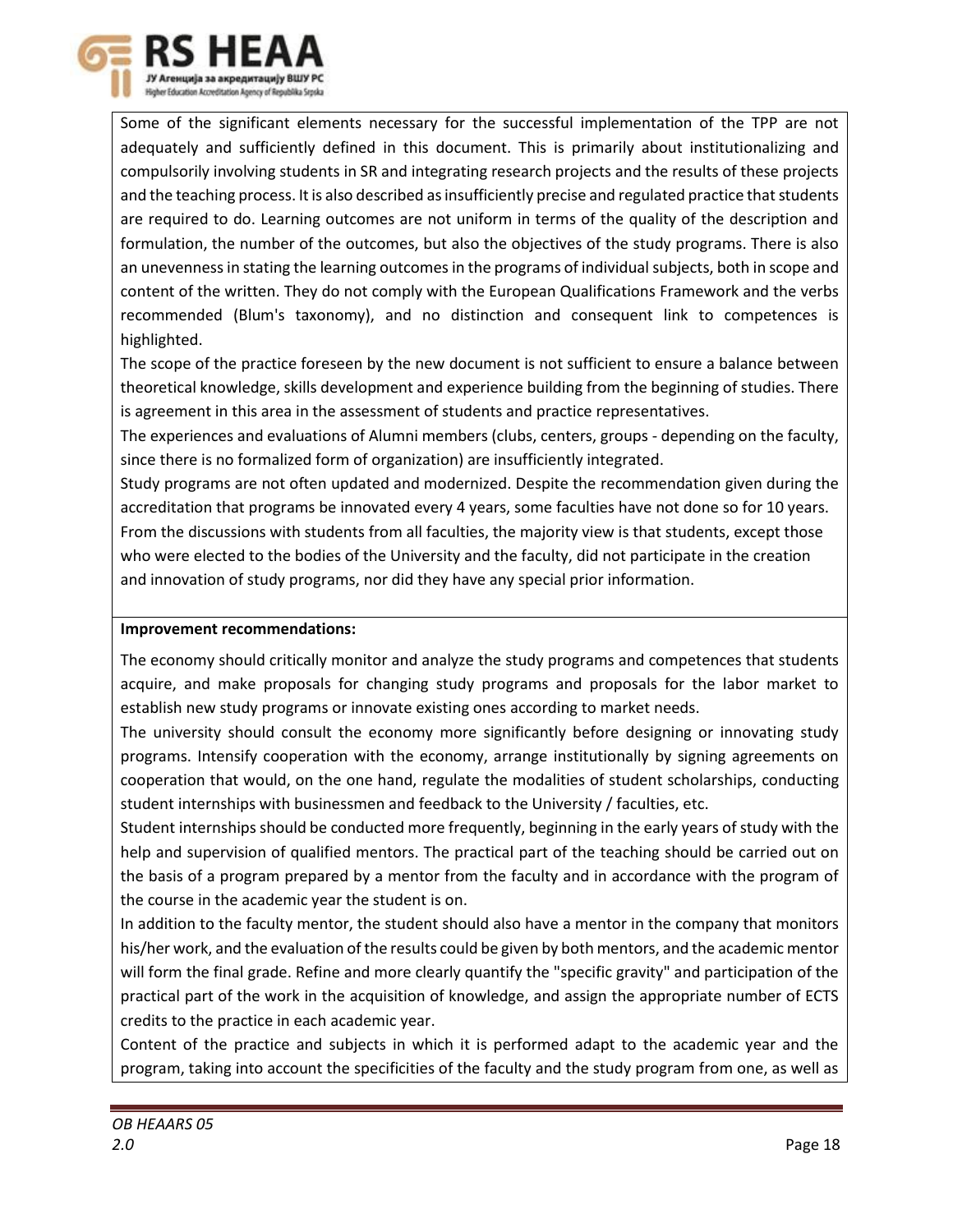

the capacities and opportunities, that is, the business/production cycle of the partner with whom the practice is performed from the other side. Consider also the possibility of group practice at lower years when direct engagement and individual workload are not required, primarily because of the limited number of companies and partners that can offer the conditions and capacity to practice.

Encourage the introduction into the study programs of the so-called soft skills in subjects or teaching units, especially those in management, entrepreneurship, economics and law.

Learning outcomes should be fully identified and linked to the Qualifications Standards and Qualifications Framework of the European Higher Education Area (QF-EHEA). Furthermore, competences and learning outcomes are not and may not be synonymous. There are four main areas of definition of learning outcomes that can be used to define learning outcomes: 1) Knowledge; 2) Skills; 3) Independence; 4) Accountability. Active verbs should be used to describe learning outcomes: memory, understanding, application,

analyzing, evaluating, synthesizing, creating (explaining, creating, interpreting, describing, noticing, solving, classifying, presenting, interpreting, applying, distinguishing, recognizing, implementing, interpreting, participating, creating, writing, writing a memo and plan, designing a group, review strategy, analyze, select, propose, develop, prepare, argue, present, align, anticipate, compare, define, evaluate, cognize, use). They are certainly different from the verbs used to describe the goals of the course such as: to be empowered, to appreciate, to have knowledge, to learn, to become aware, to gather, to know, to master, to understand, to understand, to develop needs, to meet, to remember, to know, to adopt.

To complement out-of-faculty internships, intensify and increase the number of in-service guest lecturers to share their experiences and animate students to begin thinking about employment and engagement alternatives as soon as they graduate.

The University should continuously monitor the official employment data of graduates and inform students about it. This information can also be used to determine admission quotas at individual faculties.

Continue and periodically update curricula in line with the positive practice of delivering study programs and improving the quality of higher education in the EU and the adopted program quality standards.

In all study programs, the acquisition of practical and applicable knowledge and skills should be possible. As the trend of a decrease in the number of students enrolled has recently been observed, the University should find an adequate response through the innovation of existing study programs and the organization of projects of market interest.

| <b>Requirement Level:</b>                                                   |  | IV |
|-----------------------------------------------------------------------------|--|----|
| A.3 Student-centered learning, teaching and assessment                      |  |    |
| Requirements of ESG standards 1.3 and RS / BiH criteria T.3.1, T.3.2, T.3.3 |  |    |
| The good sides:                                                             |  |    |

The University of Banja Luka applies the principle of continuous monitoring and assessment of students throughout the semester and at the final exam. Points are awarded for each form of assessment of knowledge and capability (Statute, Article 108). The final grade is formed on the basis of the total number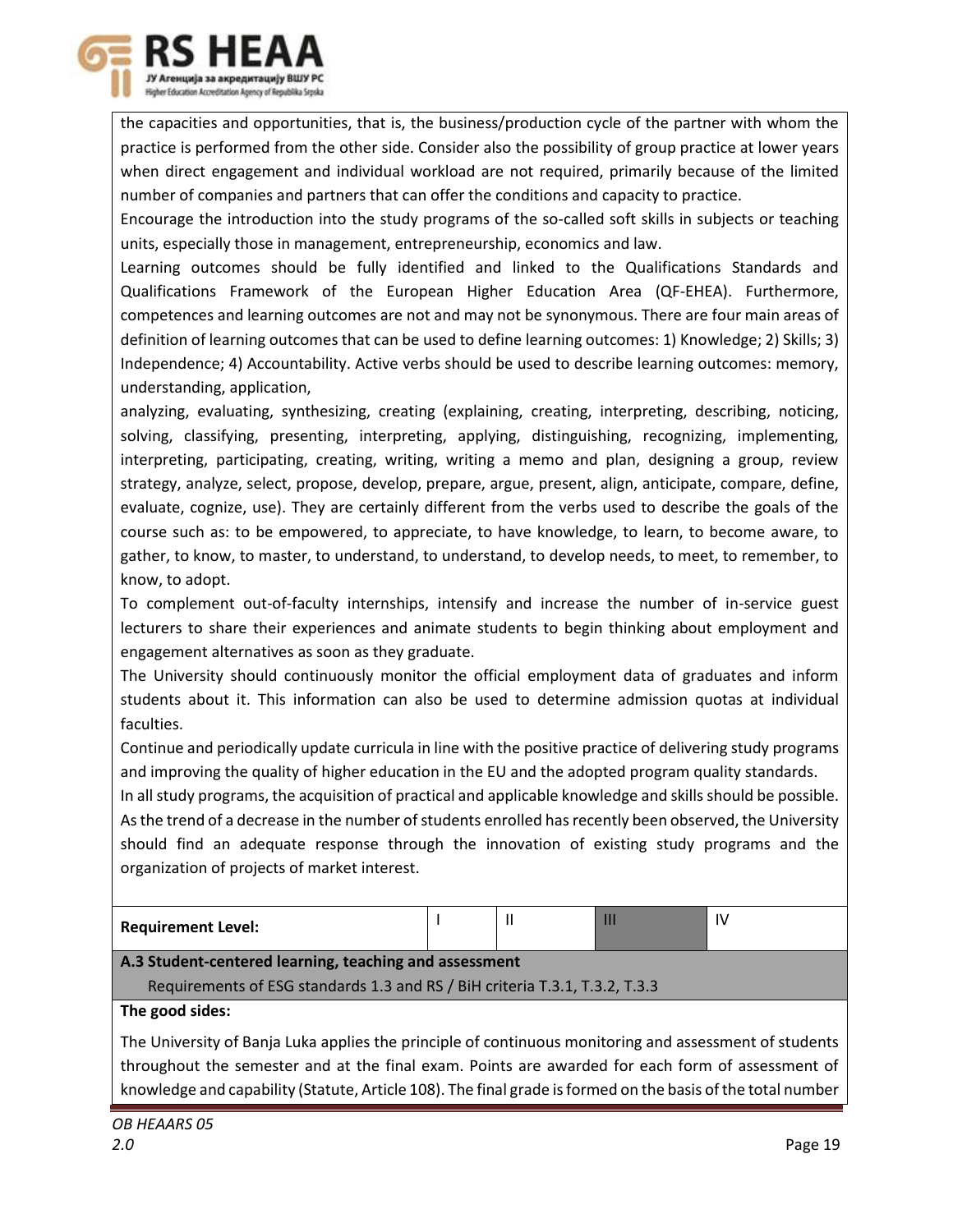

of points scored, but the results of individual checks are not taken into account if less than 51% of the points estimated for the given form of examination are achieved. At least 50% of credits must be provided for proficiency tests during the semester. In other words, the final exam cannot carry more than 50% of points. This means that the student can not pass the course by accessing only the final exam, but must also score a certain number of points on pre-examinations. Such provisions encourage continuous work and monitoring of student progress. (Study Rules on the 1st and 2nd Cycle of Studies, Chapter IV Evaluation of Student Work, Articles 44-47). Here are only those provisions that oblige continuous monitoring of students work. The study rules are a comprehensive document that regulates other questions related to the assessment: examination deadlines, application deadlines, records, conditions for the final exam, rating system etc.

The student's assessment during the semester is formative, and the final exam sumatInternal formal acts strongly promote this leave in order to become a practice someday. It also emphasizes the need to closely relate exams and exam questions to the learning outcomes of the course. The procedure for introducing students to the methods and methods of assessment is prescribed by the Rules of Study (Articles 44-47). The subject teacher is obliged to introduce students in the first hour of teaching about the forms and terms of assessment, the nature and content of the final exam, the structure of the total number of points and how to form the grade.

Before the beginning of the school year, information classes are organized for newly enrolled students, where students are introduced to the rules of study, legal provisions and modern, Bologna concepts of higher education.

Students are involved in all academic and governing bodies of the University. At the faculty level, students have their representatives in teaching-scientific/artistic councils: 20% of the total number of council members belongs to students. The same rule applies to the Senate composition - students have 20% of members. The Steering board also has a student representative, one of the eleven members is a student. One student representative, namely the President of the Student Parliament, participates in the work of the Rector's Collegium. Students have two representatives on the Ethics Committee.

In addition to participating in academic bodies, students have the right to organize themselves (Statute, Article 128).

The role of students in quality assurance is most clearly defined in the University Statute. Students are guaranteed the right to actively participate in quality assurance and to express their opinions on the quality of teaching and the work of academic staff (Article 115).

Chapter IX - Dedicated Quality (page 44) establishes the obligation of regular annual surveys of students on the quality of the teaching process (regularity of lectures, consultations and examinations, the ratio of academic staff to students) and consultation of management with student associations and student representatives in academic bodies. The rule was made that the results of student surveys should be publicly displayed for at least 15 days, after which the organizational units' councils were obliged to consider them and adopt measures for elimination of deficiencies (Statute, Article 155, paragraphs 2 b).

In addition, the evaluation of teaching competences within the University's quality system (Article 135, paragraph 8) is taken into account in the selection of academic titles. In addition to their applications for the academic title, teachers submit the results of student surveys on the quality of the teaching process.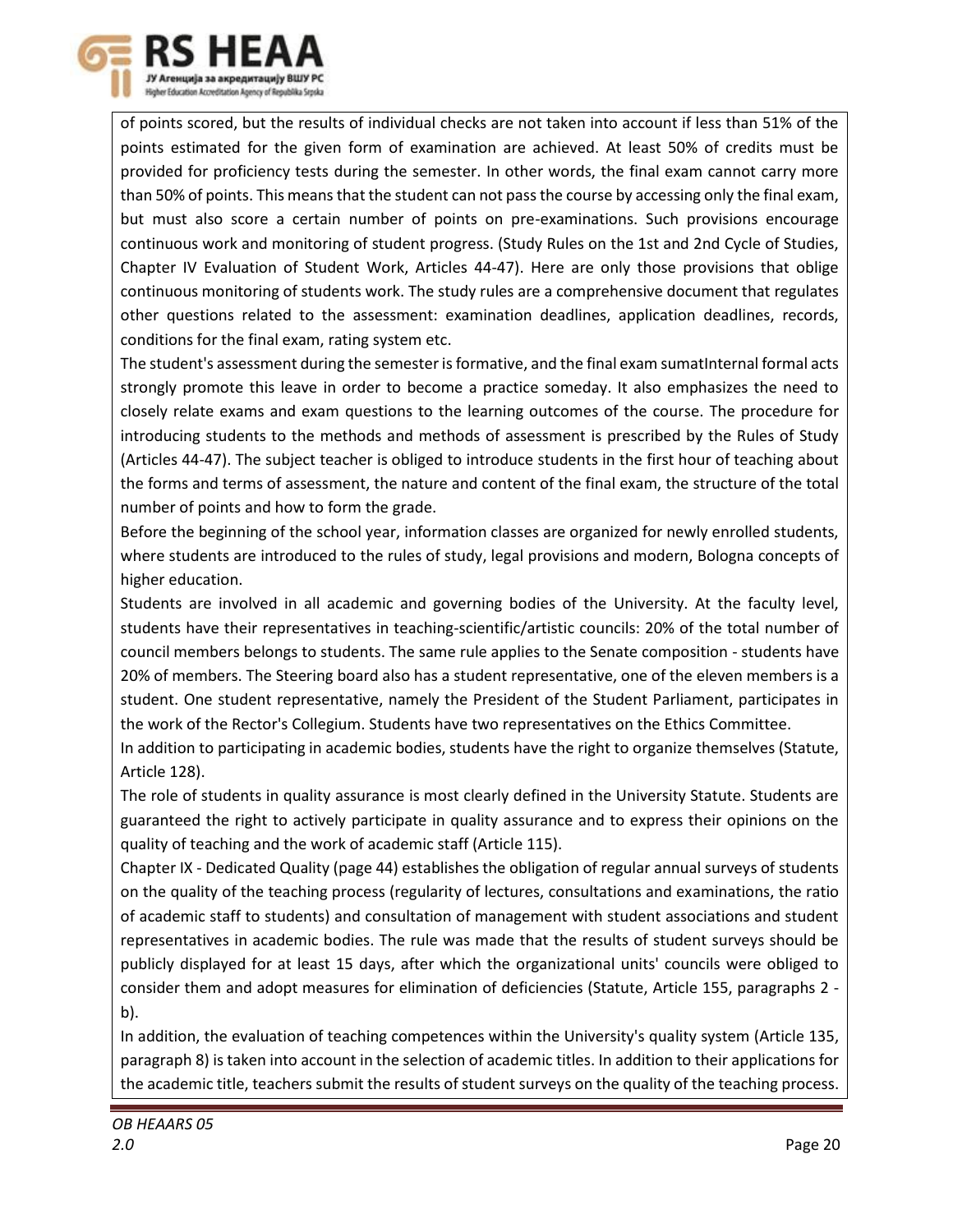

Students have two representatives on the Quality Assurance Committee (at least 20% of the total number of members, Article 154, paragraph 2). The term of office for student representatives is one year.

Students are constantly monitored and evaluated. The grade is formed on the basis of the total number of points awarded, and the final exam cannot carry more than 50% of the total number of points. There are Rules of Study on cycle I and II (comprehensive and detailed document). There is a tendency to link exams and exam questions to learning outcomes.

In addition, the assessment during education has a formative process. The assessment and monitoring process is further regulated by the Quality Assurance Strategy, the Quality Monitoring Forms, the Guidelines for the Design and Improvement of Study Programs. Students are introduced to the way they are assessed and followed through the Study Rules. Before the start of the academic year, meetings are organized for newly enrolled students in order to get closer to the system of study and to familiarize themselves with the legal regulations, and the subject teacher in the first hour introduces students to specific activities related to the subject.

On the basis of the recommendations of the Commission of domestic and international experts conducting external evaluation of UNI BL (Report from May 16, 2013), the following activities were implemented:

- Institutionally resolved the issue of practical teaching and output profiles of individual study programs;
- Specified rulebook on appeal procedures;
- Curriculum integration;
- Harmonized assessment of students with the goals of the program;
- Introducing new testing methods.

The University has signed cooperation agreements with more than 200 institutions worldwide: faculties, universities, institutes and other institutions relevant to higher education. The university is a signatory to the Magna Carta Universitatum, together with over 600 universities in the world, and is a member of the International University Network of Academic and Research Cooperation under the auspices of the Science Park of La Sapienza University in Rome (Italy).

Also, the University is a member of the General Assembly of the Inter-University Center for Scientific Work and Cooperation with Eastern and Southeastern Europe (CIRCEOS), with a seat at the University of Bari (Italy), and is a member of the UniAdrion "Network of Universities" that fosters cooperation between universities and research centers. The University participates in the CEEPUS (Central European Exchange Program for University Studies) exchange program, in which it is an active partner of 10 CEEPUS networks.

These activities are carried out in cooperation with the Ministry of Education and Culture of Republika Srpska and the Ministry of Civil Affairs of Bosnia and Herzegovina. So far, over 350 students, teachers and associates from the following partner countries have been exchanged in this direction in both directions: Serbia, Romania, Bulgaria, Czech Republic, Poland, Slovakia, Slovenia, Croatia, Montenegro, Macedonia, Austria and Hungary. Activities for the implementation of this program continue in the coming years through the implementation of the CEEPUS III program.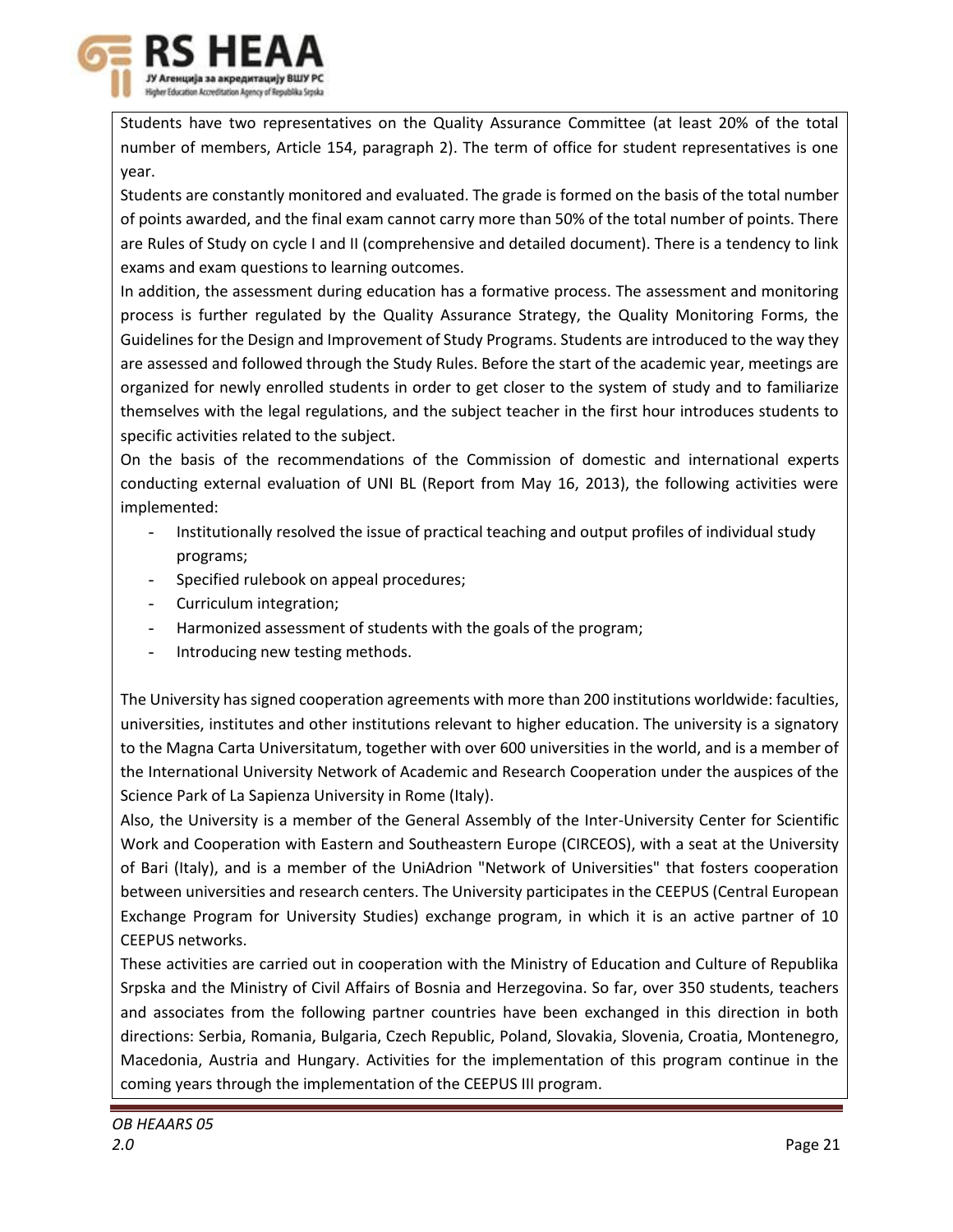

The University is a member of the European Association of Universities (EUA).

The University has participated in six Erasmus Mundus projects. Also, the University's teachers and students participate in the European Union's Education, Training, Youth and Sport 2014-2020 program. (European Region Action Scheme for the Mobility of University Students - Erasmus +). Currently, 19 Erasmus + projects under the key action are being implemented at the University: 1-credit exchange and eight Erasmus + projects from the key action; 2-capacity building.

Within the framework of international cooperation, the University of Banja Luka pays considerable attention to the exchange of students and staff, as part of the cooperation agreement activities, through international exchange programs, study visits, summer schools, workshops, seminars and internships.

Erasmus + (KA1) - Credit exchange is a European Commission program that allows universities to exchange students and staff. According to the program rules, prior to the exchange, universities are required to sign the Interinstitutional Agreement. The University of Banja Luka has been involved in the program since its formation in 2014 and has over 40 signed Interinstitutional agreements, which have exchanged over 100 students and staff. Student exchange may last from three (3) to 12 months for the purpose of study and from two (2) to 12 months for the purpose of practice. Staff exchange may last from five (5) days to two (2) months.

Erasmus Mundus is a European Commission exchange program which has been completed and in which the University of Banja Luka has been involved since 2011. Thanks to this program, over 70 students and staff members made the exchange.

Since 2012, a Fund for co-financing the international exchange of students and academic staff of the Government of Republika Srpska has been established within the Ministry of Education and Culture of the Republika Srpska (now within the Ministry of Science, Technology, Higher Education and Information Society) through which professors, associates and students from the University of Banja Luka go to exchange.

There is a successful collaboration with organizations that support the opportunity to pursue the professional practice of students abroad, such as the Association for International Student Exchange for Professional Practice (IAESTE), the European Association of Electrical Engineering Students (EESTEC), the Committee for International Exchange of Medical Students of Republika Srpska (SaMSIC). ERASMUS, STINT, etc. The Ordinance on the International Exchange of Students and Staff was also adopted.

# **Disadvantages:**

It is obvious that the University is adequately teaching, but in certain exceptions when overcompensating, there is a student overload.

Also, in some organizational units, students do not have a completely clear way of monitoring students' work, evaluation and grading.

Structuring knowledge tests in which students have different forms of activities during the semester through which they show the results of acquiring knowledge and developing skills from individual parts of the program to retake the same subject at the final exam is not justified. Integrating the entire program into the final exam makes pointless work during the semester. Different forms of assessment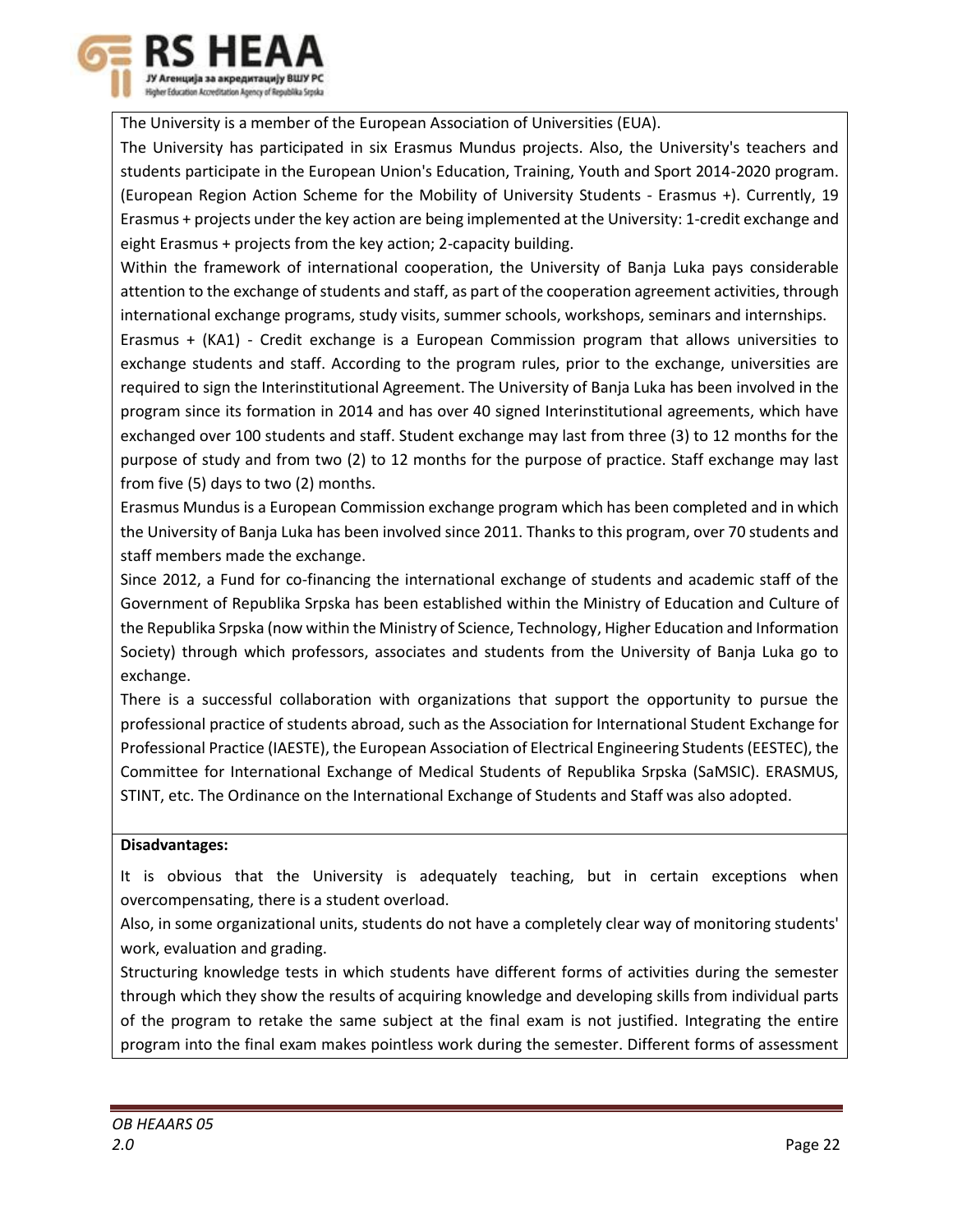

are essential and conceptualized in order to balance how a teacher can "evaluate" a student's progress during the semester.

Participants from the industry, from the class of former students and the students themselves, cite the lack or insufficient duration of the student internship as the biggest objection, but also an opportunity for improvement of the study process. Students state that there are too many so-called "study programs" in the study programs sc. general subjects (on which general knowledge is acquired), to the detriment of specialized, vocational subjects that enable faster involvement in practical work.

There are certain administrative obstacles in the field of international cooperation (such as payment of fees under the CEEPUS program).

# **Improvement recommendations:**

Students (current and former) point to the need to involve top experts from the field of practice in the teaching process.

It is suggested that faculties provide the opportunity for students to participate in extracurricular activities (sports, culture, volunteering, community service, workshops, etc.), and that such activities are valued through the award of credits or an appropriate number of ECTS credits.

Student workload should be evenly distributed throughout the week, not like in some cases where students are loaded with the morning and afternoon classes in the same day (taking into account a maximum load of 25 hours per week).

To ensure a balanced schedule of examination terms within the examination deadlines (the order of examinations should be the same in order to balance the time required to prepare the exams in all subjects).

It is necessary to provide appropriate literature, up-to-date and in line with the program of the course being taught and adapted to the specifics of the subject matter and the level of students' prior knowledge.

Assessment procedures need to be more precisely defined and how they are implemented in practice. As part of international cooperation, remove administrative barriers at the University and streamline procedures for incoming students and staff.

| $\mathbf{III}$<br><b>Requirement Level:</b><br>. . | --<br>__<br>______ | . . |  |
|----------------------------------------------------|--------------------|-----|--|
|                                                    |                    |     |  |

**A.4 Student enrollment, progression through studies, recognition and certification** Requirements of ESG standard 1.4 and RS / BiH criteria T.4.1, T.4.2, T.4.3

**The good sides:** 

The procedure for enrollment of students is regulated by the Law on Higher Education of the Republika Srpska (Articles 5 and 6), as well as on the basis of a decision of the Government of the Republic of Srpska on the number of full-time and part-time students enrolling in the first year of the first and second cycle of study at public higher education institutions for each academic year.

Recognition of qualifications acquired in other institutions and educational systems, with the aim of continuing education at the University is regulated by: Rulebook on the procedure of equivalence of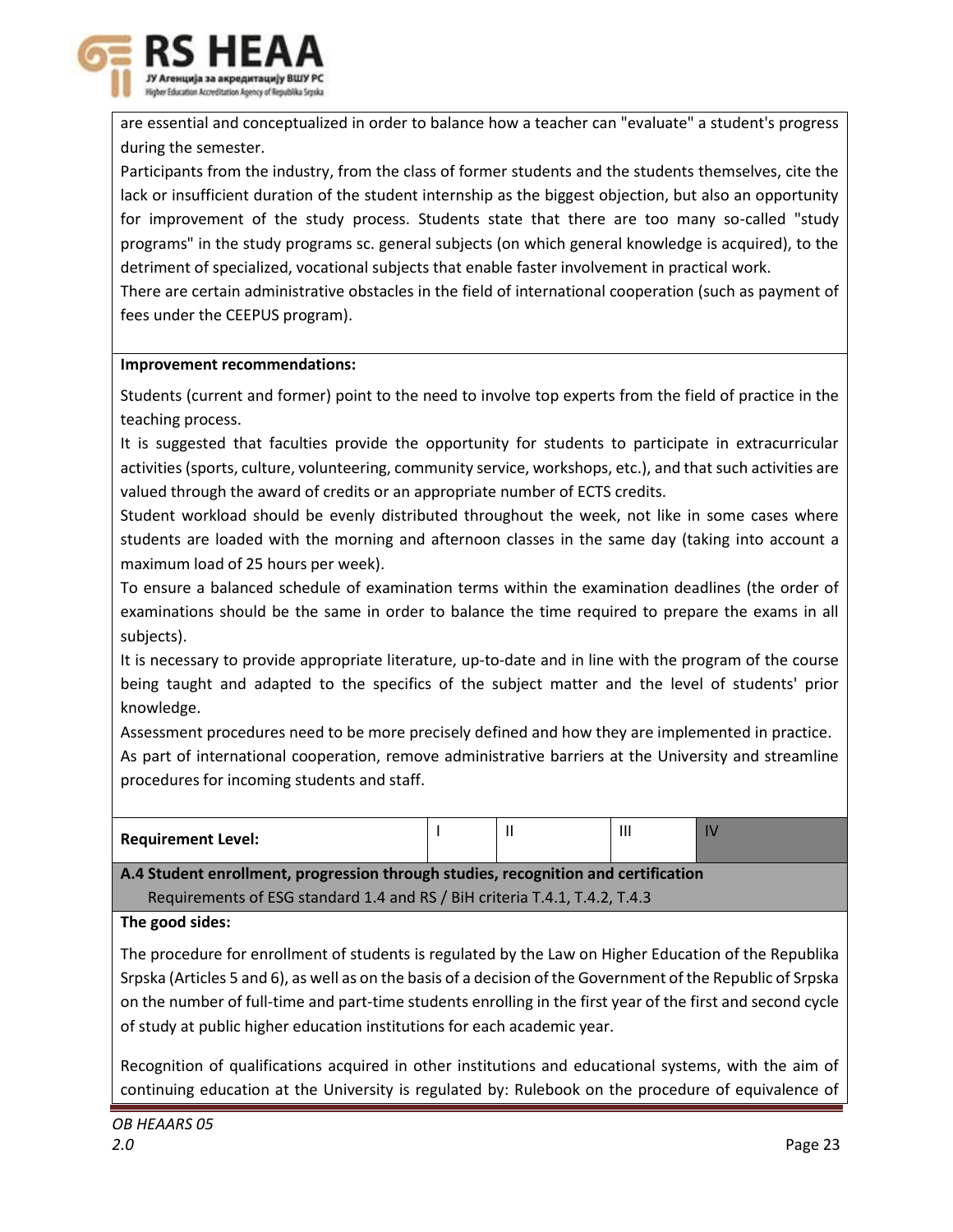

previously acquired titles, the procedure for evaluating higher education certificates and for the needs of continuing education at the University of Banja Luka; Law on Higher Education of Republika Srpska (Article 129), Rulebook on the Content of Public Documents Issued by Higher Education Institutions.

### **Disadvantages:**

Regardless of the regulation of this issue by the acts prescribed by the higher authorities, since it is a public higher education institution, it is noticeable that there are some differences in trends in the number of students enrolled in the academic years, which are primarily the result of certain demographic changes caused by the changes in natural population movements and changes in the labor market. On this issue, there is no clearer analysis of future trends and expectations in the number of students enrolled.

# **Improvement recommendations:**

Although these documents are the basis for student enrollment, the University should more clearly define the way students are enrolled internally, especially with regard to the evaluation of the Faculty and the Academy, submission of proposals to the Senate and final submission of proposals to the Government of Republika Srpska. This estimate should be based on real facts about the number of high school graduates in the school and academic year in question.

# **Requirement Level:**  $\begin{bmatrix} 1 & 1 \end{bmatrix}$  II  $\begin{bmatrix} 1 \end{bmatrix}$  III  $\begin{bmatrix} 1 \end{bmatrix}$  IV

# **A.5 Human resources**

Requirements of ESG standard 1.5 and RS / BiH criteria T.5.1, T.5.2, T.5.3, T.5.4, T.5.5

#### **The good sides:**

The University has adopted a formal document regulating the procedure for selection and promotion of teachers - Rulebook on the procedure and conditions for the selection of teachers and associates at the University of Banja Luka. The Rulebook describes in detail the procedure for selecting and hiring new and advancing existing teaching staff, which has been elaborated on the principles of publicity, equal access and competition (call for competition, publication of information on the web, etc.).

The competence of the members of the committee for the appointment of academic staff in the given scientific/artistic field in which the candidates seek the appointment to the profession is prescribed and secured by Art. 6. of the Regulations that are mentioned. There is also a Rulebook on Publishing. The basic mechanism for stimulating research is the regulation on the minimum volume of scientific research results necessary for the selection and promotion of teaching and associate titles, with priority being given to those candidates who have achieved more valuable scientific research results. Through these results, he validates his values and competences and makes his own contribution to the development of the scientific field and society. The research work is carried out in several directions:

participation in international projects: FP7, ERASMUS, IPA, HORIZONT and others,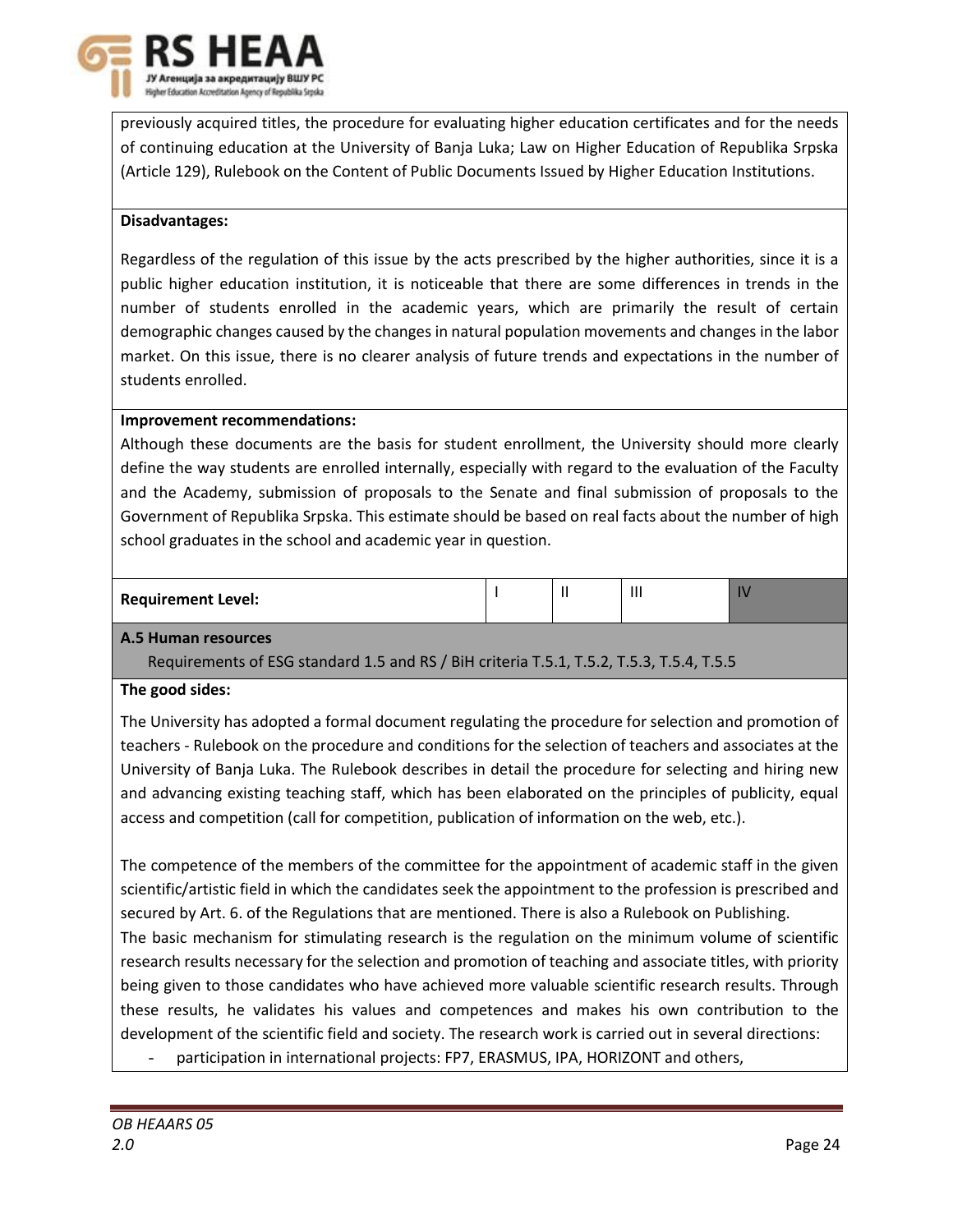

- implementation of projects financed by the Ministry of Science and Technology of Republika Srpska,
- execution of projects for the needs of companies, companies and institutions, development of various development strategies and investment studies, services of expertise, certification and analysis, consulting services.

Further details are provided in the 2016/17 Self-Evaluation Report subsection Research and scientific and artistic work, as well as on the university web under the category of sciences.

Following the integration of the University, in January 2008, integrated surveys of students throughout the University began. A separate form for the subject teacher is created for each subject, and a separate form for each subject teacher.

In the last two years, the survey has been conducted electronically using the University's information system for each semester, which was not the case before. In addition to the compulsory survey, faculties are free to carry out additional surveys in their own direction and in accordance with their needs (freshman survey, previous graduation survey, student survey on student rights, etc.).

In the context of monitoring and evaluating the quality of academic staff, a survey is conducted among students about the content and elements of teaching, teaching and collaboration with students directly influenced by teachers and independently created.

Since 2015, the University's survey process has been regulated by the Rulebook on Student Survey on the quality of teaching process, and is available on the University's website.

Faculties should make an analysis of the workload of each teacher and associate according to Table OK E T5.2 of the Quality Monitoring Form. After the analyzes have been carried out, a plan for the employment of trainees and senior teachers is drawn up, with an emphasis on the current priority area, as it cannot be expected that there will ever be sufficient resources for all needs.

On the basis of proposals submitted by organizational units, a consolidated plan for the development of the teaching staff of the University is defined (Rulebook on Standards and Norms for Calculating the Salaries of Employees at Public Higher Education Institutions).

Minimum requirements for appointment to academic titles are given in the Statute, Article 135. Examples of several reports on election to titles are given as confirmation of compliance with the prescribed criteria: Election Report 1; Choice Report 2; Election Report 3.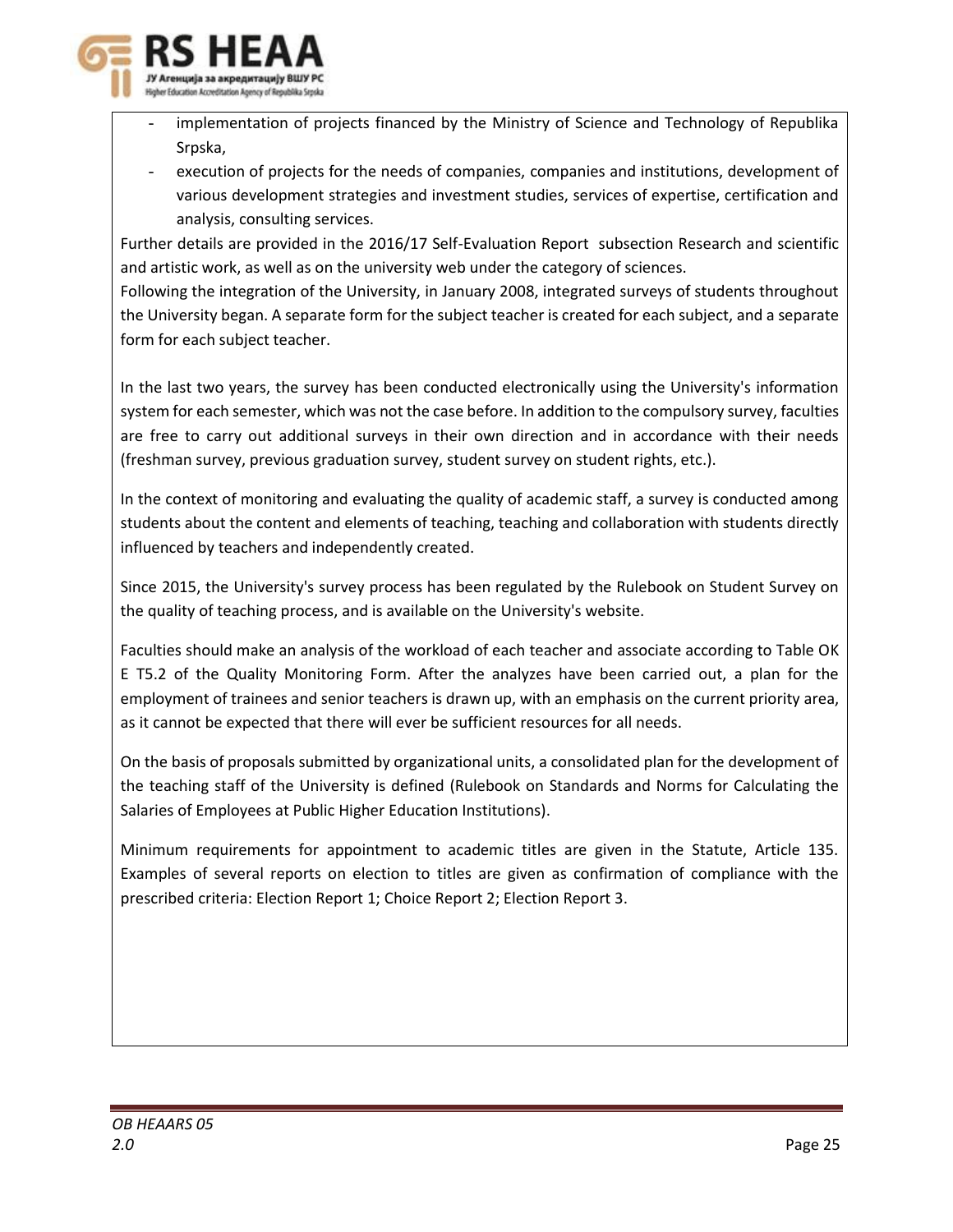

# **Disadvantages:**

The University does not have a formally adopted staff policy (or documented assessment of staffing needs) in the form of a separate document, but it has all important reviews of staffing potential and staffing needs. There is a Rulebook on the procedure for checking the authenticity of students' final papers on the 2nd and 3rd cycle of study at the University of Banja Luka, but it does not regulate the verification of the authenticity of the works of teachers and associates.

Teachers' representatives point to the problem of unrealistic set standards, which burden them and prevent them from engaging in scientific research. Representatives of the administration and teachers/associates in the field of social sciences point out the inadequate relation of the scientific policy of higher authorities to the social sciences and humanities.

The planning of the development of the departments and the projections for the increase in the number of teachers, as well as the promotion to the higher titles are within the competence of the chairs, ie study programs and are "rounded off" within the scope of the TSC. Personnel policy in the traditional sense can be managed and prepared for administrative and support staff.

The problems of insufficient "openness" of the faculty regarding the availability and the possibility of using databases in various fields were also noted, and the financial reasons were cited as a key reason.

# **Improvement recommendations:**

Legal and financial support should be provided for journals in the social sciences and humanities to be valued equivalent to those cited in WOS, SCI, SCOPUS and other recognized databases (in terms of rewards, promotions, access to functions and other benefits).

It is necessary to create opportunities for subscription to databases, which is a key prerequisite for successful scientific research work, as well as access for teachers and students.

It is necessary to organize programs / courses / workshops for the education of teachers and assistants in the field of didatics and teaching methodology (so-called educator training).

It is necessary to ensure the possibility, but also the obligation to carry out the control of the originality of graduate and other student papers at all levels of study, as well as to check the authenticity of all scientific works of teachers and assistants of the University, and to determine sanctions if plagiarism and unauthorized use of other people's works and sources are observed.

Consider justifying the organization and implementation of the so-called "Exit surveys" or surveys among faculties graduates. As collaboration with alumni is "in its infancy" and Alumni organizations have not yet come to life, this is a good opportunity to gather information about the experiences they have had after graduation.

Even after formalizing the organization of Alumni Associations at the faculties, the exit survey is justified and can provide meaningful information, especially given the fact that it can be linked to the results achieved by the student in the study.

When conducting student surveys of teachers and associates, design survey questionnaires in such a way that surveys are conducted at the same time about administrative staff. The results of student surveys in the part related to their work should be submitted to the student service and library (take care of protection of personal data), and to initiate a survey in which teachers evaluate the work of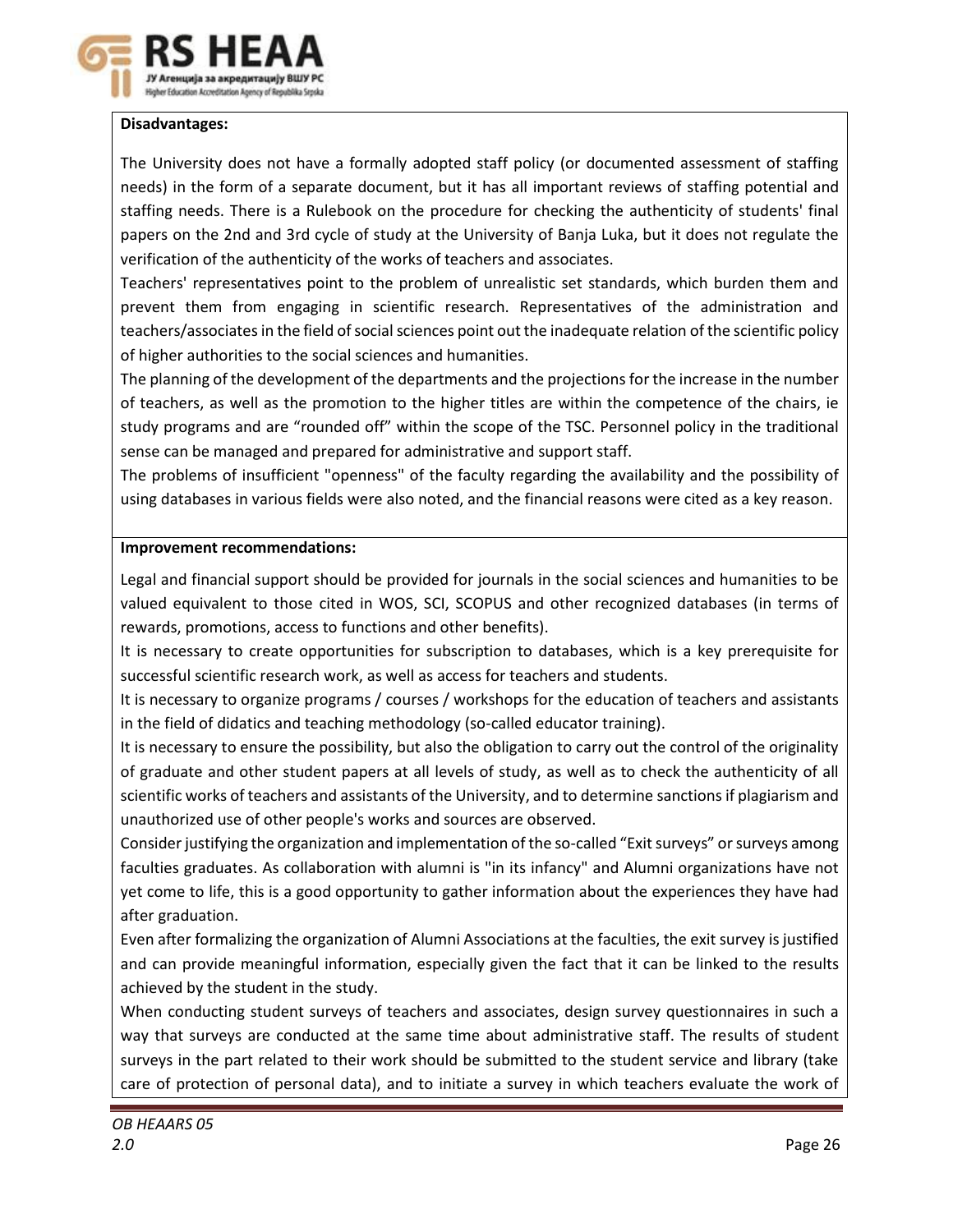

administrative services, since the quality of their work creates prerequisites for smooth teaching . All results of the survey should be subject to measures to improve the existing situation.

|--|

# **A.6 Student Learning and Support Resources**

Requirements of ESG standard 1.6 and RS / BiH criteria T.6.1, T.6.2, T.6.3, T.6.4, T.6.5

# **The good sides:**

A complete overview of physical and information resources is provided in the Self-evaluation report under the chapter Quality of physical resources.

The space survey shows the total usable space of the University in the amount of over 49,000 m2, which is approximately 10% more than the last analysis (2012). Reduced to one student an average space of 49480 is obtained: 17403 = 2.84 m2 per student in total. Usually different criteria in terms of space are at stake in different scientific fields. In the period 2012-2014 the activities on construction and equipping of the sports hall (1.6 million KM), reconstruction of the facilities of Architectural and Civil Engineering (3 million KM) and the Faculty of Political Sciences (6,5 million KM) were completed.

There are a total of 16 libraries at the University. All faculties have separate library spaces and other resources. Since the end of 2010, the EBSCO Research Database was launched at the University on line. Since 2015, the introduction of the COBISS information and library system has started. All faculties are expected to be integrated into COBISS by the end of 2018.

There are 34 full-time employees in 16 libraries, and the total number of books in all libraries is over 220000 books. Existing libraries are located in conditional and separate spaces. The degree of computerization is unbalanced (some faculties have some of the library contents computerized). The digitization of college libraries has not yet been fully implemented.

The equipping of libraries is the responsibility of the faculties who, within their capabilities, invest in the improvement and development of library contents.

Administrative staff has opportunities for training through a number of ERASMUS projects, seminars organized by the University and organizational units.

The University takes into account the needs of students with disabilities, and the University Center for Assistance to Students with Special Needs has been established. Students can use two rooms where the equipment is located ie. computers, laptops, tablets, induction loops for the deaf, the Braille printer, the Braille line, and other equipment found at the University Center.

Students are provided with all wearable equipment on reversals: laptops, tablets, recorders, microphones, go-pro cameras and other equipment. Architectural barriers to access for students with special needs have been resolved at the Faculty of Political Science, Faculty of Philology, Faculty of Economics and Law. All faculties, except the Faculty of Philosophy and the Faculty of Agriculture, are partially accessible.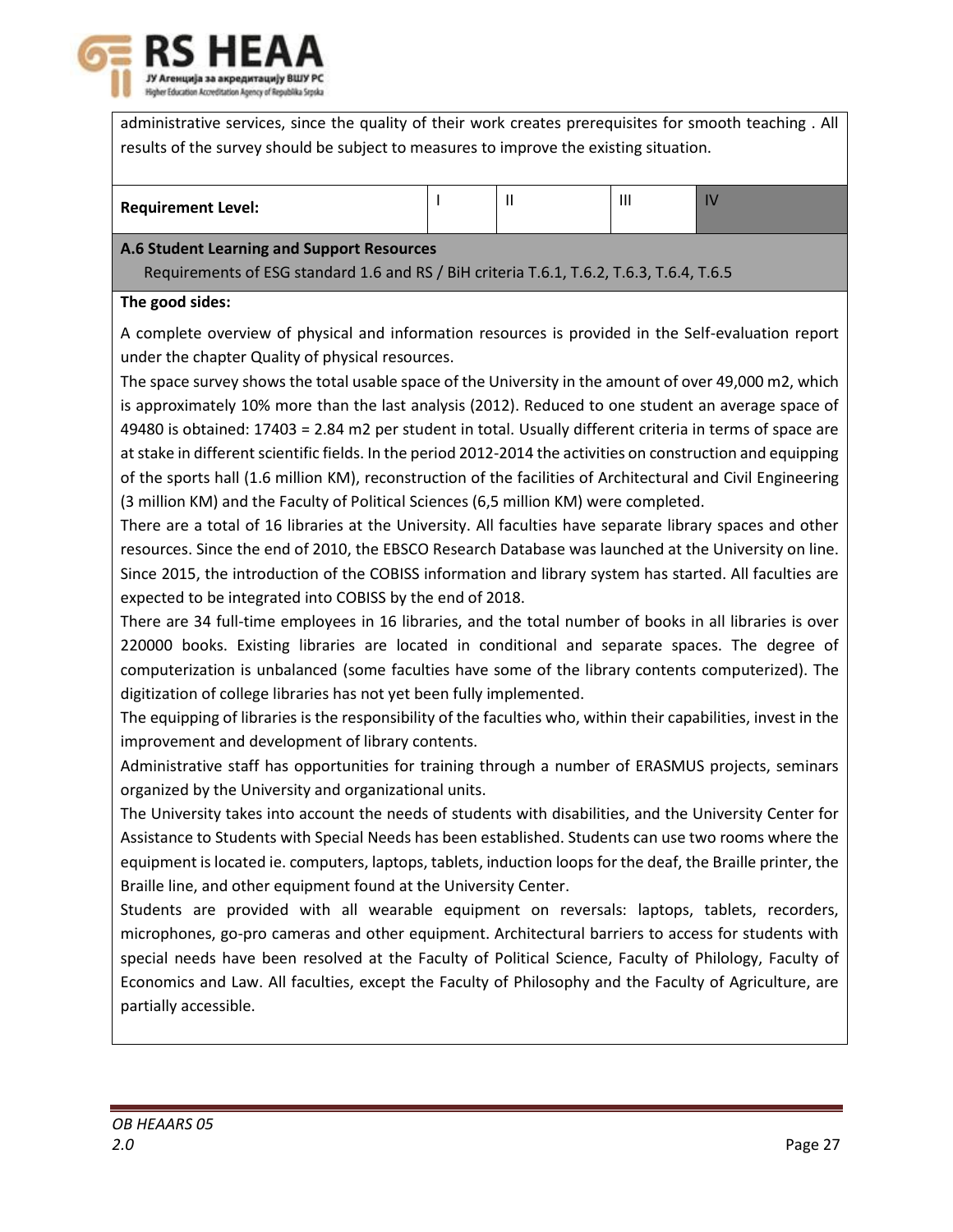

# **Disadvantages:**

In relation to the total number of students, the University of Banja Luka has sufficient space, although a number of faculties have a lack of space, objectively because spatial dislocation and maladaptation represent obstacles to the exchange of space between faculties.

Some faculties do not have computer rooms, and some faculties do not have a satisfactory square footage per student.

Student representatives demand that free access to scientific articles in databases be provided at all faculties, that compulsory literature in the library is not scarce but in proportion to the number of users, and that the use of literature for a maximum of three days be abolished, that new editions of textbooks be continually obtained because the existing ones are largely outdated, to provide sufficient equipment, equipment and teaching aids.

Some faculties do not allow students with disabilities access to classrooms and the library, so construction work, ramps or special elevators for students with disabilities should be done to enable them to participate equally and fully in the teaching process.

Some faculties do not have enough classroom space which is why inappropriately large teaching groups of students must be formed.

#### **Improvement recommendation:**

The budget should provide for more funding for subscriptions to scientific journals from relevant scientific fields, especially international ones, for the acquisition of textbooks and monographs, as well as for access to databases. Considering the level of costs for access to databases, it is suggested to have joint participation at the university level in order to ensure access to databases covering different fields, and joint action of faculties in the same area with UNIBL and other universities in BiH in securing access to certain areas (eg Law Faculty ).

Increase the reading room space at individual faculties.

Align the number and structure of library staff with the standards.

Some colleges do not have enough space for a repository of books and magazines, so it is necessary to find additional space.

The legal basis and procedures for conducting surveys of non-teaching staff by students and the administration should be regulated.

Organize and train students, teachers and administrative staff to work on relevant databases.

It is recommended that all faculties have free access to scientific articles in databases, that the required literature in the library is not scarce but in proportion to the number of users, that the limitation of the use of literature for a maximum of three days be abolished, that new editions of textbooks are continuously obtained because the existing one is largely outdated and sufficient supplies, equipment and teaching aids are provided.

Continually work to provide access for students with disabilities and ensure that they are adapted to all students in all activities.

Improve spatial capacities at faculties that do not have adequate space.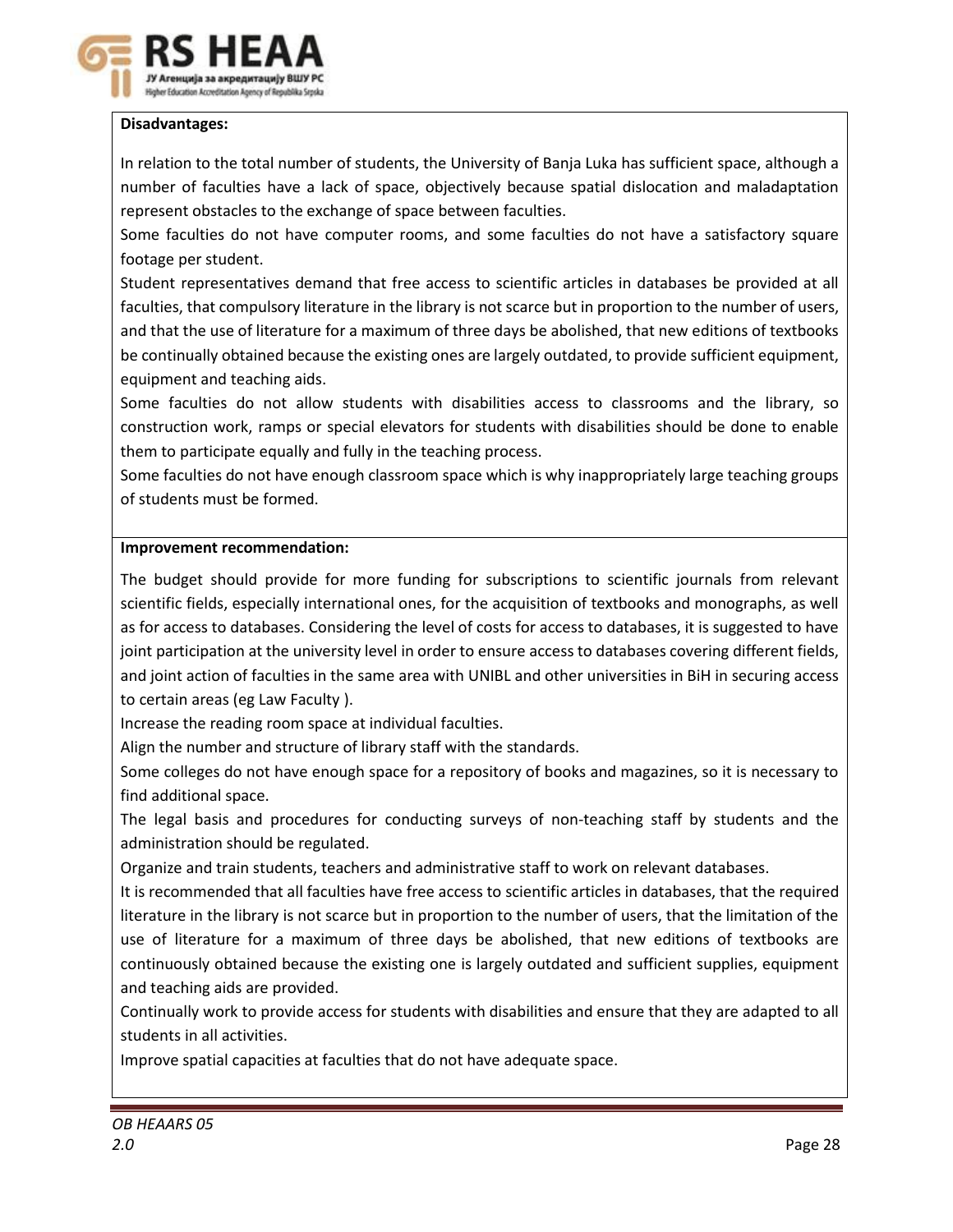

| <b>Requirement Level:</b> |  |  |
|---------------------------|--|--|
|                           |  |  |

### **A.7 Information management**

Requirements of ESG standard 1. 7 and RS / BiH criteria T.7.1

# **The good sides:**

The Faculty Information System (FIS) of the University of Banja Luka enables monitoring, administration and organization of teaching and teaching processes at the University. The system includes the Student Service Application, the Student Web Portal and the Employee Web Portal. Fundamentals of FIS functionality are: support for organizing and delivering classes in all study cycles, monitoring and recording of the complete student dossier, planning of tuition payments, support for organizing exam deadlines, conditioning the possibility of examinations with an option, exam application online and electronic exam payment, student survey , printing diplomas, diploma supplements as well as other testimonial and reports for students, printing and compiling enrollment statistics, student success, passing exams, and other statistics.Web portals for students and employees allow students and employees access to the Faculty's FIS information system. The main purpose of the portal is to transfer to the Internet environment all the administrative work that students and employees otherwise perform through the counters in the Student Service and Accounting. Student service enables the fulfillment of the most common administrative obligations of students such as: registering exams and other teaching activities, reviewing grades, selecting a course, completing required surveys. Students also have an overview of class schedules, exam dates, faculty library search, file downloads, etc.

This convenience is of great importance for the generation of statistical reports. The system has a high degree of data protection, enables work with a large number of users at the same time, high parameterization of the system as well as the possibility of expansion. The institution states that it is conducting the following analyzes:

- Structure of the student population by gender, age, etc.
- Student progress through studies, (passing and grade point average, etc. (example);
- Student achievement rate and drop-out rate;
- Student satisfaction with the study programs and the way they study they work internally at the faculties themselves, an example of the study program Production Mechanical Engineering from the Faculty of Mechanical Engineering;
- Quality of teaching staff (qualifications, ratio of own and visiting teaching staff, age structure;
- Economic aspects and availability of teaching resources (laboratories, libraries, internet access, etc.)

Benchmarking was done within the BIHTEK project ("Comparative assessment as a tool for improving the impact of higher education"). Following the project, a Benchmarking Handbook was developed.

The current level of development of the information system provides the prerequisites for further development and improvement of the database on the contents and work of the faculty, the results of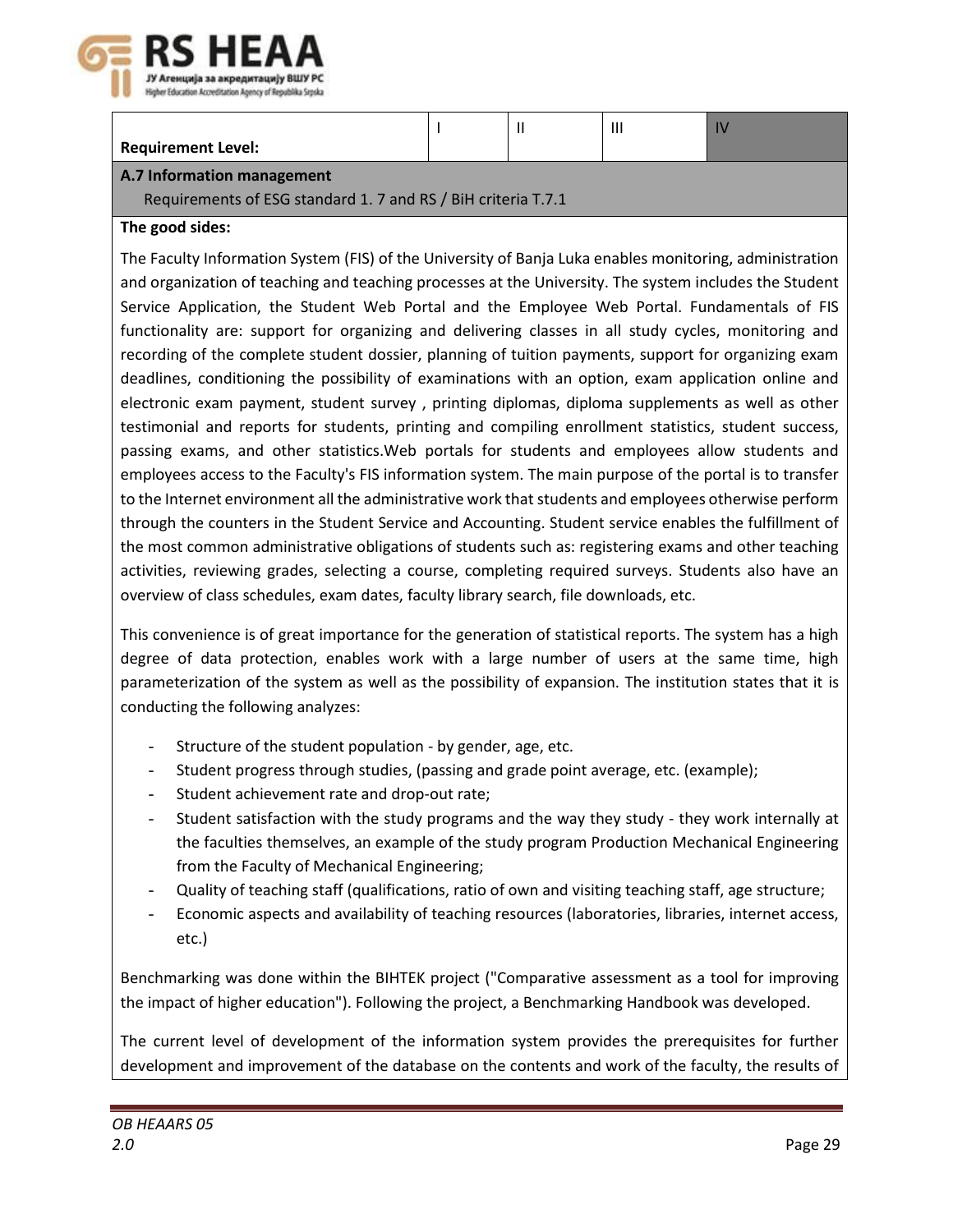

work and activities of the university staff (this refers primarily to the publication of academic staff and projects that are being implemented), and is a good basis for improvement and spread.

# **Disadvantages:**

Benchmarking is used as a tool to improve the internal quality system sporadically.

Benchmarking of universities with an appropriate higher education institution within the RS-BiH or from the European Higher Education Area is not carried out (a plan for implementation is being prepared). In some segments, insufficient attention has been paid to the protection of personal data of students and employees.

FIS is not adapted for use by blind and partially sighted persons (no voice command options).

# **Improvement recommendations:**

By constantly improving the information system, improve the protection of personal data of students, teachers, associates and staff.

Continually improve the websites of colleges and universities regarding the adequacy and updating of data and international language options.

It is necessary to continue the development of FIS in order to integrate data from individual faculties in order to ensure monitoring of engagements in the field of research projects and transparency of activities in the field of academic staff development (publishing, project implementation, projects in cooperation with industry). Monitor student and staff responses to the capacities and facilities that FIS offers, and work on improvements to individual modules in accordance with suggestions and comments.

Test the possibility and justification of adapting the module to the specificities of the scientific fields and faculties at UNIBL. Create a part of the system that will allow faculties to directly collaborate with practitioners.

Adjust the FIS for persons with a certain degree of disability (blind and partially sighted persons).

| <b>Requirement Level:</b>                                                                              |  |  | Ш | IV |  |  |  |  |
|--------------------------------------------------------------------------------------------------------|--|--|---|----|--|--|--|--|
| <b>A.8 Public information</b>                                                                          |  |  |   |    |  |  |  |  |
| Requirements of ESG standard 1.8 and RS / BiH criteria T.8.1, T.8.2, T.8.3                             |  |  |   |    |  |  |  |  |
| The good sides:                                                                                        |  |  |   |    |  |  |  |  |
| The University has a special public relations office since 2013 with one employee.                     |  |  |   |    |  |  |  |  |
| Through the University's website and the faculties' web pages, students and students are provided with |  |  |   |    |  |  |  |  |

information on activities taking place at the university, programs and studies offered, international projects and scholarships.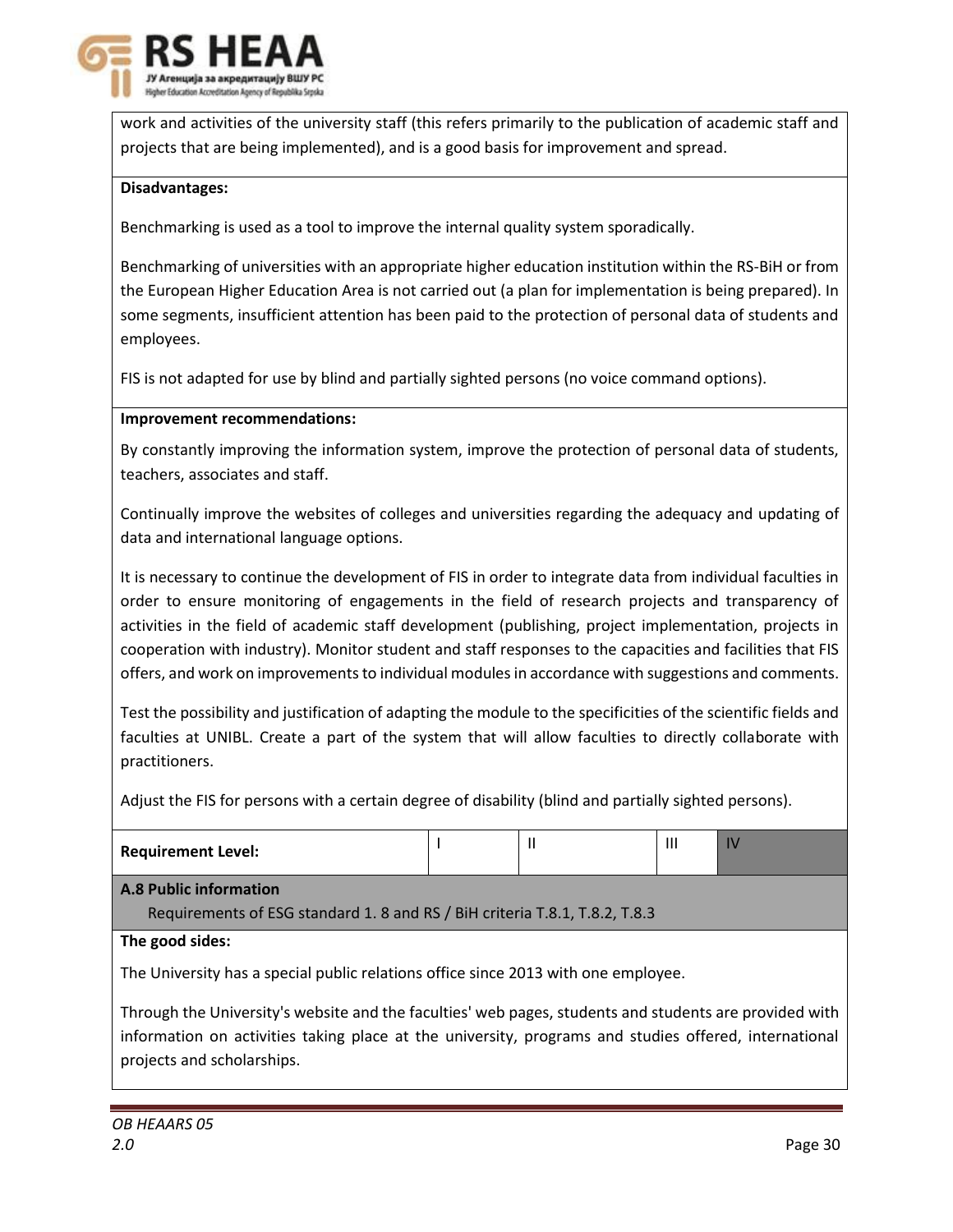

The results of the work of the faculties and universities are also presented through presentations of biographies of teachers engaged in teaching, their works, published textbooks and participation in projects and guest appearances at other universities. This was improved as a result of the recommendations made in the 2013 accreditation process.

#### **Disadvantages:**

The University does not have a formally adopted public relations policy or strategy, ie. prescribed external communication models.

Given the size of the University, the number but also the differences between the faculties, one person for the entire university can hardly lead and realize communication with a large number of interest groups which by nature of activity follow a public university.

Social networking opportunities are underutilized.

#### **Improvement recommendations:**

In order to access information to target groups, especially students, to register official accounts on certain social networks, with a clear editorial policy.

Consider and evaluate the possibility of staffing in order to adapt communication and liaison with specific interest groups to the specificities of the faculty.

Establish and maintain relations with the media and regularly provide them with information on activities at the university. In this way, it is possible to ensure greater visibility of the UNIBL in the public and increase the interest for enrollment in the faculties of the University**.**

As associates/assistants/assistants to the persons from the previous paragraph, engage students in individual faculties. Talking to them, it was noticed that most of the faculties have exceptional students who are distinguished by their ability to lead dialogues, presentations and argumentative views. Such a profile would be great for realizing the creation and implementation of public relations strategies.

At the beginning of the month, prepare periodic information and announcements about faculty events and activities that teachers plan to implement.

Create content about the services that faculty, primarily the Dental Clinic, offer to patients. In doing so, special emphasis should be placed on commercial services. Prepare informative leaflets in electronic and other forms.

Establish cooperation with the electronic media and present each month the activity of one of the faculties - plan to be prepared in accordance with the study program and the activities of the faculties organizing conferences and promotion of faculty issues.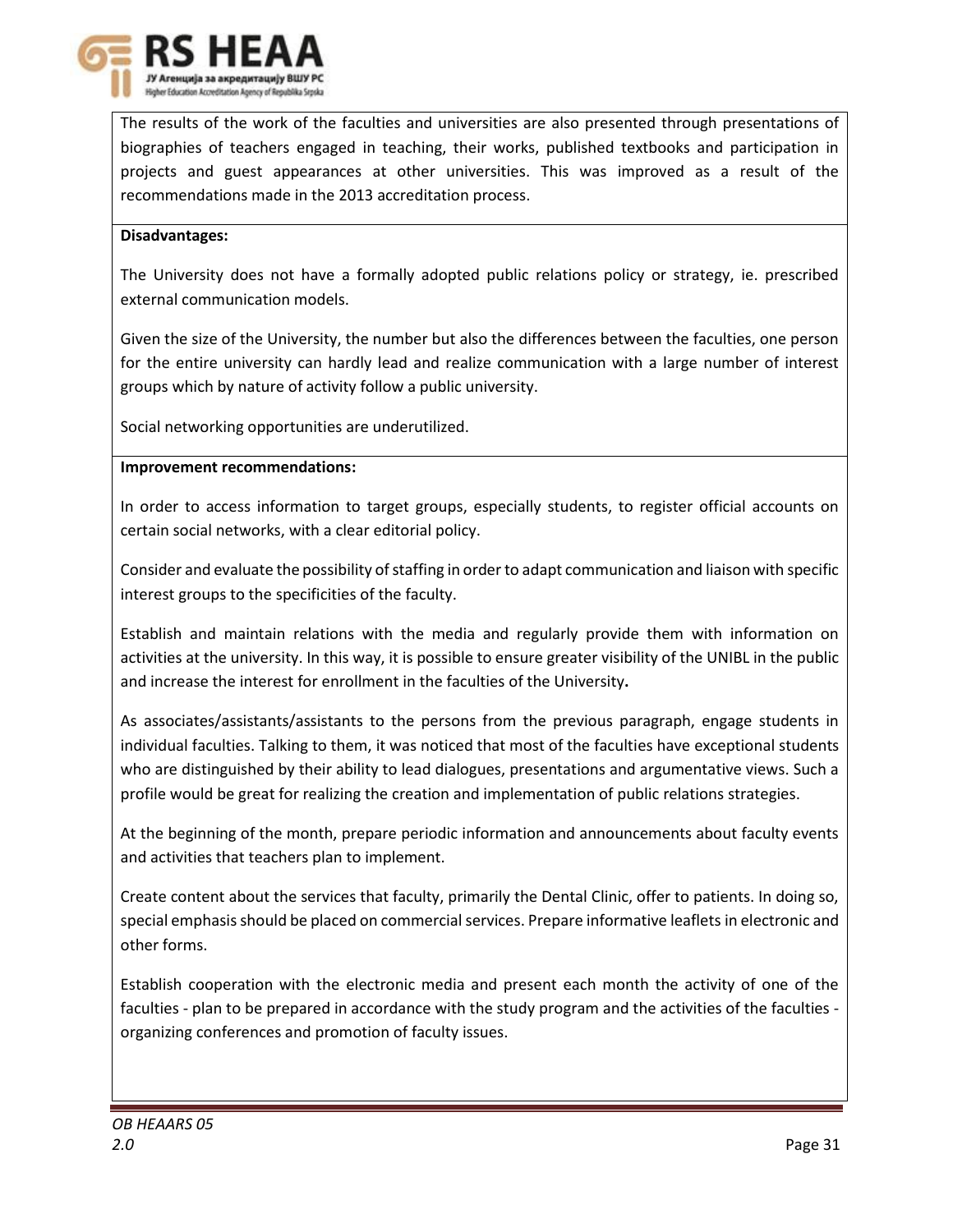

Intensify cooperation with public and cultural institutions and involve students from the Academies open to the public.

Organizing "open days" for the University and the faculty - start no later than mid-April to place information at a time when prospective students make the decision which faculty to enroll.

Develop communication of the University with interested parties through social networks.

In the relevant documents and on the website of the University and the Faculties, provide information on the names of teachers and associates, on the subjects to which they are assigned, the scientific fields and branches in which they were selected, years of life, degree, date of last election, scientific activity and conditions for selection , ratio of co-workers and teachers, representation of women in teaching staff, age structure, how many full-time teachers and associates are employed under the permanent contract, and how many are based on temporary contracts, etc. All this is necessary in order to be able to completely and qualitatively review some other activities and conditions in which teachers and associates play an important role (mobility, promotion, international cooperation, interviewing, student motivation and mentoring, teaching staff load, credibility of learning outcomes and finalists of the quality of study program implementation). Information on the selection and progression of teachers proving eligibility, such as the scientific and professional work of teachers pointing to the field of science for which they are selected and the subjects for which the teacher is responsible and the bibliography should also be made available: a report from the Commission conducting the selection process in which the scientific area and competences of the members of the Commission are recognized; the decision of the competent authority of the institution to select the teacher corresponding to the report and the Commission proposal; teacher biography identifying competences in the field of teaching; human resources management policy (hiring, defining obligations and responsibilities, appointing, promoting) and how evaluation, ie monitoring of staff work and analysis of academic academic staff workload are carried out; human resource management policy and teacher knowledge and competency development policy; a long-term and operational plan for the development of human resources and the recruitment of new staff; analysis and evaluation of the competence and advancement of teaching staff; stimulating scientific activities and strengthening the link between research and education; annual report on scientific and professional activities, etc.

| <b>Requirement Level:</b>                                                  |  |  | Ш | IV |  |  |  |
|----------------------------------------------------------------------------|--|--|---|----|--|--|--|
| A.9 Continuous monitoring and periodic review of the program               |  |  |   |    |  |  |  |
| Requirements of ESG standard 1.9 and RS / BiH criteria T.9.1, T.9.2, T.9.3 |  |  |   |    |  |  |  |
|                                                                            |  |  |   |    |  |  |  |

# **The good sides:**

The institution states that self-evaluations of certain study programs were conducted where certain deficiencies were identified. On this basis, proposals for improvements were defined. Interested parties are regularly consulted and their proposals are put into curricula, or new study programsare licensed.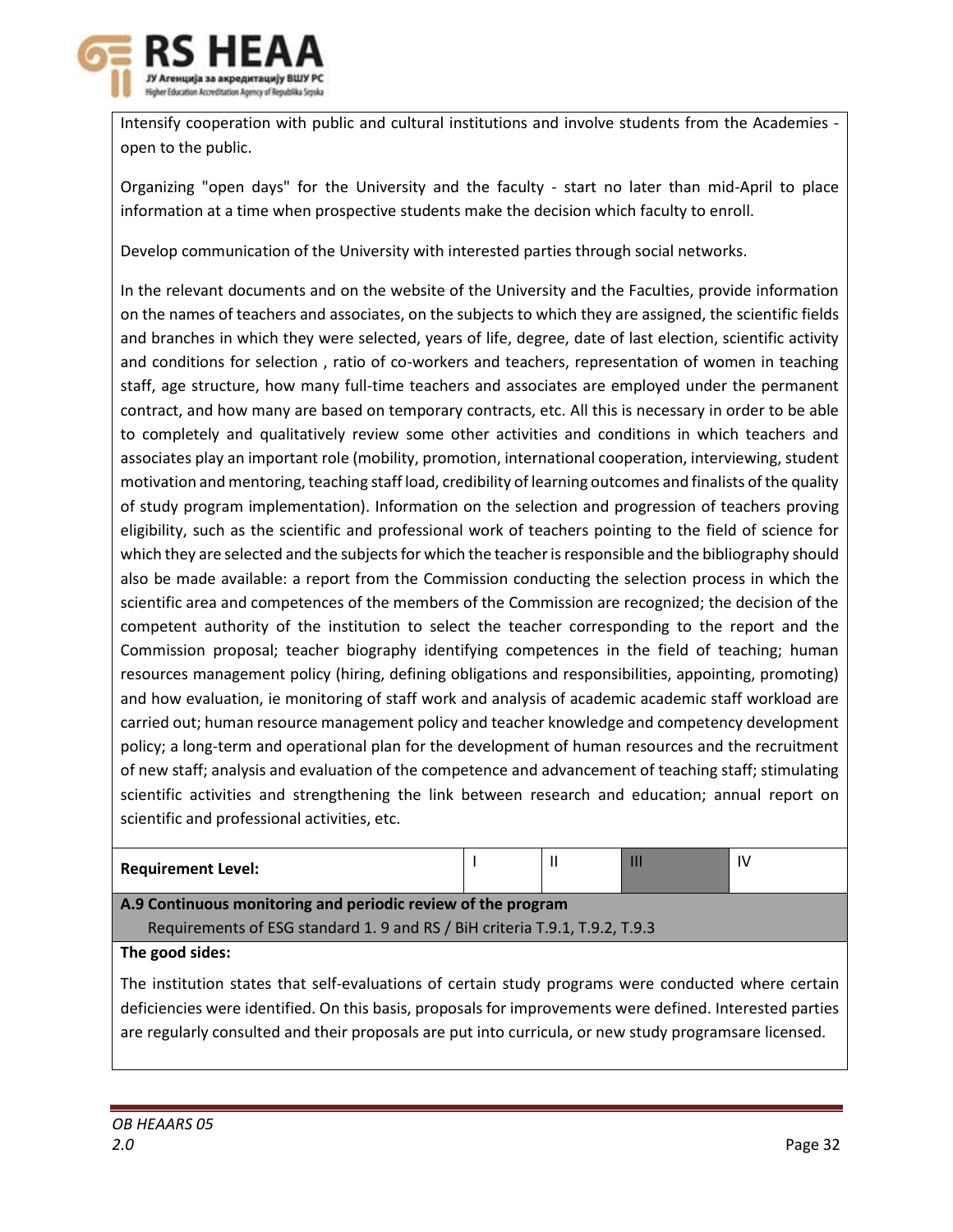

Instructions for designing and improving study programs strictly address this topic and emphasize the obligation to take relevant opinions and existing strategic and other important documents. As an example, some study programs from the  $3 + 2$  year model were updated to the  $4 + 1$  year model.

#### **Disadvantages:**

Study programs are not revised or innovated in accordance with the recommendations of the reviewers and the recommendations of the 2013 accreditation team.

Practitioners and alumni are not doubly involved in this process (with some exceptions). Students from a small number of faculties actively participated in the program discussion and adoption process.

The ambitious program design has led to over-expansion and a large number of study programs (especially at some faculties) for which faculties do not have enough academic staff now, and whose implementation has become expensive due to the small number of students enrolling in the programs.

#### **Improvement recommendations:**

Streamline the number and content of study programs. Integrate related programs. Consider creating and implementing multidisciplinary programs among the faculties of the University (such examples already exist at the University), as well as international programs at least with countries in the region due to language barriers.

In order to increase the attractiveness of the University for foreign students, internationalize and increase visibility, consider the possibility of organizing studies in English - also consider a joint program here.

Analyze the possibility of applying for EU funds in the field of higher education development and cooperation with universities in the creation of programs in English (English is stated because most international programs are conducted in this language).

Increase the number of courses and activities through which students improve foreign languages. Compulsory teaching and assessment. Insist on improving students' ability to use literature in foreign languages to master the obligations of writing papers and their communication skills. Improve the visibility and attractiveness of study programs for international students.

The University should take the initiative to establish alumni organizations at the faculties and at the University as individual organisations, with the aim of strengthening and improving the influence of the relevant sector of the interested public on the adoption and innovation of study programs, other major regulations at the University and faculties (Statute, Strategy ), promoting student internships and student employability.

| <b>Requirement Level:</b> |  | ш | I٧ |
|---------------------------|--|---|----|
|                           |  |   |    |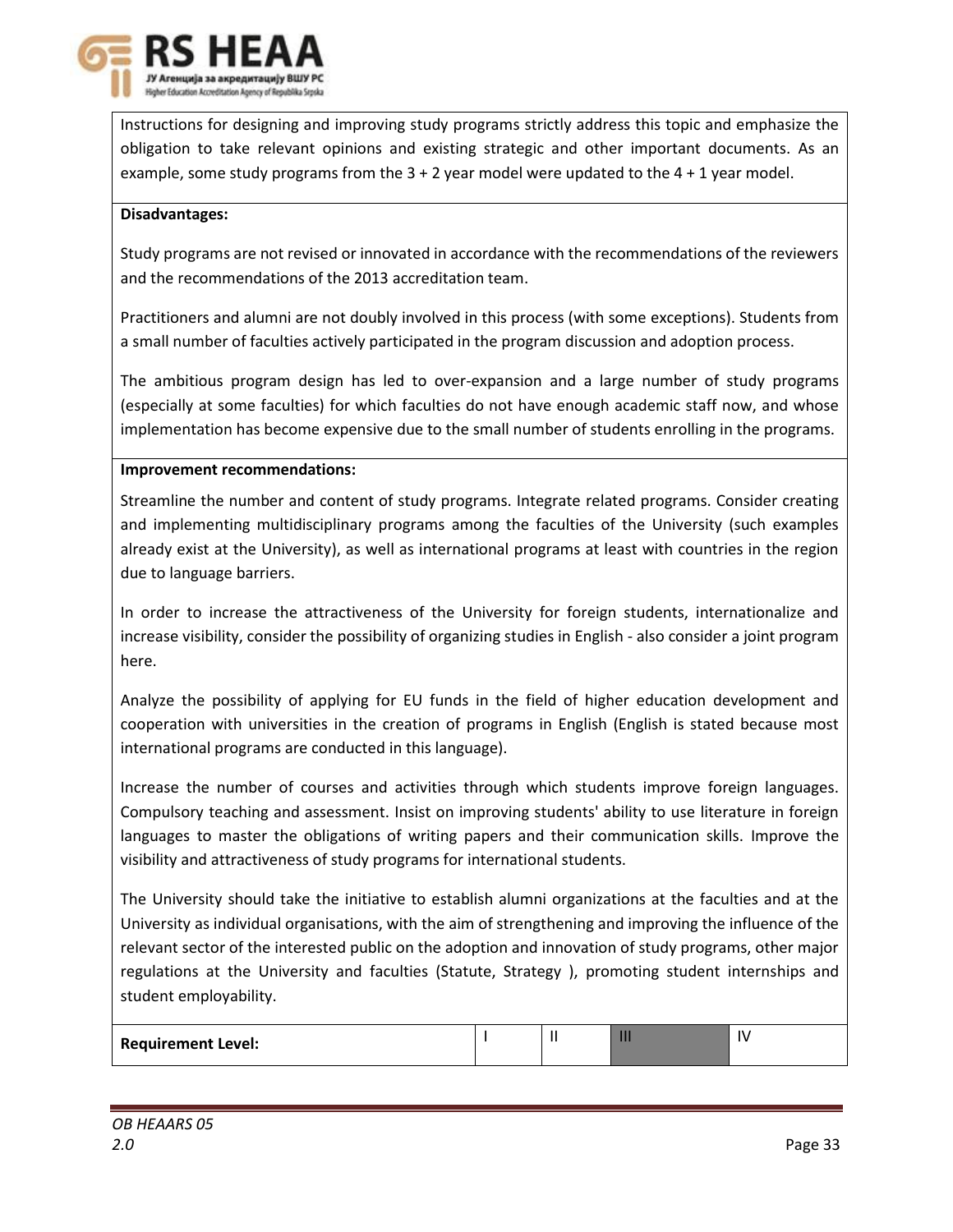

# **A.10 Periodic external quality assurance**

# Requirements of ESG standard 1. 10 and RS / BiH criteria T.10.1

### **The good sides:**

The University was first accredited in 2013, after which a Plan of follow-up activities was prepared to implement the recommendations in the Accreditation Report on which the University reporetd to the Higher Education Accreditation Agency of Republika Srpska on an annual basis. As part of the reaccreditation process, independent reviews of 16 study programs were conducted.

The University has implemented the recommendations from the previous accreditation process, and plans for improvement have been prepared based on the recommendations in the reviewers' reports. During the visit, in conversation with the study program management, it was confirmed that numerous recommendations given in the reviews had already been implemented, where some of the recommendations had been implemented in the meantime through already started projects, but a significant part of the reviewers' recommendations were recognized by the management as well founded and was implemented in a very short term. Most of the remaining recommendations are recognized as part of the study program development strategies.

#### **Disadvantages:**

Although the University realistically possesses evidence that most of the requirements of the criteria and standards for accreditation have been fulfilled, it is not adequately presented in the documentation prepared for accreditation or through officially available information on the faculty web sites (current practice is better than what is in the documentation).

# **Improvement recommendations:**

Prepare accreditation documentation in such a way as to show realistic evidence of meeting the criteria where available (records, meeting attendance lists, etc.).

| <b>Requirement Level:</b> | . . | $\cdots$<br> |  |
|---------------------------|-----|--------------|--|
|                           |     |              |  |

# **3.2 Accreditation Report for Study Programs**

External evaluation of study programs was done on the basis of:

- 32 reviews of a total of 16 study programs by independent, anonymous reviewers, distinguished experts in the narrow scientific fields of the study programs that were the subject of observation,
- 16 improvement plans prepared by study programs based on reviewers' reports,
- Visits to a higher education institution and a real-time insight into the work done by the comission of experts.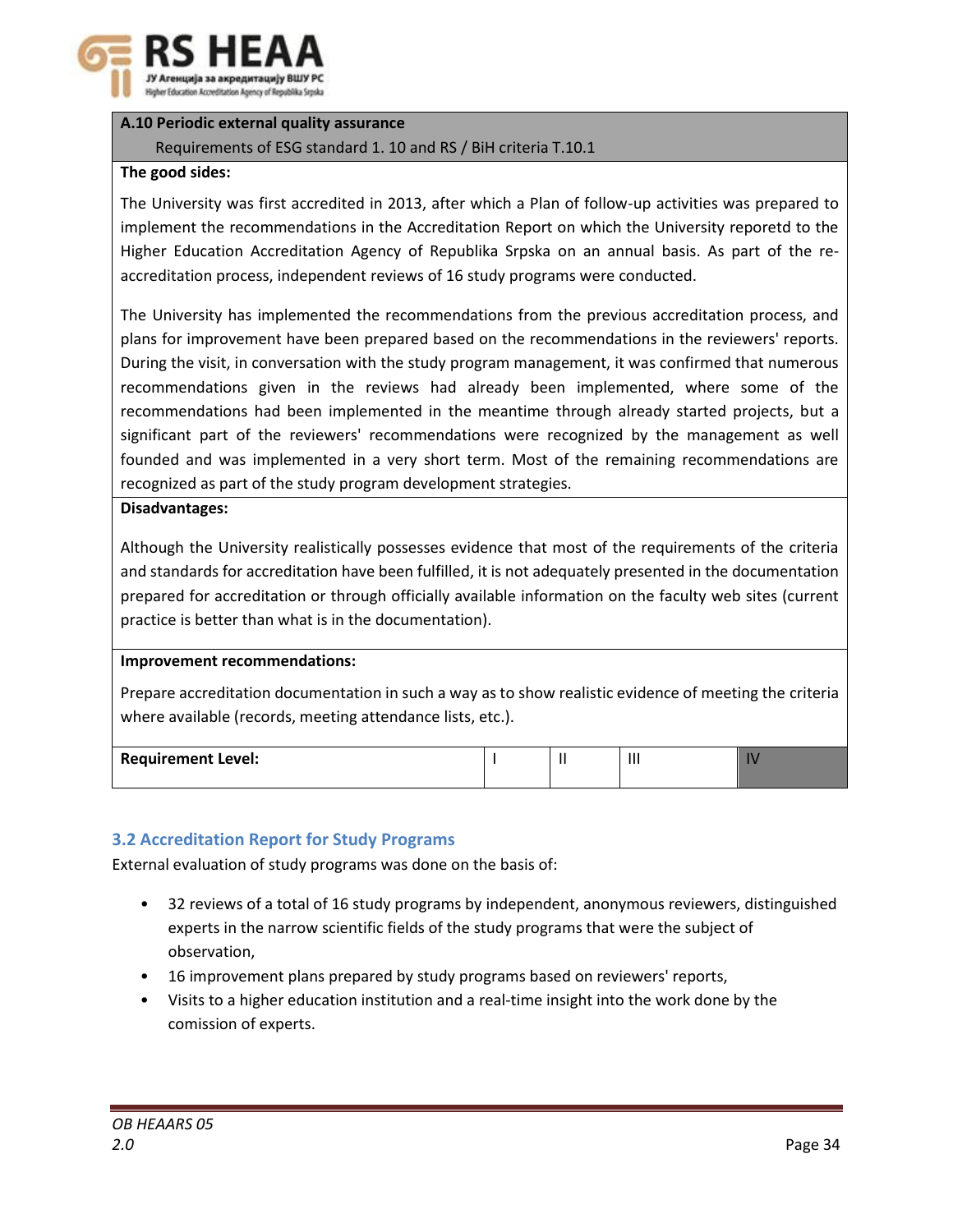

The study programs were evaluated regarding to the Criteria for accreditation of study programs of the first and second cycle of study, as follows:

- 1. Study program quality assurance policy (1.1, 1.2, 1.3),
- 2. Creating and adopting study programs (2.1, 2.2, 2.3, 2.4, 2.5, 2.6),
- 3. Student-centered learning, teaching and evaluation (3.1, 3.2, 3.3, 3.4, 3.5, 3.6, 3.7),
- 4. Student enrollment and promotion, recognition and certification (4.1, 4.2, 4.3),
- 5. Human Resources (5.1, 5.2, 5.3, 5.4),
- 6. Resources and funding (6.1, 6.2, 6.3, 6.4, 6.5),
- 7. Management of information on study programs (7.1, 7.2),
- 8. Informing the public about study programs (8.1),
- 9. Continuous monitoring, periodic evaluation and revision of study programs (9.1, 9.2, 9.3, 9.4)
- 10. Mobility of academic staff and students (10.1, 10.2, 10.3).

| Name of the study program:                                                                                                                                                                                                                                        | Level of<br>study:                  | Name(s) of exit qualifications:                                                                          |  |  |  |  |  |  |  |
|-------------------------------------------------------------------------------------------------------------------------------------------------------------------------------------------------------------------------------------------------------------------|-------------------------------------|----------------------------------------------------------------------------------------------------------|--|--|--|--|--|--|--|
| Architecture                                                                                                                                                                                                                                                      | Bachelor of Architecture - 240 ECTS |                                                                                                          |  |  |  |  |  |  |  |
| <b>Good sides:</b>                                                                                                                                                                                                                                                |                                     |                                                                                                          |  |  |  |  |  |  |  |
| The study program is attractive and has developed study plans and programs and a stable enrollment and<br>staffing policy. All relevant documentation exists and is publicly available.                                                                           |                                     |                                                                                                          |  |  |  |  |  |  |  |
| Graduates have had significant employment (hiring) in the labor market, but now there are fewer<br>opportunities for quality hiring of architects, which has not diminished interest in this study.                                                               |                                     |                                                                                                          |  |  |  |  |  |  |  |
| parties, including the labor market and alumni representatives.                                                                                                                                                                                                   |                                     | Regarding the review of plans and programs, they are periodically consulted with relevant interested     |  |  |  |  |  |  |  |
| being built, which is done on the initiative of teaching staff.                                                                                                                                                                                                   |                                     | Alumni as a (formal organization) do not exist, but a tradition of communication with early graduates is |  |  |  |  |  |  |  |
| Quality assurance, like at other faculties and study programs, is a relatively young field, partly handled by<br>the vice deans in charge, but there is a tendency for the quality level to be constantly raised and aligned<br>with European educational trends. |                                     |                                                                                                          |  |  |  |  |  |  |  |
| Student assessment is done according to the procedures.                                                                                                                                                                                                           |                                     |                                                                                                          |  |  |  |  |  |  |  |
| Students are well informed about all news and happenings. Brochures and similar materials are printed<br>periodically.                                                                                                                                            |                                     |                                                                                                          |  |  |  |  |  |  |  |
| The information system works great throughout the university and therefore at this faculty.                                                                                                                                                                       |                                     |                                                                                                          |  |  |  |  |  |  |  |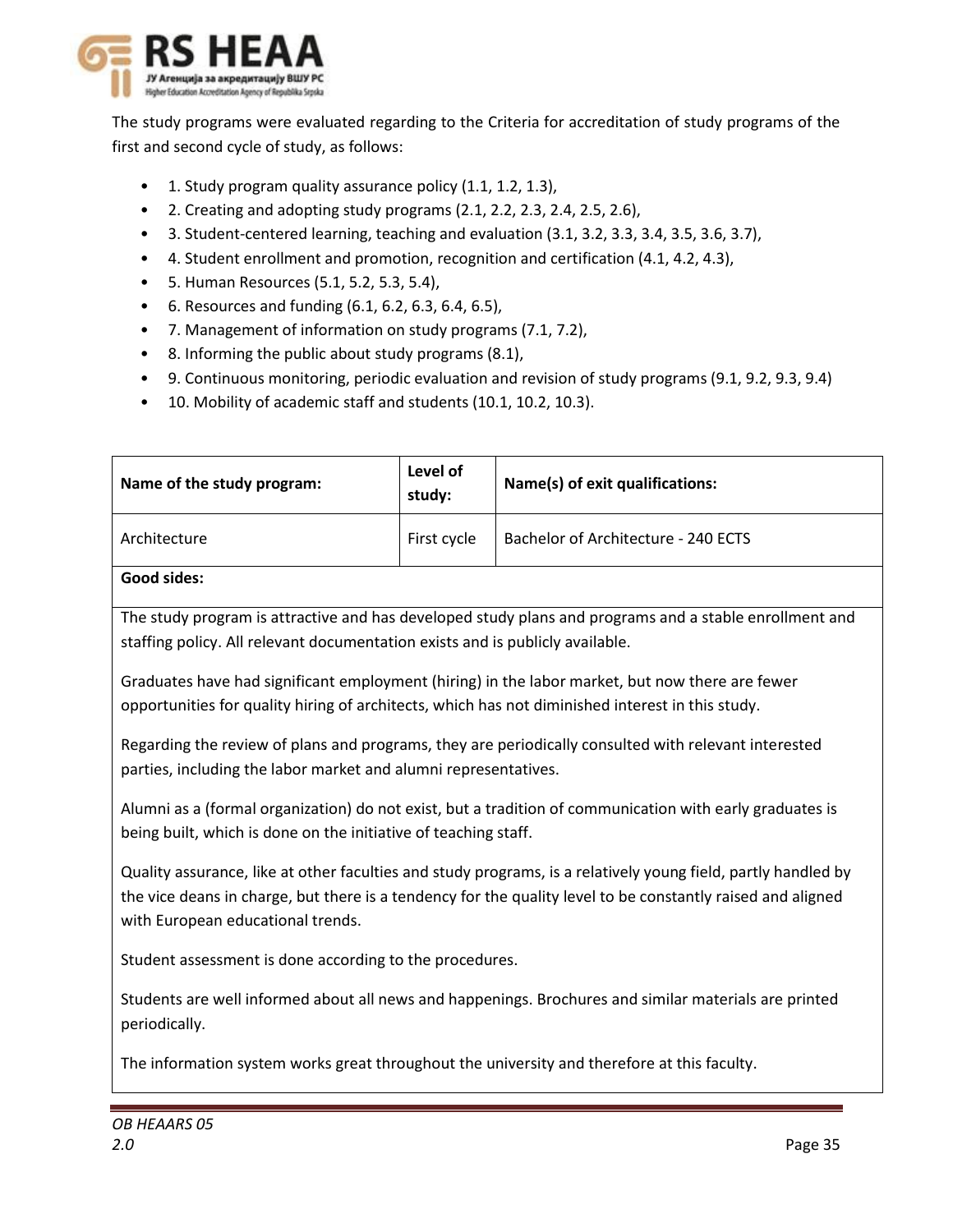

Student Parliament includes students from this study program.

#### **Weaknesses:**

Insufficient space, because the Faculty is located in two locations, and there are difficulties in storing the equipment, although solutions are being provided for the provision of space.

Student mobility is underdeveloped, as is teacher mobility. The library and reading capacities are also not completely satisfactory.

Cooperation with industry and practice exists but is insufficient.

#### **Recommendations for improvement:**

Improving the spatial resources of the study program and the faculty as a whole.

Better organization of student internships is proposed, in terms of more specific arrangements to give employers what exactly competencies a student can build during their internship and what specific knowledge, depending on the capacity of the employer.

It is proposed to improve and develop opportunities for lifelong learning. Students expressed a desire to learn more about skills that encourage self-employment. Given the increasing number of unemployed architects, mastering these skills is becoming imperative.

Consider the possibility of forming alumni organizations and making better use of the capacities that early students of this faculty, who have positioned themselves in practice, can provide.

Improving organization in quality assurance.

It is suggested that students be encouraged to participate in mobility programs, especially since this study program requires constant modernization and monitoring of world trends.

| Requirements completion level: |  |  |
|--------------------------------|--|--|
|                                |  |  |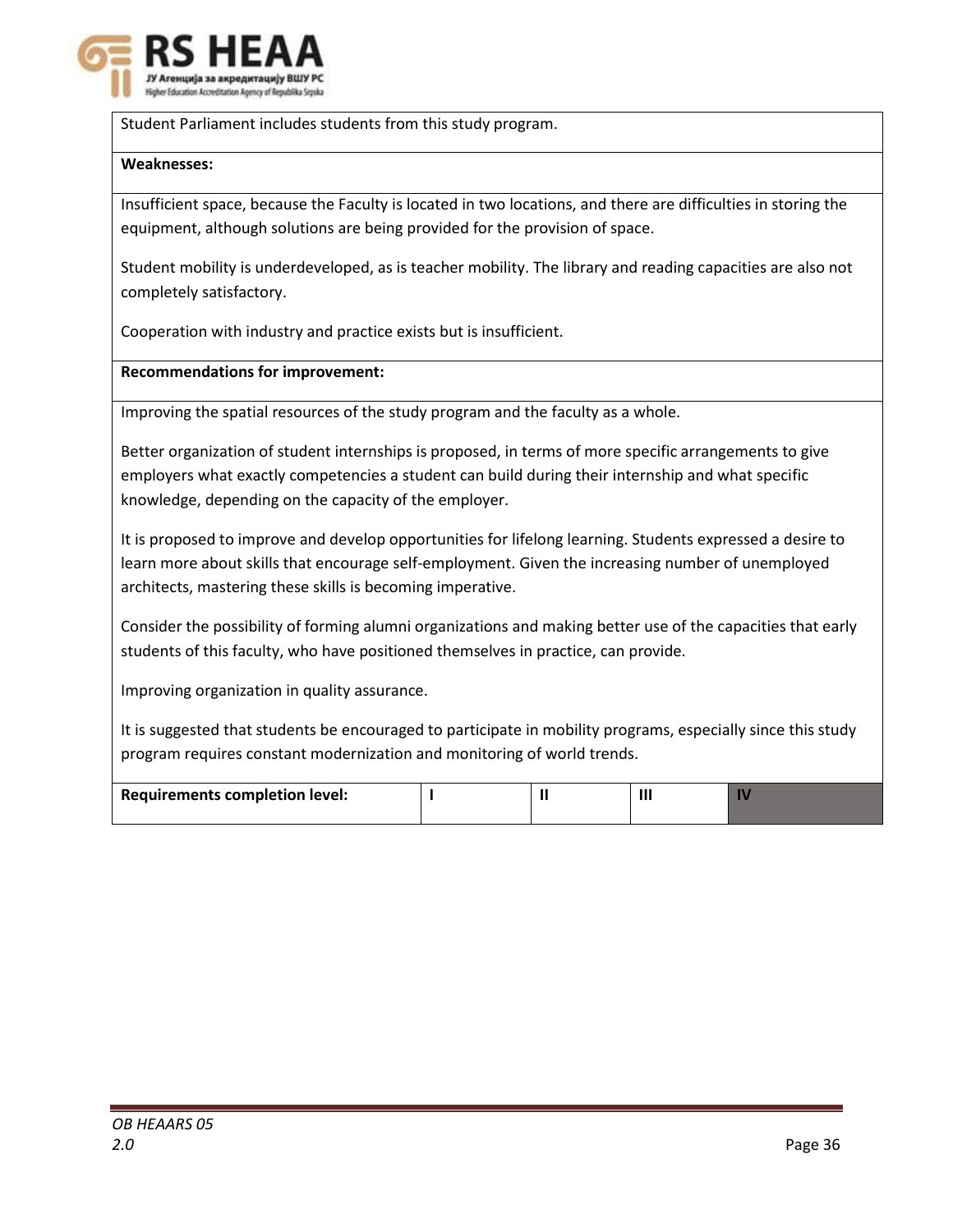

| Name of the study program: | Level of<br>study: | Name(s) of exit qualifications:                                                                                                                                                                  |  |  |  |
|----------------------------|--------------------|--------------------------------------------------------------------------------------------------------------------------------------------------------------------------------------------------|--|--|--|
| Fine arts                  | First cycle:       | Bachelor of Fine Arts - 240 ECTS, painter,<br>Bachelor of Fine Arts - 240 ECTS, graphic artist,<br>Bachelor of Fine Arts - 240 ECTS intermediate artist<br>Bachelor of Graphic Design - 240 ECTS |  |  |  |

#### **The good sides:**

Numerous recommendations from the reviews were implemented, cooperation with employers, communication strategy adopted, new syllabuses adopted in accordance with the recommendations of the reviewers. Students are satisfied with the evaluation of extracurricular work, there is a system of rewarding students.

There are all documents on how to adopt study programs, and Interested Parties opinion is taken into account when designing study programs. Learning Objectives and Outcomes Outlined. Efforts are being made to organize the staff according to the needs, and savings are planned together with the formation of their own staff. Teaching staff is recruited according to established procedures.

The curriculum is monitored and evaluated on an ongoing basis. Learning, teaching and assessment is student-centered. Students are involved in the design of study programs, in the quality assurance process and in governing bodies. Students are familiar with how to evaluate and file complaints. The study program is in line with the accredited programs abroad, and the ECTS credits are calculated and awarded according to the European methodology of calculation. The Academy is investing in physical resources. Informations are available on the Academy's website. Self-evaluation is ongoing, annual reports and work plans are available.

Academy will cooperate with the Ministry of Education regarding the preparation of curricula for elementary and secondary schools, that is, with amendments to the Rulebook on the type of teacher education and professional associates in primary and secondary schools, ie. aligning output qualifications and learning outcomes with the specific needs of the educational process in primary and secondary schools (initiated).

# **Weaknesses:**

Insufficient volume of joint projects with domestic and foreign entities in order to obtain financial benefits. Insufficient involvement with interested parties in the process of creating a study program and monitoring learning outcomes and alignment with market needs.

Inconsistency of methodologies (grading), and mixing of didactics and methodology. Students are not sufficiently involved in the design of study programs.

Insufficient physical resources especially for Painting and Graphic Design.

Insufficient mobility of students and academic staff.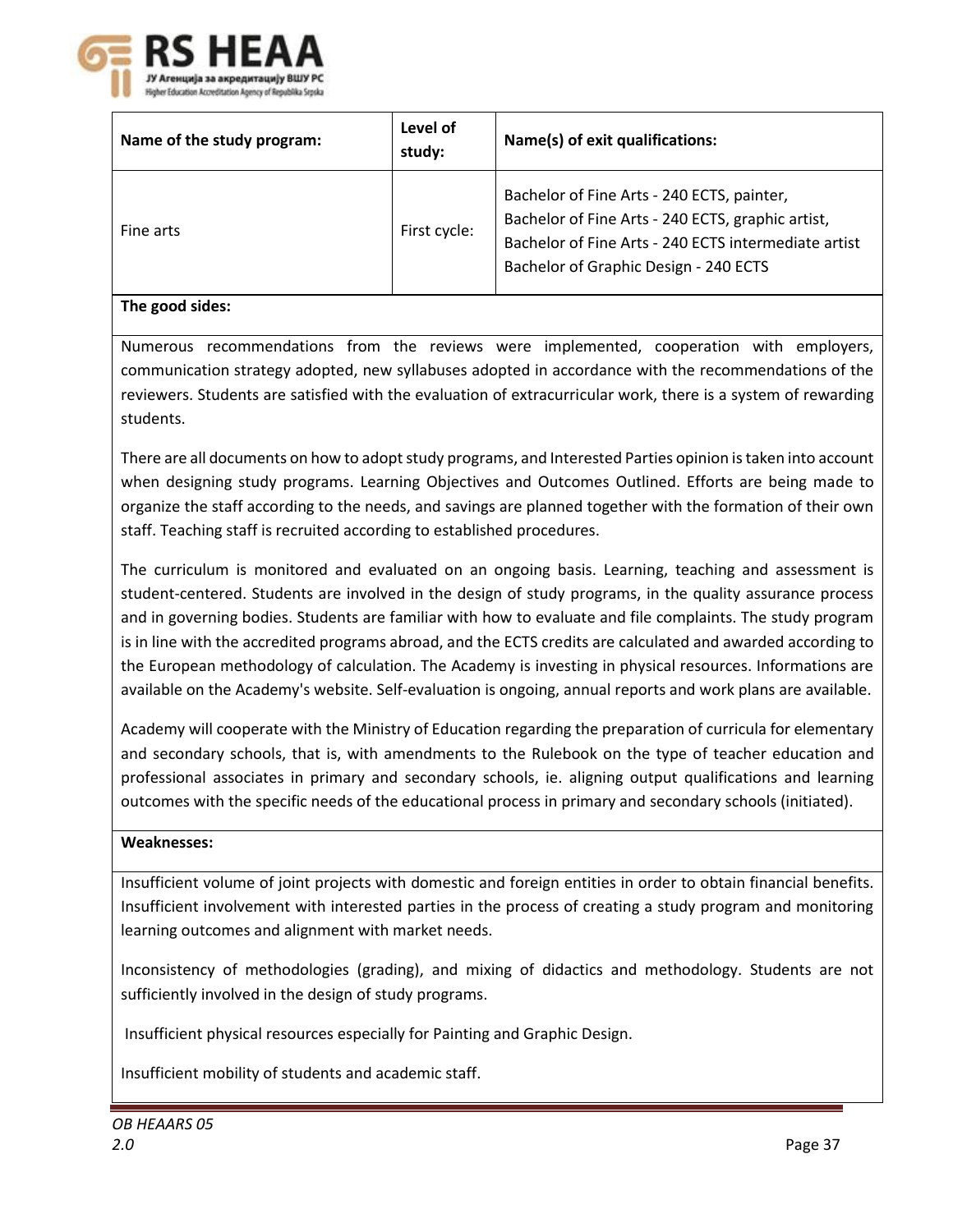

Unclear procedure for monitoring the workload of own and guest staff.

Graduate students indicate that they had a lack of teaching methodology and pedagogy, and that these subjects should be strengthened as many students seek employment in the education system. They suggest that the subject of fine arts should be returned to secondary schools. They believe that the Academy should launch an initiative to cooperate with the practice.

### **Recommendations for improvement:**

Improvement of spatial capacities. Strengthening own human resources.

Review the existing curriculum in order to determine the learning outcomes in terms of teaching competences. To liaise with the Faculty of Philosophy with the aim of implementing a program of pedagogical practice for students (since most graduates find employment in schools).

Унапређење просторних капацитета. Јачање властитих кадровских ресурса.

Create a development plan that would cover both physical and human resources. Facilitate the development and improvement of the competencies of administrative staff. Promote more the importance of student and teaching staff mobility and do post-exchange evaluations. Actively monitor market needs and enter into public-private partnerships. Consider practice in business entities dealing with different types of design. Form a development team to actively monitor development projects and promote them within the Academy and towards the labor market (public-private partnership).

| <b>Requirements completion level:</b> |  |  |
|---------------------------------------|--|--|
|                                       |  |  |

| Name of the study program:        | Level of<br>study: | Name(s) of exit qualifications:  |  |  |  |  |
|-----------------------------------|--------------------|----------------------------------|--|--|--|--|
| Economics and business management | First cycle        | Bachelor of Economics - 240 ECTS |  |  |  |  |
|                                   |                    |                                  |  |  |  |  |

# **The good sides:**

The study program has compulsory professional practice in two models for students, which carries 2 ECTS credits and without which it is not possible to graduate. The study program has signed contracts with employers, and after the first year of this practice students have positively evaluated the concept of professional practice and a number of students have found employment through professional practice. Employers positively evaluate cooperation with the study program, and their initiative for cooperation, and they believe that they had actively participated in the implementation of professional practice. They have an active career-alumni center.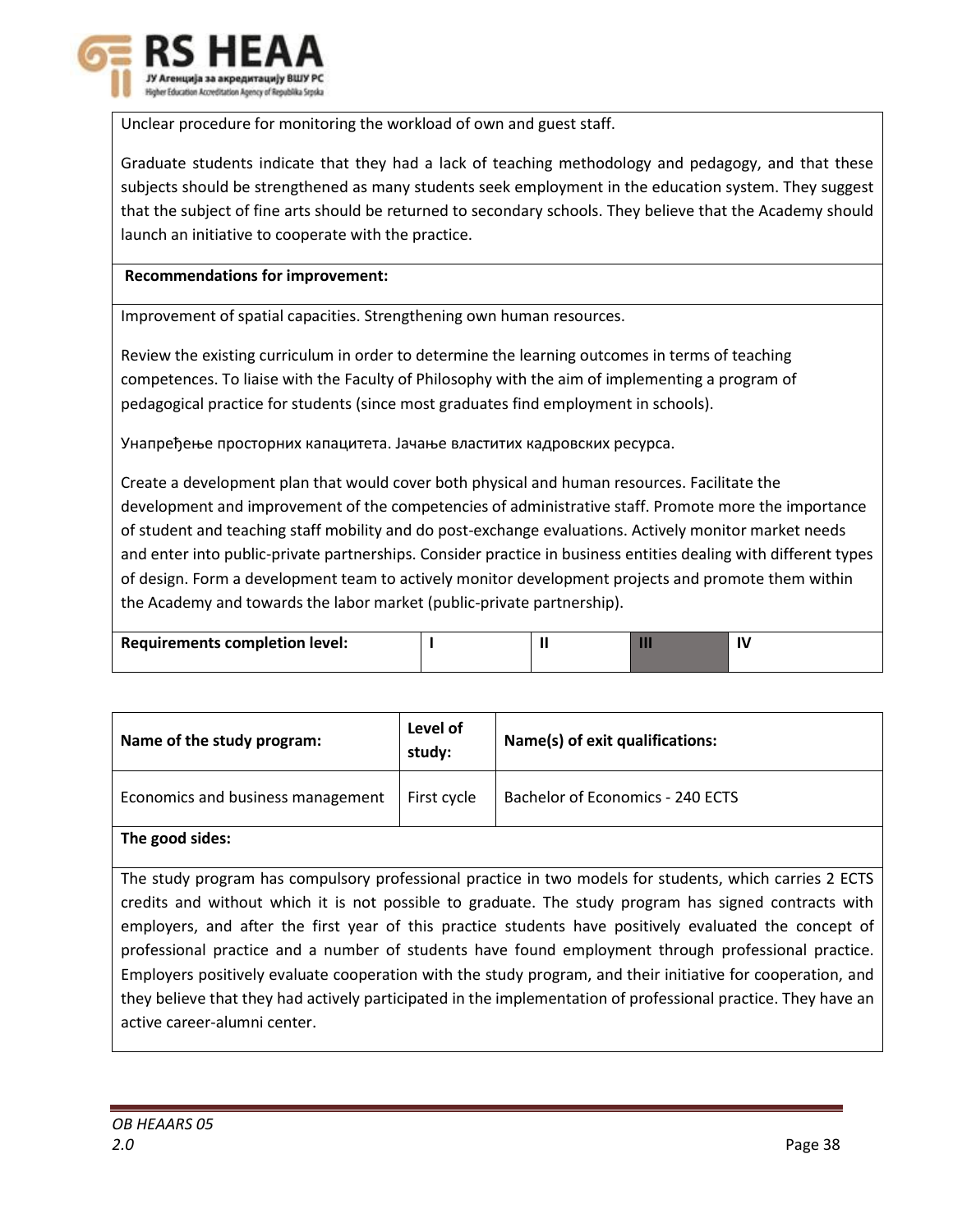

The Faculty organizes conferences involving industry stakeholders, an international conference and supports involvement in international projects.

Most of the above is not directly supported financially by the University management. According to the reviewers, the Faculty has developed a system of informing students about available resources and a training plan that is regularly updated. The information disclosure process is contained in the Public Relations Policy. Student-relevant information is published in the Freshman Guide. The movement of numbers and the monitoring of the structure of students who enroll in the study and finish are monitored at the department level and only then at the organizational unit level. According to the capacity structure, which is included in the application form and evaluated by the reviewers, as well as the statements of the Faculty management, the resources are adequate. Centers, a Project Management Center and a Center for Entrepreneurship and Innovation have been established at the Faculty level.

The annual international conference also provides space for the publication of papers.

Acta Economica magazine for publishing articles, but without financial compensation for publishing papers by teachers and students.

The organizational unit has developed clear and transparent procedures and criteria in accordance with the Law pertaining to the employment of hiring and hiring associates and associates.

The Faculty has a good practice of securing sponsorship funds for the restoration of physical resources, halls and amphitheatres (the sponsor "signs" through the name of the amphitheater or hall that has been renovated with his money). The Faculty has an elevator that is used exclusively by people with disabilities.

# **Weaknesses:**

The assessment process is done primarily and primarily through student evaluations for which sample forms have been provided, but not reports and results.

The workload analysis is done in the context of the planning of teaching for the academic year, but the results in terms of workload are evaluated by the Council. However, both measures have not been fully completed in terms of how negative evaluations are handled.

The faculty has a lack of space in which the library is housed, that is, with a large number of old editions and papers that occupy considerable space. Mismatch of form and elements of doctoral and master's thesis (structure, number of sources, citation).

# **Recommendations for improvement:**

Approach a systematic assessment of student passing rates that should serve as a basis for teacher evaluation (this has not been the case so far).

Organize exit surveys with graduate students.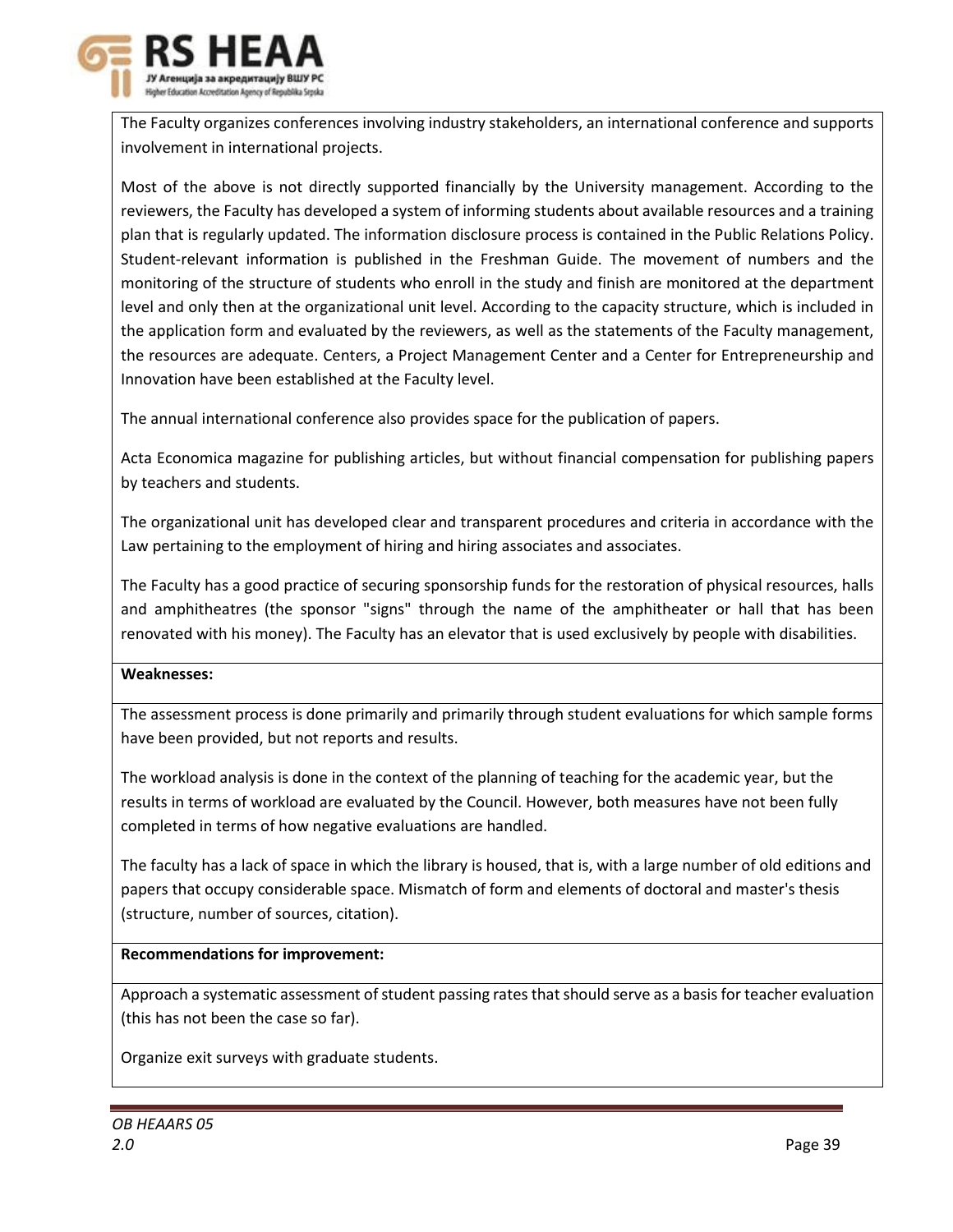

Solve the problem of disposal - writing off editions that take up space in the library.

|             |  |  |  | Establish and adhere to standards for the publication and citation of papers. Establish communication |  |  |  |  |
|-------------|--|--|--|-------------------------------------------------------------------------------------------------------|--|--|--|--|
| strategies. |  |  |  |                                                                                                       |  |  |  |  |

| <b>Requirements completion level:</b> |  | Ш |  |
|---------------------------------------|--|---|--|
|                                       |  |   |  |

| Name of the study program: | Level of<br>study: | Name(s) of exit qualifications:             |
|----------------------------|--------------------|---------------------------------------------|
| Computer science           | First cycle        | Graduate in Electrical Engineering-240 ECTS |
|                            |                    |                                             |

#### **The good sides:**

The study program is designed in accordance with modern standards of the profession. Students are very satisfied with the relationship with the teaching staff. The employability of graduates is 100%, and many students receive job offers while studying.

Intensive cooperation with industry that can serve as an example of good practice. The representatives of economy and practice positively evaluate the graduates of this study program, declaring that they employ only engineers from the University of Banja Luka, and finding that the labor market lacks more such staff. The study program is taught by experts from practice. Economy and practice participate in the development of study programs.

The recommendations of the reviewers have already been substantially implemented or are of such a nature that they mainly relate to the University level, and for the rest a detailed Plan for the implementation of the recommendations has been drawn up.

#### **Weaknesses:**

It is necessary to stimulate financially the work of proffesional experts at the University. The study program is facing a shortage of professional staff due to high demand in the labor market and differences in the cost of labor.

#### **Recommendations for improvement:**

Work needs to be done to strengthen staff capacity, as it is difficult to retain staff in this area because of the high demand in the labor market. Establish communication strategies.

| Requirements completion level: |  |  |
|--------------------------------|--|--|
|                                |  |  |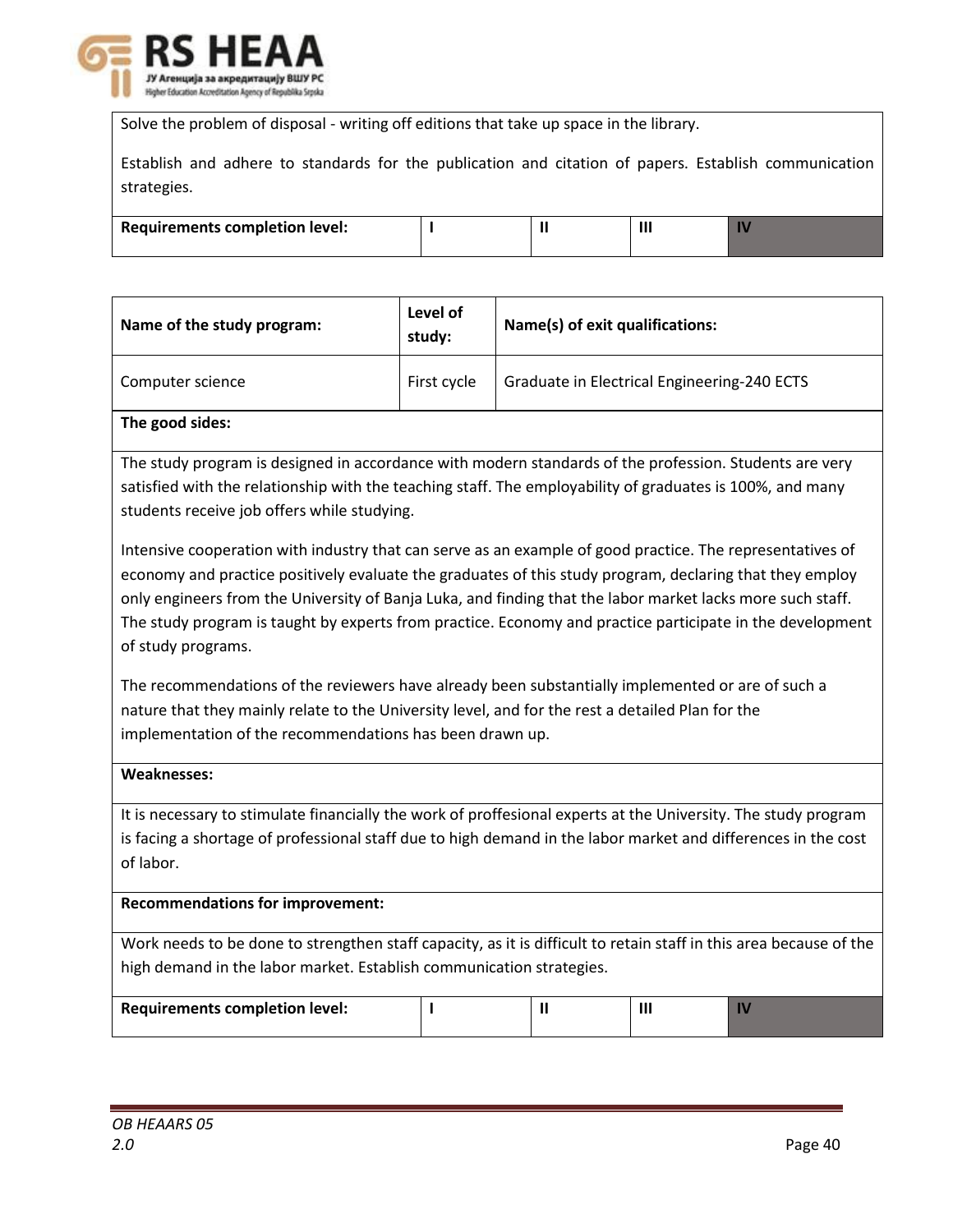

| Name of the study program:                                                                                      | Level of<br>study: | Name(s) of exit qualifications:                                             |  |  |  |
|-----------------------------------------------------------------------------------------------------------------|--------------------|-----------------------------------------------------------------------------|--|--|--|
| Serbian language and literature                                                                                 | First cycle        | Graduate Professor of Serbian Language and<br>Literature - 240 ECTS credits |  |  |  |
| The good sides:                                                                                                 |                    |                                                                             |  |  |  |
| The study program is entirely based on its own staff, while visiting professors are only involved in the second |                    |                                                                             |  |  |  |

and third cycle of study. Academic staff motivates students to participate in student surveys. The thematic sessions analyze the results of the survey. The study program is regularly innovated and developed. Academic staff works with students on students' professional orientation. Numerous agreements have been signed with reputable scientific and professional institutes and institutions in the field of Slavic Studies. The Faculty shall bear the costs of publication of its teaching staff. Students are satisfied with the literature and access to literature. Representatives of the economy and practice positively evaluate the cooperation with the study program. Alumni think faculty have taught them critical thinking and how to learn.

Study program is created, adopted and upgraded in accordance with legal procedures. Curriculum is adequately conceptualized. Educational goals and learning outcomes are defined. There is a broader discussion when designing study programs. Evaluation is done through surveys, audits, etc., second and third cycle students are required to participate in scientific research. Students are informed about their rights and obligations. Mobility is promoted. Recruitment is done according to legal procedures. The information is regularly published on the website.

# **Weaknesses:**

Students believe that faculties need to become more involved in supporting student mobility, and that they need more professional practice. Alumni also find that more practice is needed.

Partially defined learning outcomes in individual syllabuses. The calculation of ECTS credits is not clearly specified, as is the student workload. There is no information on the way students participate in the creation of the study program, and there is no information on their attendance at classes. There is no information as to whether the satisfaction of the entities employing the completed staff is monitored with a view to pointing out the possible needs for modifying the curricula, etc.

There are no legal acts on scientific reaserch work of teachers and associates. Bibliographic data are scarce. It is not stated whether the final papers have been checked to prevent plagiarism. Clear procedures for monitoring and advancing administrative staff are lacking. The strategy for communicating with the public is lacking.

# **Recommendations for improvement:**

More professional practice. To harmonize the syllabus, calculate the student workload coefficient and adjust the number of ECTS credits. Define learning outcomes for all syllabuses. Develop procedures and promote a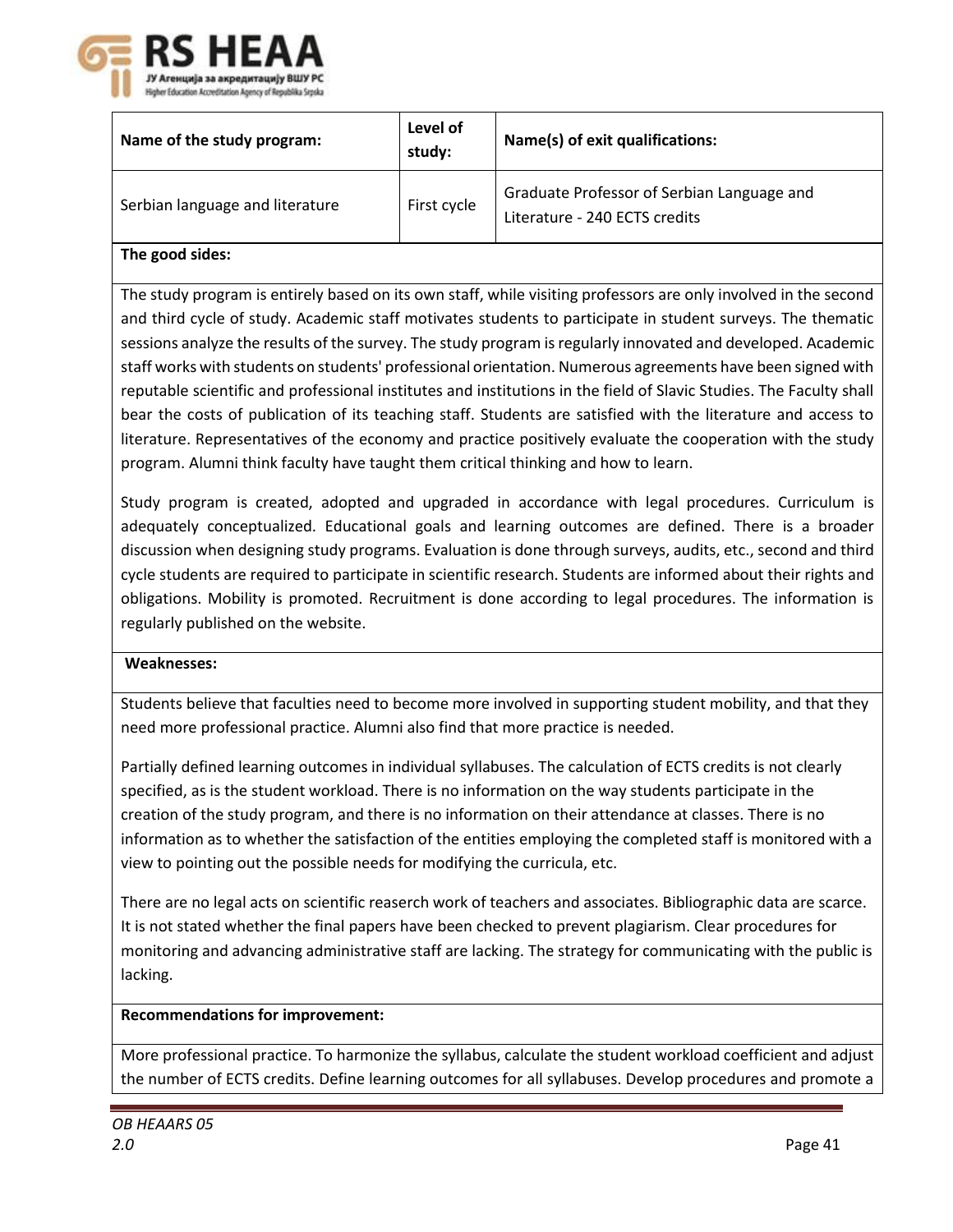

culture of anti-plagiarism. Define the load at the final work which carries 6 ECTS. Establish a base for scientific reaserch work and present results on the FF page. Promote international cooperation. Form an Scientific Reaserch Work Incentive Fund.

Develop a library, develop a communication strategy. Align curricula with practice and market needs. Based on the students' recommendations, there is a need to introduce new teaching methods and more frequent assessment. Encourage international exchange. Establish a communication strategy.

| <b>Requirements completion level:</b> |  |  |
|---------------------------------------|--|--|
|                                       |  |  |

| Name of the study program: | Level of<br>study: | Name(s) of exit qualifications:          |
|----------------------------|--------------------|------------------------------------------|
| Psychology                 | First cycle        | Graduate Psychologist - 180 ECTS credits |
|                            |                    |                                          |

# **The good sides:**

The study program has been created, adopted and advanced in accordance with legal procedures. The study program is designed in accordance with the standards of the profession in the European Higher Education Area (EuroPsy). It is compatible with other study programs in the region, which facilitates mobility. Educational goals and outcomes are clearly defined. Mobility is satisfactory. The teaching process is evaluated through regular student surveys. Students are involved in decision-making bodies. Enrollment in accordance with legal acts. Clear procedures for the recruitment and promotion of employees. Monitoring and selfevaluation are being carried out.

In the last two years it is invested in mobility, there is an increasing number of students who are leaving for exchange and students who are coming for senior years, also they are working on teacher exchange. Interviews with academic staff revealed a significant step forward in the international exchange of academic staff. The new practice of rewarding teachers who have published papers in Impact factor journals has been positively recognized.

Students directly participated in the development of the study program, not only through student organizations, but all students from the study program were consulted. The students are very satisfied with the collaboration with the professors and feel that they are well informed about mobility opportunities and also participate in research projects with the professors. Business representatives intensively cooperate with the study program, have joint projects and participate in the development of the curricula.

The Faculty of Philosophy website contains information on compulsory and elective subjects, weekly workload and ECTS credits.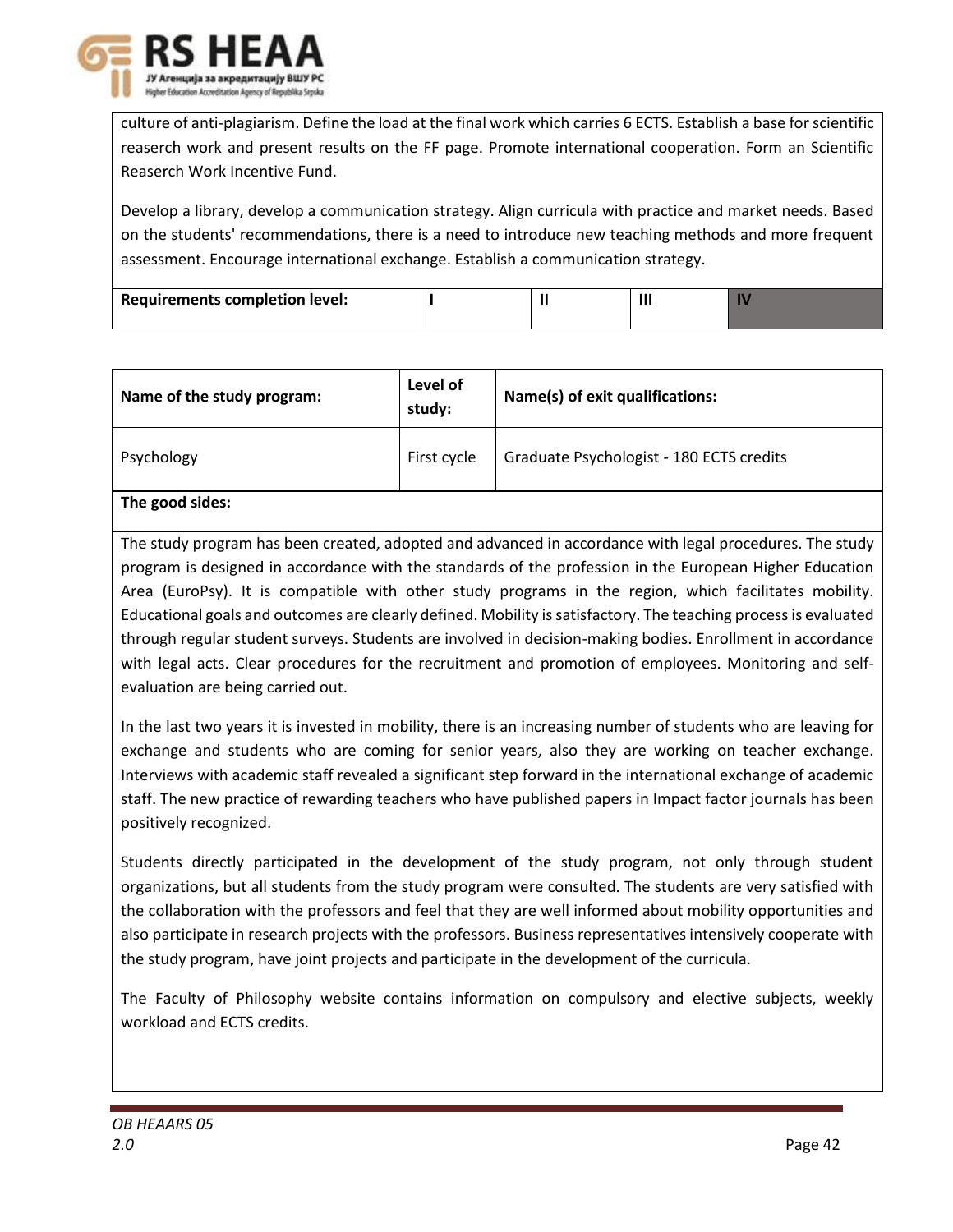

# **Weaknesses:**

Lack of space. Students point to a lack of literature in the field of psychology in the library. There is no evidence of systematic interested parties consultation on the need to adapt curricula to study programs. There is no formal Alumni Center. There is no publicly available document through which interested parties can get acquainted with the educational goals of the study program (no competencies have been developed through practice, done through a professional association).

Students do not have enough practice (The 2017 Self-Evaluation Report does not consider one-day visits sufficient for practice). Architectural barriers for students with disabilities. Insufficient reading room size.

Classroom computers do not have Internet access. The library is not subscribed to any of the bases.

# **Recommendations for improvement:**

The practice of rewards for staff publishing in indexed journals, as well as awards for participation in international projects, should be continued. Monitor labor market needs, ie. monitor program compliance with market needs. Provide classes in a foreign language. Monitor the outcomes of internationalization. Strengthen spatial capacities.

| Requirements completion level: |  |  |
|--------------------------------|--|--|
|                                |  |  |

| Name of the study program: | Level of<br>study: | Name(s) of exit qualifications:                    |
|----------------------------|--------------------|----------------------------------------------------|
| <b>General Teaching</b>    | First cycle        | Graduate Professor of Physical Education -240 ECTS |
| The good sides:            |                    |                                                    |

Procedures for creating study programs in which students and all interested subjects take part have been established. Curricula aligned with scientific and educational standards of related scientific fields. The goals and outcomes are specified and comparable to the same or similar programs in Serbia, BiH and abroad.

Also, the curricula is aligned with the practice and implementation of the practical teaching. Academic staff motivated to work. When designing and revising study programs, the results of surveys of students, alumni, subjects who employ the subject staff are taken into account. Enrollment is based on applicable legal procedures. Qualification recognition procedures in accordance with the Lisbon Convention.

Students also receive a diploma supplement with more accurate study information. Bilateral agreements with several universities in Europe. Human resources in accordance with the applicable acts stipulating it.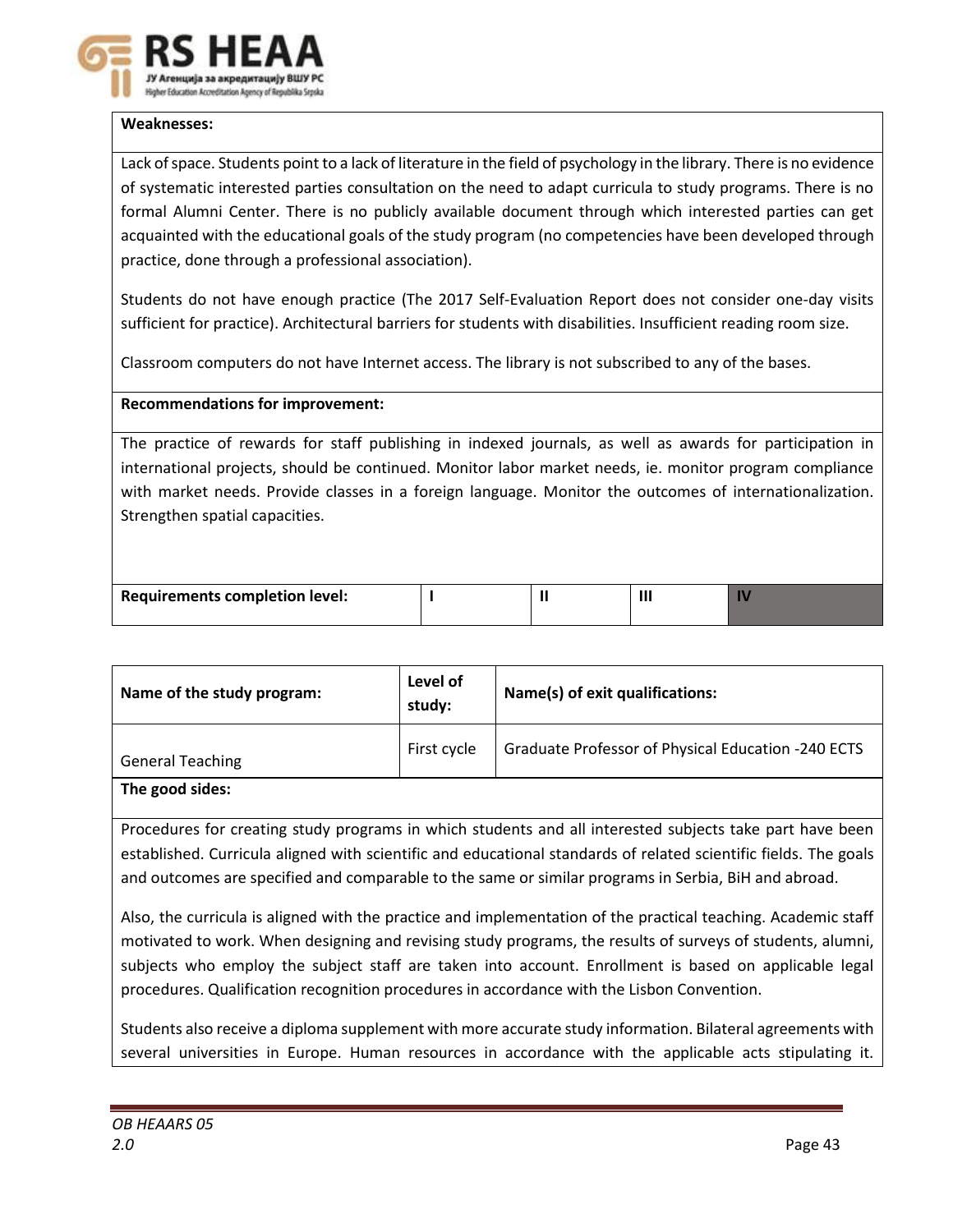

Investments in rejuvenating the staff. Physical resources are in accordance with standards, and infrastructure projects are further implemented.

Contractual relations regarding the use of physical resources. Acted in accordance with the recommendations of the first accreditation and focused on concluding contracts with various entities in related fields. Practice positively evaluates cooperation with the study program, contracts are signed, students have methodical practice and practice in sports clubs. Alumni believe that the study program has evolved and that students now have more practice.

# **Weaknesses:**

Students indicate that didactic aids (more balls, equipment, etc.) need to be improved. Alumni find entrepreneurship practices lacking. Program course curricula is not visible on the FFVIS page. There are no links to access certain documents and policies. Student rights (complaints and support) procedures are not visible on the Faculty's website. There is no visible feedback on student involvement in research.

The area of mobility and international cooperation is not sufficiently developed. It is unclear whether classes are taught in foreign languages. Insufficient activity regarding the application of EU funded projects. It is not evident whether the support and administrative staff are entitled to promotion and further training.

There is no training plan for teaching staff. Non-systematic exchange of administrative staff. Insufficient public information. The lack of a public communication strategy. No broader improvement measures have been implemented, and curricula have been conditioned by program courses of educational institutions.

Different scientific fields in the Ministry and at the University.

# **Recommendations for improvement:**

Fix website bugs and work on creating a public relations strategy. Improve visibility on social networks. Develop a strategy for promoting the mobility of students, teachers and administrative staff. Facilitate the presentation of feedback after exchanges in order to gain new knowledge and promote mobility.

Allow support and administrative staff to advance and develop competencies. Monitor labor market needs and consider different types of hands-on teaching. Identify and develop exit competencies for sport for children with disabilities (inclusion in schools). Form a development team to actively monitor development projects and promote them within the faculty and towards the labor market (public-private partnership).

| <b>Requirements completion level:</b> |  |  |
|---------------------------------------|--|--|
|                                       |  |  |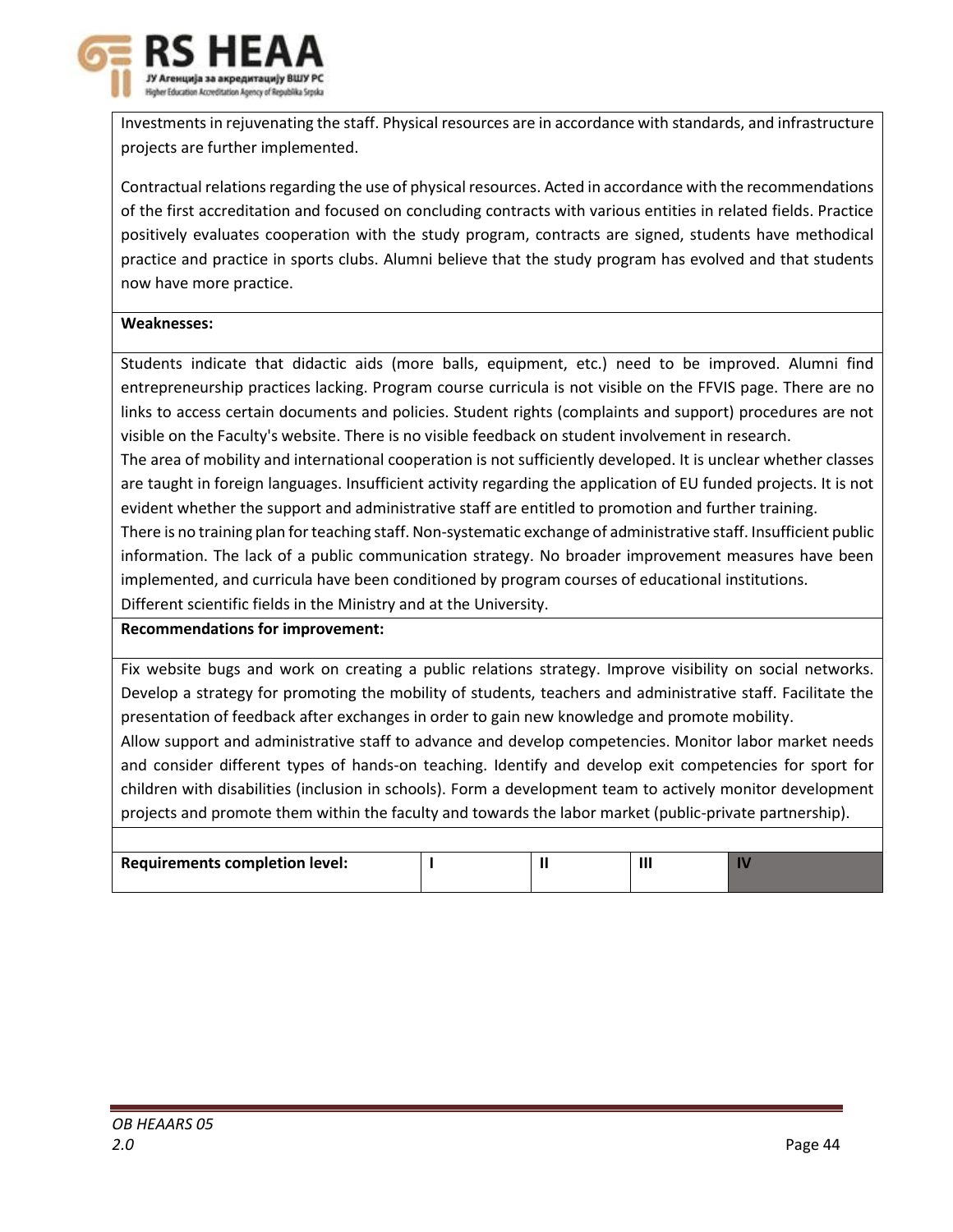

| Name of the study program:                                                                                    | Level of<br>study: | Name(s) of exit qualifications:                                                                            |  |  |  |
|---------------------------------------------------------------------------------------------------------------|--------------------|------------------------------------------------------------------------------------------------------------|--|--|--|
| Manufacturing machinery                                                                                       | First cycle        | Graduate in Mechanical Engineering - 240 ECTS                                                              |  |  |  |
| The good sides:                                                                                               |                    |                                                                                                            |  |  |  |
|                                                                                                               |                    | The study program is recognized and is one of the successful study programs in the environment. Recognized |  |  |  |
|                                                                                                               |                    | and professional faculty teaching staff. The study program intensively cooperates with the economy and     |  |  |  |
| practice, academic staff work and improve it in the economy (a significant number of professional, scientific |                    |                                                                                                            |  |  |  |
| papers and research have been realized in cooperation with the economy). Students gain professional           |                    |                                                                                                            |  |  |  |
|                                                                                                               |                    | practice in companies in the narrow field. The study program was innovated based on the recommendations    |  |  |  |
| of the economy and practice. Classes are taught in adequate rooms, with adequate resources (teaching,         |                    |                                                                                                            |  |  |  |
| equipment and staff). Labs, libraries and reading rooms that exceed the regional average are well equipped.   |                    |                                                                                                            |  |  |  |
| The students' interest in this study program is continuous. The acquired competences of the students          |                    |                                                                                                            |  |  |  |
| correspond to the needs of the labor market, which enables a high degree of employability of these profiles.  |                    |                                                                                                            |  |  |  |

There are a sufficient number of teachers and associates. All policies and procedures are clearly defined and publicly communicated. The Faculty is recognized for organizing oil gatherings and cooperating with the economy (established by the Center for Cooperation with the Economy).

# **Weaknesses:**

The existing faculty website, though upgraded, still has considerable scope for improvement.

The alumni organization of the organizational unit is not clearly established, and the experiences of graduates are not used sufficiently, although these experiences are extremely significant. Although the study practice is represented, in the opinion of the economy and students, there is a possibility to improve it.

#### **Recommendations for improvement:**

To find new student-oriented communication channels (use of social networks, etc.). Supplement the existing website with contents (frequent links to companies, job advertisements, competitions in the field of mechanical engineering, etc.), as well as take care of protection of personal data of students, teachers and employees. Monitor student internships in more detail and evaluate them.

Use the experience of the alumni organization.

| <b>Requirements completion level:</b> |  |  |
|---------------------------------------|--|--|
|                                       |  |  |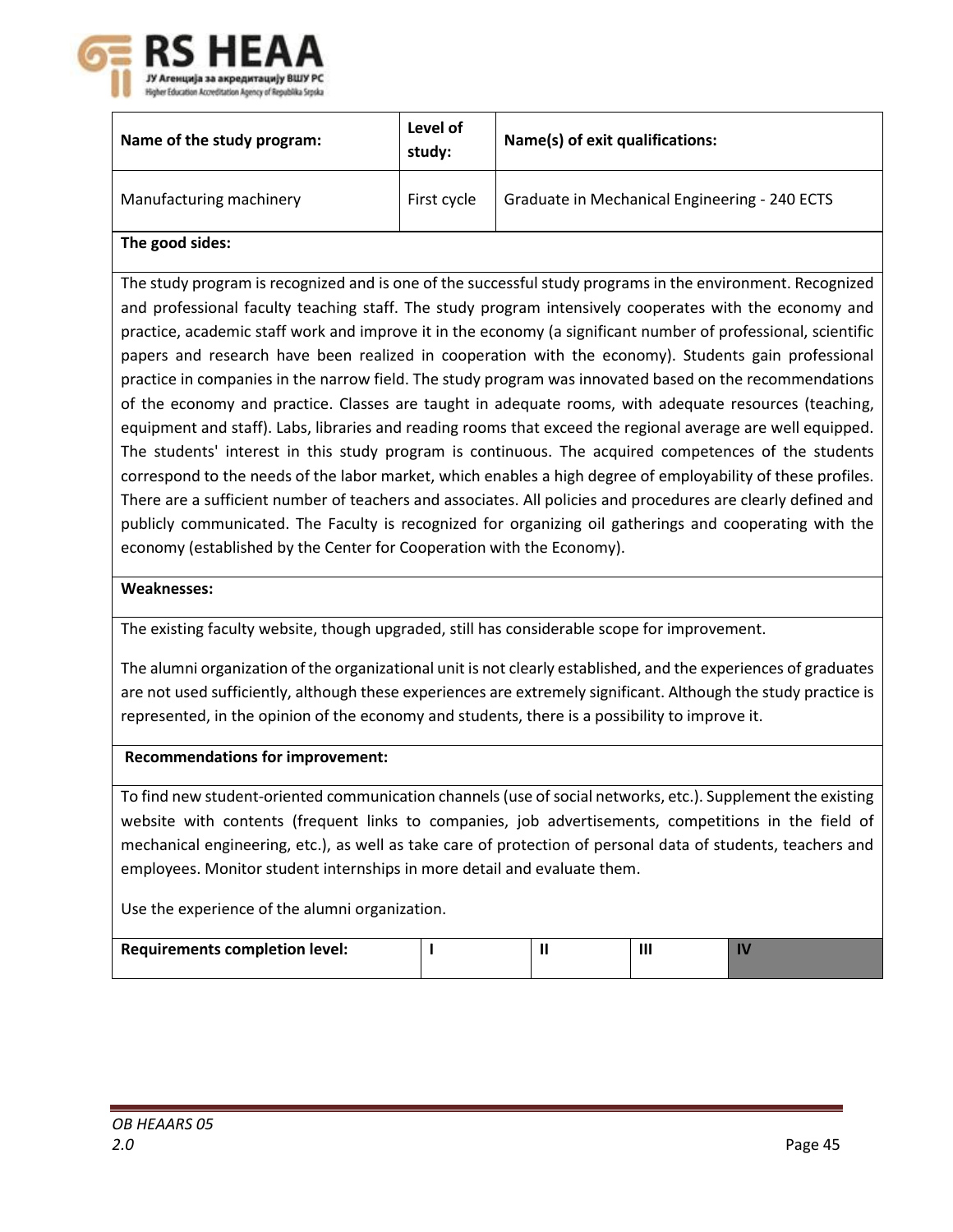

| Name of the study program: | Level of<br>study:             | Name(s) of exit qualifications: |
|----------------------------|--------------------------------|---------------------------------|
| Dentistry                  | Integrated (I<br>and II cycle) | Doctor of Dentistry-360 ECTS    |
| المماليات المحاجم المطالق  |                                |                                 |

# **The good sides:**

Within the study program of Dentistry a Dental Clinic was organized, and with the direct insight of the commission, the most up-to-date equipment was identified as well as connection with the market and fullfillment of students needs for professional practice. Recognized professional teaching and management staff of the faculty and study program.

Alumni positively evaluate the development of the study program, especially the formation of the Dental Clinic. Students and other interested parties can participate in the creation of study programs. Teaching consists of compulsory and elective theoretical instruction, practice, and a clinical internship. Students are familiar with rights and obligations. Students are involved in Scientific research work. An annual scientific conference is held. Contracts have been concluded with several institutions regarding the practice. Interviews are carried out regularly. Active alumni. Students involved in management structures. International cooperation is promoted. There is an international cooperation coordinator. Students participate in exchanges and teachers participate in international projects. Appropriate physical resources. The library has access to certain databases. Updated websites. A work report and a work program are produced annually. Licensed study program, enhanced syllabuses, practice gained a more significant role. They have feedback from entities that employ Dr. dentistry, but will improve that segment in the coming period. Invested in physical resources and a dental clinic built. Introduced FIS. Investment plans apply to both physical resources and human resources in terms of hiring new assistants.

#### **Weaknesses:**

Educational goals are not defined for all subjects, nor are the learning outcomes stated. It is unclear how the student internship is conducted. There are no data on the use of the survey results, nor on the evaluation data of the subjects that recruit graduates. There is no information on teacher mobility. No literature is specified for a significant number of subjects. The grade and structure of the grade are not specified for all subjects. Data unavailable on the website. The procedure for the recognition of ECTS credits is not clear. Underdeveloped Scientific research work. There is no overview of investment in infrastructure and resources.

Sporadic training of administrative staff. There is no public relations strategy. There is no information on the measures that emerged from the analysis of the self-evaluation report, the performance report, etc. Professors do not have a uniform method of examining and advancing students. There is a need for a reading room for students on campus.

#### **Recommendations for improvement:**

Define learning goals and outcomes, and make curriculum publicly available. Stimulate students for Scientific research work. Define the grade structure for all subjects. Use the survey results to advance the educational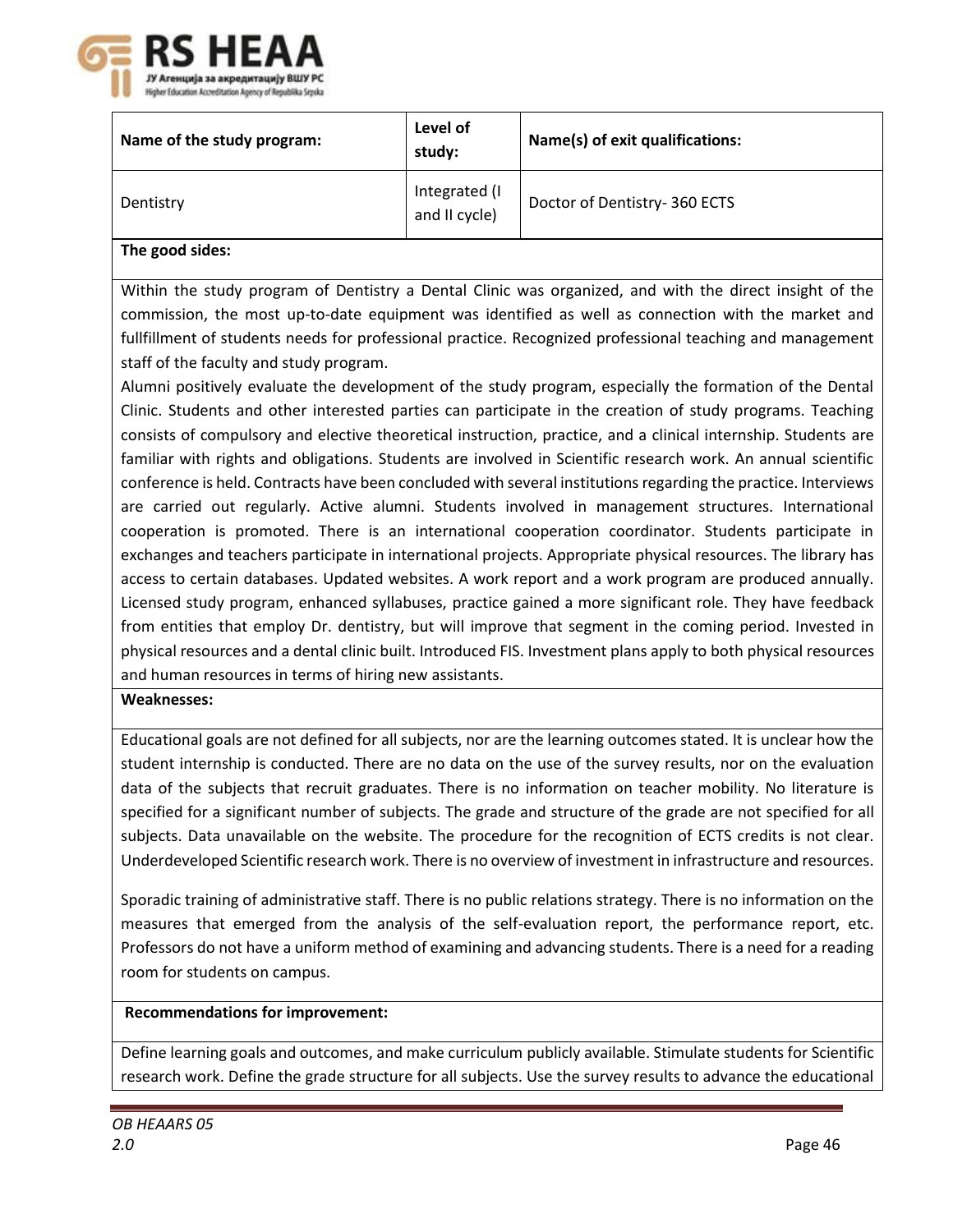

process, form alumni and evaluate students who employ graduates. Provide compulsory and additional literature. Introduce literature in foreign languages. Involve students in the design of study programs and inform them of their rights. Force student exchanges and academic staff mobility. Recognition of ECTS after exchange. Consider introducing classes in English or other languages. Improve the Rulebook on the scientific development of teaching staff. Increase the number of publications.

Invest in resources and enhance cooperation with the economy (funds). Work on improving administrative staff. Make information visible. More information in English. Adopt a communication strategy. Use selfevaluation reports, work reports, student surveys to improve the study program. Consider options for supplementing or enhancing the new curriculum, and conducting a broader discussion. Define and harmonize assessment and promotion procedures for all departments and all subjects, and monitor how the procedures are applied.

| <b>Requirements completion level:</b> |  |  |
|---------------------------------------|--|--|
|                                       |  |  |

| Bachelor of Science in -240 ECTS, general course<br>students and<br><b>Biology</b><br>First cycle<br>Professor of Biology -240 ECTS, teaching course<br>students. | Name of the study program: | Level of<br>study: | Name(s) of exit qualifications: |
|-------------------------------------------------------------------------------------------------------------------------------------------------------------------|----------------------------|--------------------|---------------------------------|
|                                                                                                                                                                   |                            |                    |                                 |

# **The good sides:**

The study program developed an improvement plan based on the recommendations for the review. There are necessary resources for the implementation of the study program (especially the engagement of the required number of teachers and associates), and new cooperation agreements signed for the purpose of conducting student practice (schools and other institutions).

The study program is adequately equipped for teaching and research purposes. For many years, the study program has a scientific base in nature reserves and developed field teaching. The Faculty has an aquarium and a vivarium where scientific research and experimental work with students is carried out. All graduate work is done through field or laboratory research. Students' competences have been developed and the labor market recognizes and sufficiently accepts the diploma. With regard to this study program, the organizational unit has established a clear communication strategy, especially towards students as target groups (official pages on social networks, etc.).

# **Weaknesses:**

No significant opportunities have been exploited to enhance cooperation with other organizational units of the University regarding the development of narrow scientific fields.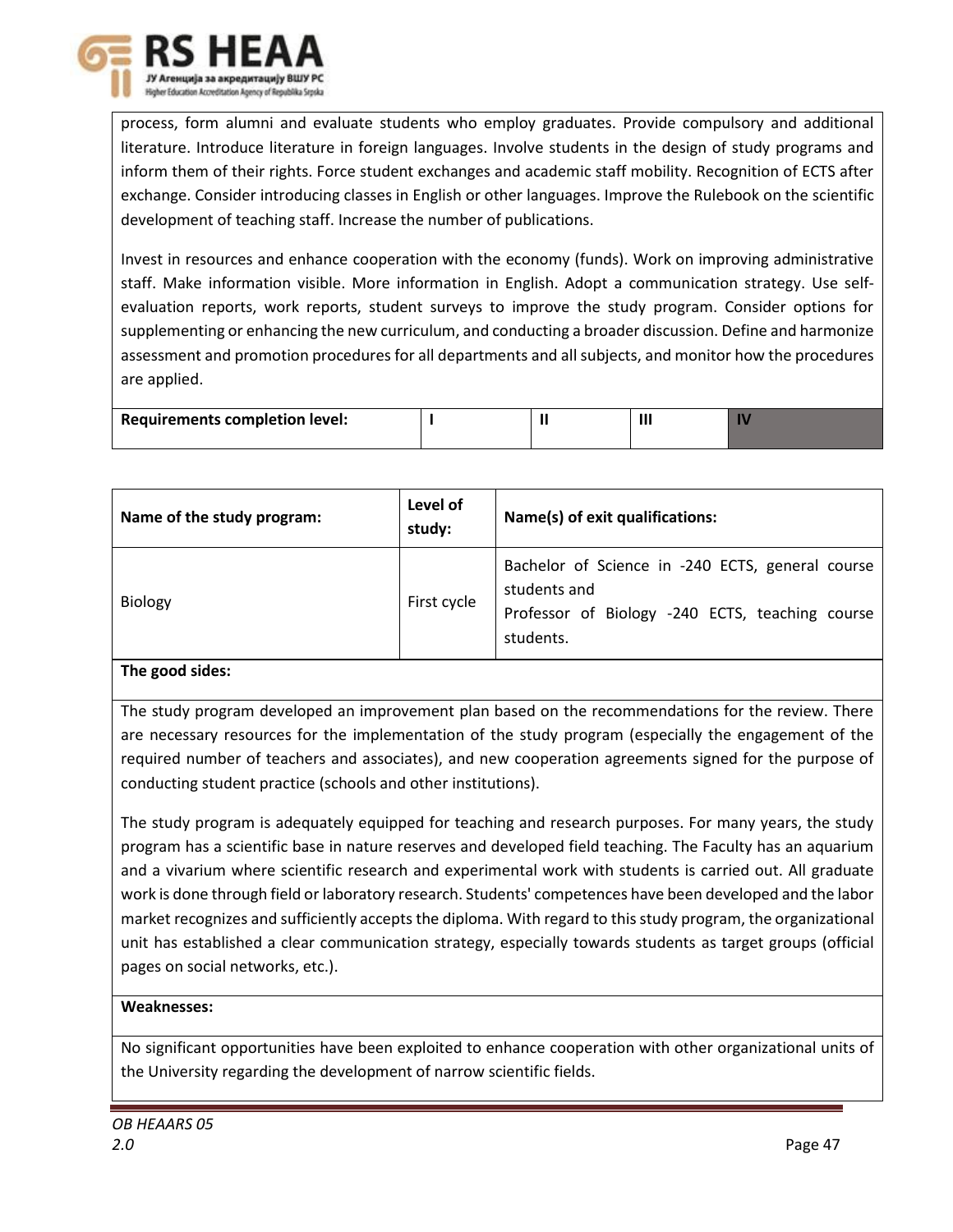

Lack of materials and equipment.

The existing faculty website, though upgraded, still has considerable scope for improvement.

The alumni organization of the organizational unit is not clearly established, and the undergraduate students' experience of this study program is not used sufficiently.

#### **Recommendations for improvement:**

Human resources, internal and international cooperation need to be steadily strengthened.

Continuously work on providing the necessary materials and equipment as well as updating the existing equipment.

Supplement the existing web site with contents (frequent links to business entities, job advertisements, competitions in the field of biology, etc.), as well as take care of protection of personal data of students, teachers and employees.

Use the experience of the alumni organization.

| Requirements completion level: |  |  |  |
|--------------------------------|--|--|--|
|--------------------------------|--|--|--|

| Name of the study program: | Level of<br>study: | Name(s) of exit qualifications: |
|----------------------------|--------------------|---------------------------------|
| Social Work                | First cycle        | Social Work Graduate - 240 ECTS |

# **The good sides:**

Professional practice is very common throughout the study years and amounts to 300 working hours, which is valued at 30 ECTS. There are numerous agreements concluded with employers for the professional practice of students, and since the self-evaluation period another 25 contracts have been concluded with employers. The study program is continuously working on the development and innovation of the study program, and the development has been directed towards greater representation of subjects in the narrow scientific field and professional subjects. The study program relied on its own staff and was able to significantly reduce the share of visiting professors. Prior to the creation of the new curriculum, a student survey was conducted and students' requirements for higher professional practice were respected, and the course program was innovated. Students are satisfied with the resources, access to the library, literature and equipment. The economy and the practice positively evaluate graduates, and intensive collaboration with the study program.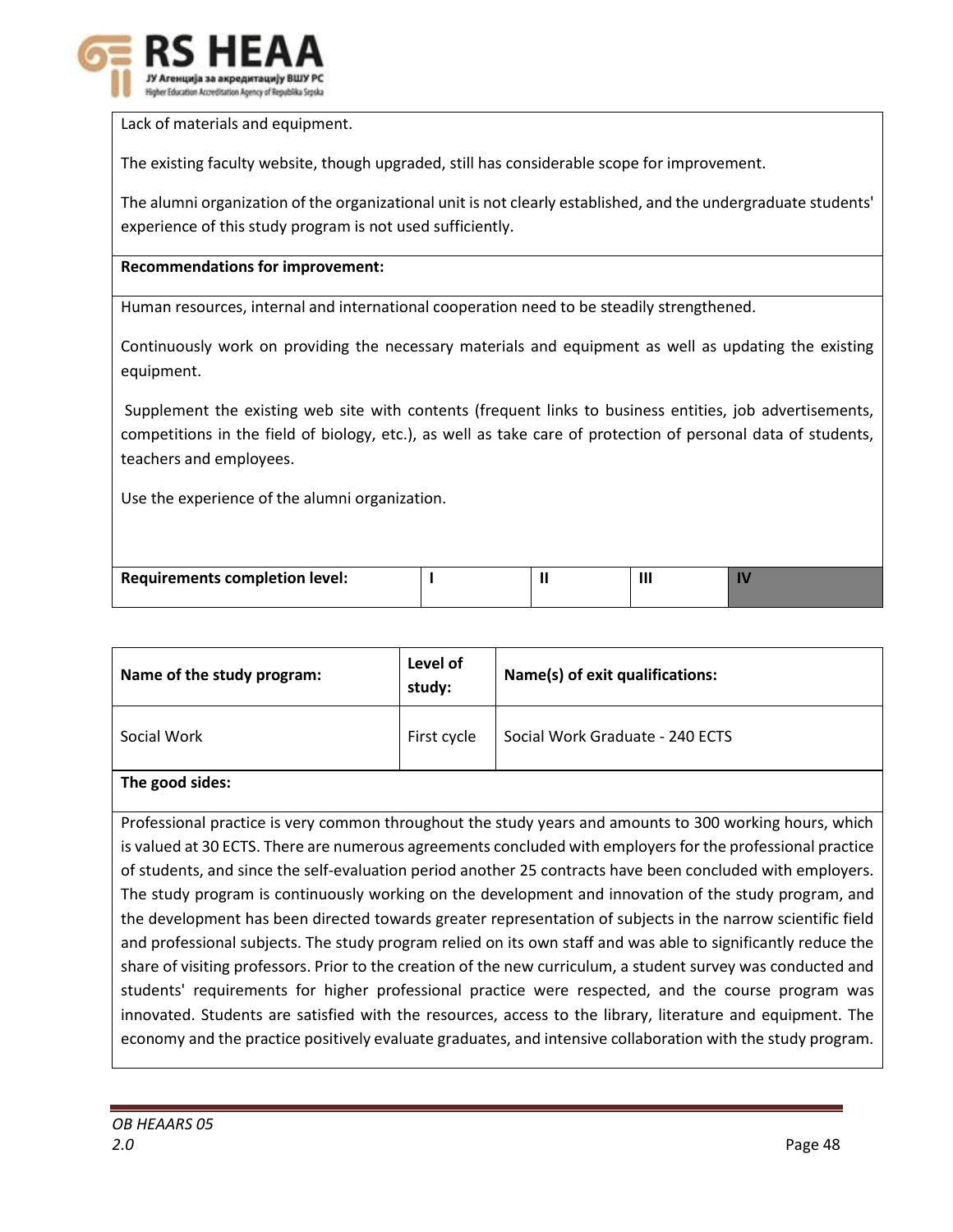

# **Weaknesses:**

Academic staff are not completely satisfied with the support in scientific research. Graduate students indicate that in the earlier years, more practitioners were involved in the study program, and that this was a better approach for working with students.

Work on the implementation of the recommendations of the reviewers for the improvement of the study program.

# **Recommendations for improvement:**

Strengthen resources to support scientific research. Involve practitioners in working with students, as well as experts from abroad with whom the study program has already collaborated.

| <b>Requirements completion level:</b> |  |  |  |  |
|---------------------------------------|--|--|--|--|
|---------------------------------------|--|--|--|--|

| Name of the study program:                | Level of<br>study: | Name(s) of exit qualifications:                                                                 |
|-------------------------------------------|--------------------|-------------------------------------------------------------------------------------------------|
| Agrarian Economy and Rural<br>Development | First cycle        | Graduate in Agricultural Engineering for Agrarian<br>Economics and Rural Development - 180 ECTS |
| The exact states                          |                    |                                                                                                 |

# **The good sides:**

The study program has prepared an improvement plan based on the review reports and a working group has already been appointed to innovate the curricula. There is an alumni organization on the study program and intensive collaboration with graduate students. There have been several studies of the labor market on several occasions, and plans are being made to involve interested parties in curriculum innovation. The Faculty has an educational center. An analysis of student inputs (average grades, from which schools they come) is made. The study program has cooperation with a partner from Germany and every year students go to exchange for the final year of study (K1 program) and they are very interested in this program.

On third year, students go to practice for 6 months on farms in Germany, learning German at the same time. After that they enroll in a master's degree program at both faculties (in Germany and BiH), and the faculty in BiH recognizes all the subjects that they pass in Germany and they receive two diplomas.

An example of good practice is the summer school organized by the study program. The summer school is in English and the student can pass the exam in offered courses for free in a month.

Students have the subjects of project planning, entrepreneurship, as well as training students for selfemployment, which is confirmed by students who wish to pursue their own agribusiness. The study program tracks its graduates and has an alumni organization that should grow into a faculty-level organization.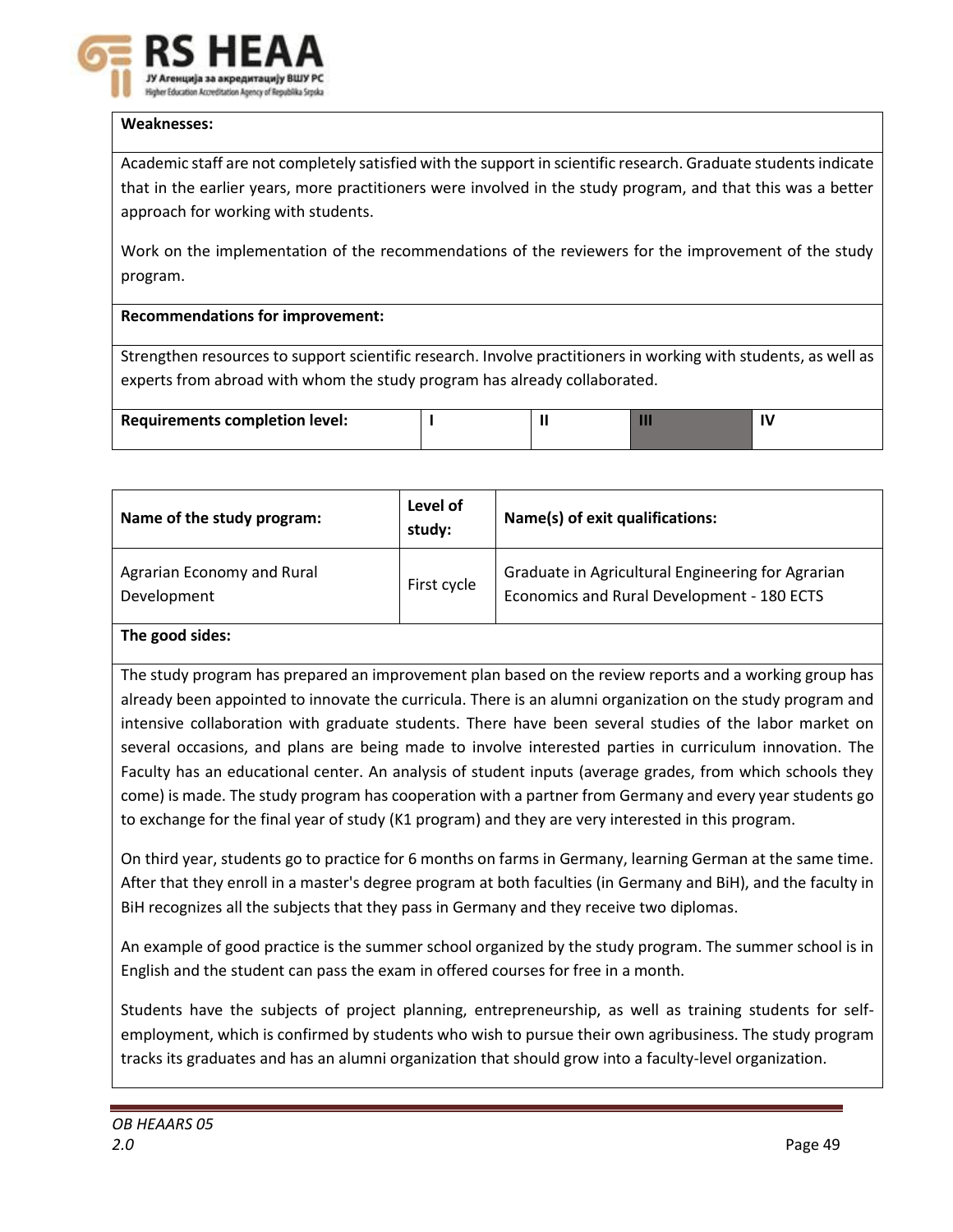

The process of monitoring, evaluating and aligning study programs with HEI policies and strategy described in the Quality Development Strategy as well as innovating programs in line with the development of labor market needs and interested parties requirements. The process of rating and assessment is in accordance with the Law and Statute of UNIBL Art. 108 as well as the rating structure. All is elaborated in the Rules of Study on the 1st and 2nd Cycle of the Study (Evaluation of Student Work pp. 44-47).

The link between the learning outcomes of the programs and subjects and the content of the exams determined through the Quality Assurance Strategy, the Quality Monitoring Forms and the Guidelines for the Design and Improvement of Study Programs. Students are introduced to the Faculty Rules and syllabuses at the beginning of the semester. Most courses have a page where information and exam results are published.

All documents accurately describe and define the role of students as well as their relative participation depending on the size of the working body in which they are involved (Senate, SC, Quality Assurance Committee)

In addition, students have their own organization that cannot be influenced by the University, and they choose leadership themselves. Participate in the survey and evaluation of programs and teachers.

Teachers' assessment is conducted mainly through student evaluations and surveys.

Practice is organized 2 times for 15 days and carries 5 ECTS credits. A faculty mentor creates a practice program (gets about 10 students per year). There is a person (executive) for the practice who schedules the students and assigns them a mentor. A student writes a journal of practice that is reviewed and evaluated by a faculty mentor. In addition, the practical part of working with students within the subject - laboratories is organized or they are guided by teachers to business entities. Existence of an experimental plot (land) which is used as a base for practical work of students.

# **Weaknesses:**

The study program does not have a reading room for students. Procedures for appeals and student evaluations need to be defined in more detail and followed in practice.

There is no formally adopted document on support and conditions for Scientific research work. Conditions for advancement are the direct and most effective way to ensure a minimum that teachers can secure.

According to the application form, in addition to international projects (IPA, HORIZON ...), international cooperation is being implemented through projects with entities from practice and the RS Ministry of Science and Technology.

One person in the library is trained to use/work with and enter data into COBISS.

Comments during the previous review and accreditation – underdeveloped scientific research activity and inclusion of project results and research into teaching. However, significant progress has been made in this regard during the visit.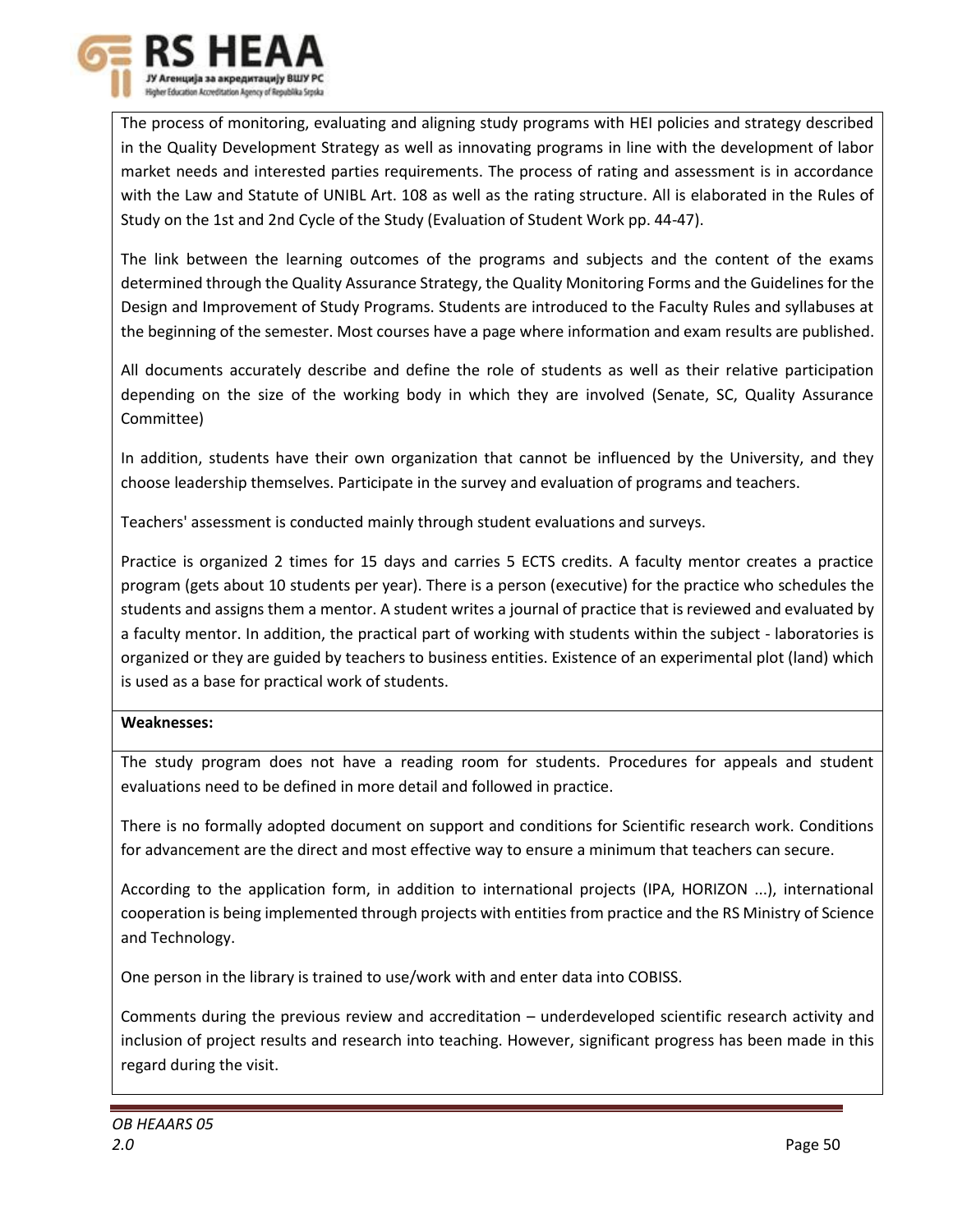

#### **Recommendations for improvement:**

It is necessary to intensify the study program more intensively with agribusiness. Involve and train more people to work with COBISS. Procedures for appeals and student evaluations need to be more detailed and monitored in practice. On the other hand, the need to approach a systematic assessment of students' pass rates is also emphasized, which should serve as a basis for teacher evaluation (so far this has not been the case). Organize exit surveys with graduate students.

| <b>Requirements completion level:</b> |  | Ш |  |
|---------------------------------------|--|---|--|
|                                       |  |   |  |

| Name of the study program: | Level of<br>study: | Name(s) of exit qualifications: |
|----------------------------|--------------------|---------------------------------|
| Law                        | First cycle        | Law degree - 240 ECTS credits   |

# **The good sides:**

Contracts have been concluded with numerous employers. Lecturers from the profession involved in the teaching process. Students have a professional internship, but it is not directly evaluative of ECTS but indirectly through exercise evaluation. Academic staff positively recognize the financial incentive for scientific work and the fact that teachers in specific scientific fields are also rewarded. Up-to-date faculty equipment, a student training courtroom, direct links to several courts, including the European Court of Human Rights in Strasbourg, which allows students and faculty to monitor the trial directly.

#### **Weaknesses:**

Academic staff point to the need for greater investment in study programs. The limitation of financial nature is reflected in teachers' working hours due to the Ministry's norms, so teachers do not manage to deal with scientific research during working hours, but in their own time. Normative reforms would affect the development of scientific research. There is not enough support for teaching staff in preparation for publishing. Students indicate that extracurricular work is not valued (debates, competitions, etc.), and that they are burdened with compulsory attendance in some subjects.

# **Recommendations for improvement:**

It is necessary to ensure greater student participation in the creation of the study program, especially when it comes to electives. Evaluate students' professional practice with ECTS credits, and find a modality for recognizing and evaluating different extracurricular activities, especially those that develop critical opinion ability and so-called soft skills among students.

Provide access to electronic databases in the field of legal science. Provide a computer room with more computers for students.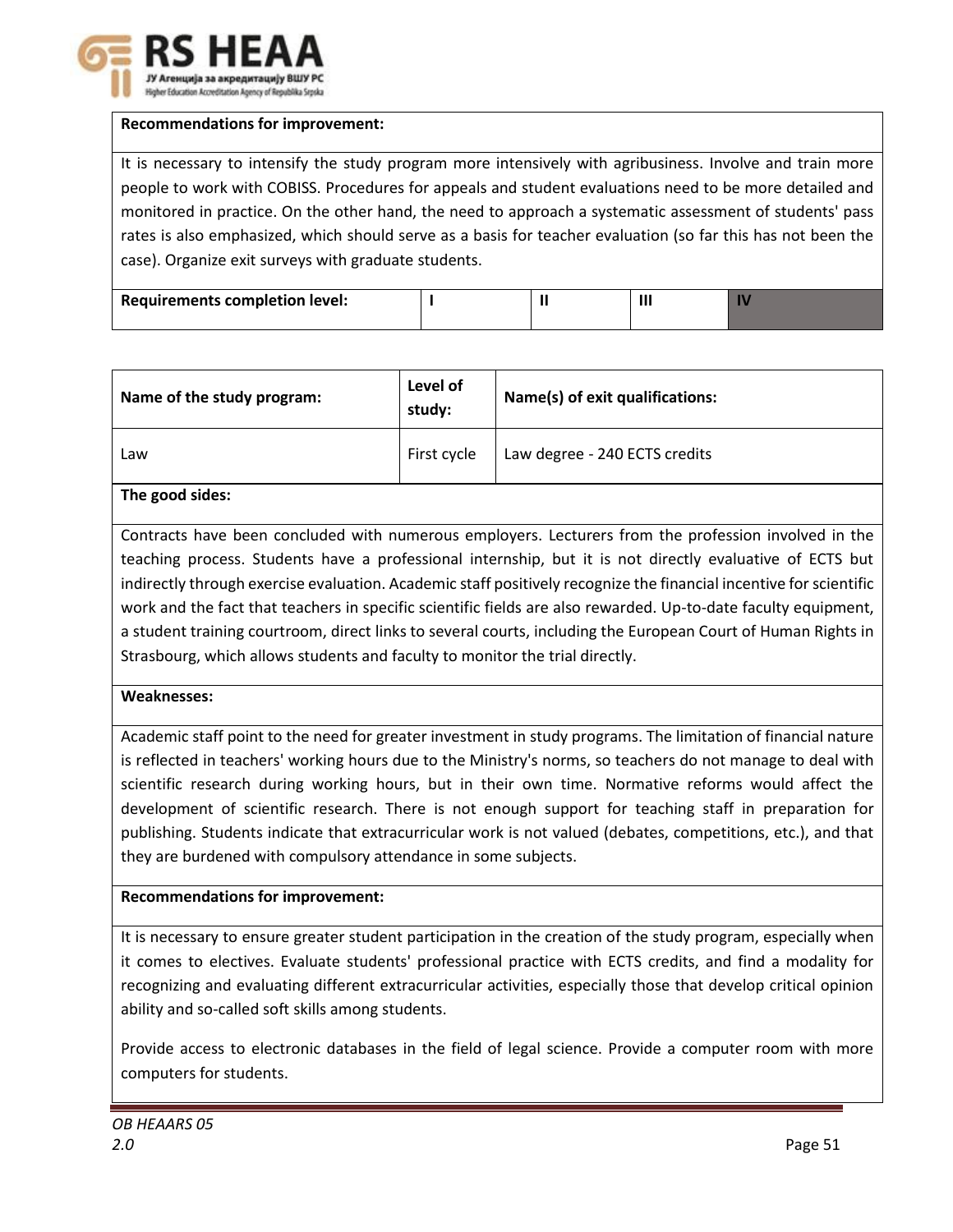

Promote international cooperation, promote mobility of teachers, associates and students. It is necessary to insist that the results of the survey are considered by the teaching councils.

| <b>Requirements completion level:</b> |  | 11 |  |
|---------------------------------------|--|----|--|
|                                       |  |    |  |

| Name of the study program: | Level of<br>study: | Name(s) of exit qualifications:           |
|----------------------------|--------------------|-------------------------------------------|
| Mining                     | Firts cycle        | Graduate in Mining Engineering - 240 ECTS |
| The good sides:            |                    |                                           |

Necessary procedures, guidelines, regulations exist and are publicly communicated at the Faculty.

Students are familiarized with the syllabuses and the assessment procedure through the public announcement of the syllabuses on the faculty website, as well as orally in introductory lectures for each subject. At the Faculty of Mining, the Mining study program, for the past five years, there have been no student complaints about the grading system.

Mining is a tradition of the Prijedor region and therefore we have a relatively adequate response when it comes to the interest of students (relative to the number of final year participants in the region). Physical resources are at a satisfactory level, but there is a need for continuous improvement. In the relatively short period of development of the Faculty, a sufficient number of teachers and teaching staff were engaged.

The job market has recognized the graduates of this faculty and there is significant employability in the profession.

# **Weaknesses:**

Cooperation with the economy can be more intense, especially with the private sector, since the mining sector has been largely privatized. Appreciating the fact that in the academic year 2018/19, only 17 students have enrolled in this study program, and that the enrollment trend is declining.

Student exchange is on a low level. The Faculty of Mining in Prijedor is a relatively young institution and the educational and scientific recognition of this study program is insufficient. There is no clear communication strategy. Lack of financial resources and low interest of business entities.

# **Recommendations for improvement:**

Intensify cooperation with the private sector with the assistance and mediation of the University and other institutions.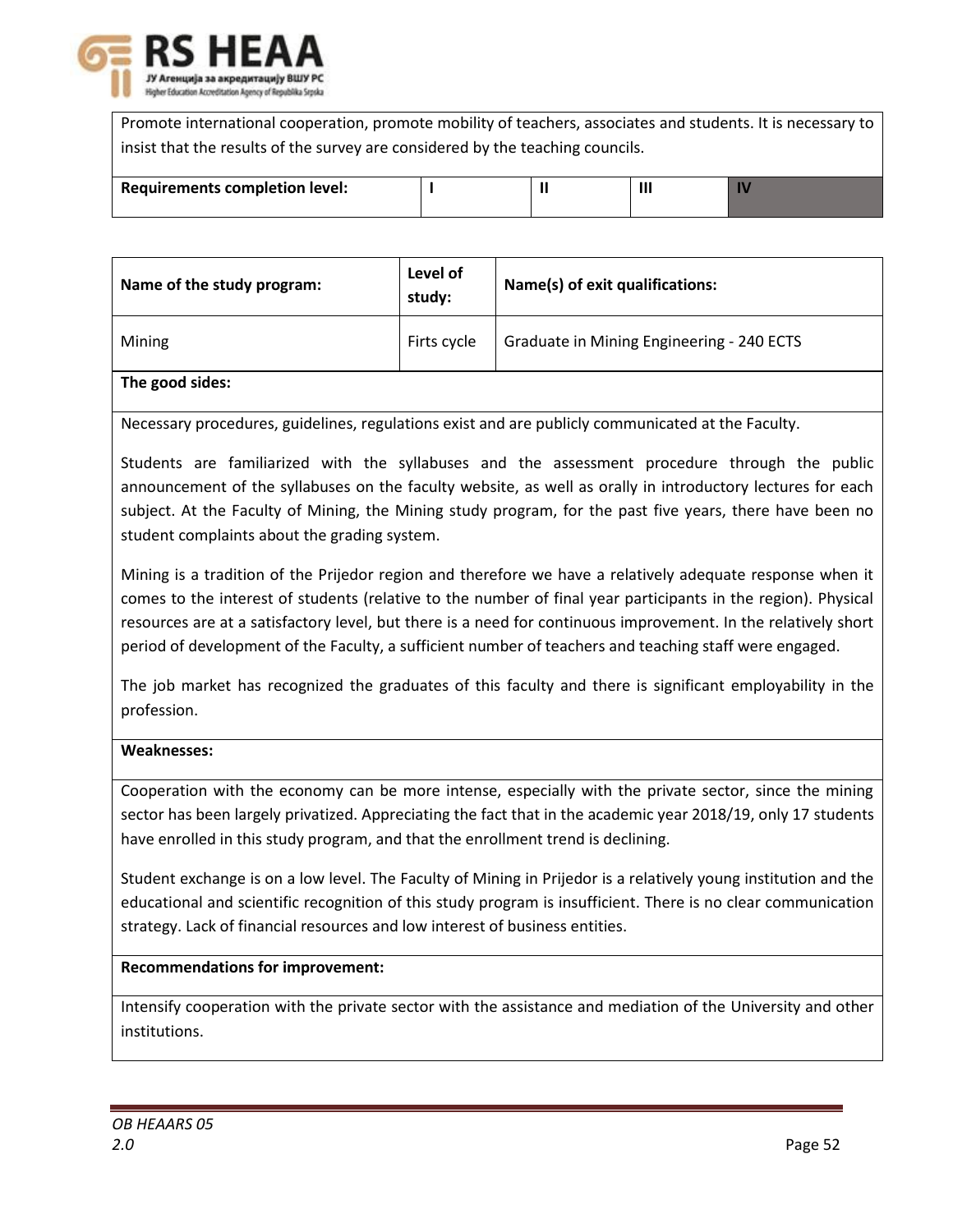

Extend the regional concept of this study program to a broader and international concept. Establish more intensive cooperation with Mining faculties in the country and the region.

Make the study program attractive to students especially through cooperation with the economy and the promotion of the so-called "secure employment". Adopt a clear communication strategy and continuously promote this study program and aim for its recognition in a broader context, through international congresses and periodicals.

| Requirements completion level: |  |  |
|--------------------------------|--|--|

| Name of the study program: | Level of<br>study: | Name(s) of exit qualifications:    |
|----------------------------|--------------------|------------------------------------|
| Forestry                   | First cycle        | Bachelor of Engineering - 240 ECTS |

# **The good sides:**

The study program already has fieldwork, and a professional practice program was initiated and an agreement was signed with a public company (the professional practice program was developed and the student has a mentor during his internship). There is an intensive cooperation with a public company engaged in forestry.

Work is constantly being done to promote the study program and to cooperate with secondary schools in order to stop the downward trend in the number of students.

With its own staff, it covers the curriculum that has been developed and reduces the number of visiting teachers.

The teaching staff has a satisfactory international exchange and is involved in numerous projects. The Faculty establishes the Institute of Forestry and Wood Processing.

There is cooperation with practice in a way that experts participate in the lecture. Students are provided with a professional internship in local forest holdings, assuming necessary occupational safety. The organizational unit organizes the International congress and publishes the Faculty of Forestry Gazette.

# **Weaknesses:**

Lack of own space.

The organizational unit regarding this study program did not establish a clear communication strategy, especially towards the students as target groups.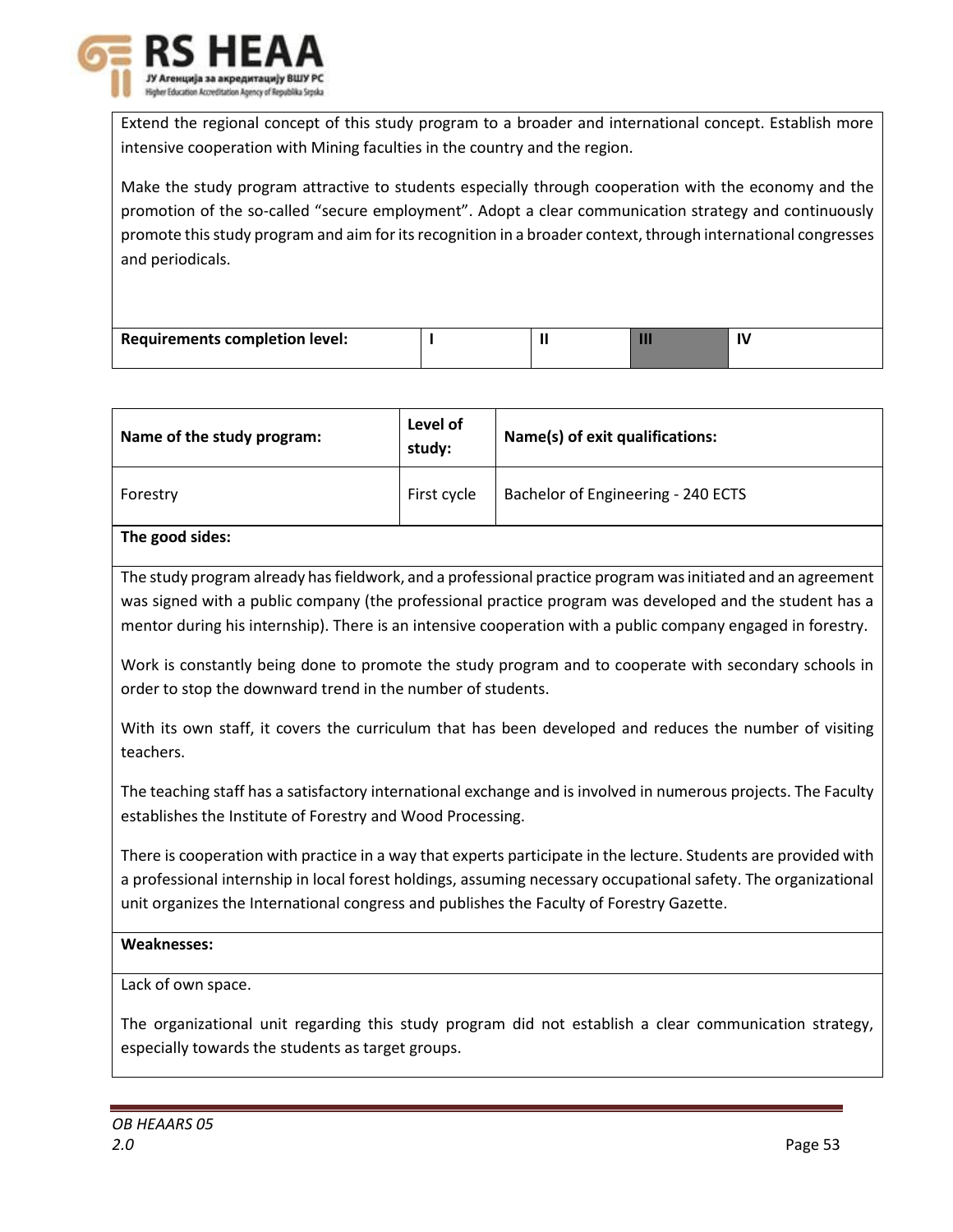

The existing faculty website, though upgraded, still has considerable scope for improvement.

The alumni organization of the organizational unit is not clearly established, and the experience of graduates is not being used sufficiently.

Недостатак властитог простора.

# **Recommendations for improvement:**

Improve the spatial capacities of the organizational unit and study program.

To find new student-oriented communication channels (use of social networks, etc.). Supplement the existing website with content (frequent links to companies, job advertisements, forestry competitions, etc.), as well as take care of protection of personal data of students, teachers and employees.

Use the experience of the alumni organization.

| <b>Requirements completion level:</b> |
|---------------------------------------|
|---------------------------------------|

| Name of the study program:               | Level of<br>study: | Name(s) of exit qualifications:                     |
|------------------------------------------|--------------------|-----------------------------------------------------|
| Chemical Engineering and<br>Technologies | Firts cycle        | Bachelor of Science in Chemical Technology-240 ECTS |

**The good sides:**

The study program Chemical Engineering and Technology has a long tradition in higher education, graduates of this study program are recognized in the labor market in the country and the region. Professional faculty teaching staff also recognized. The study program has all the necessary documents and resources for the smooth implementation, organization and functioning, as well as all procedures related to the creation and adoption of study programs.

There are very clearly defined procedures for creating, adopting, modifying and approving a study program. There is evidence of student involvement in all processes as well as consultation with other interested parties in particular segments of the implementation of this study program. The participation of students in working bodies that have competence over study programs (STC and other bodies) is clearly emphasized.

The programs rely on the institutional strategy of the University and are designed to facilitate the smooth progression of students, the mobility of students and the realization of student internships. The study program has a recognized scientific journal and Symposia of Chemists, Technologists and Ecologists of the Republic of Srpska.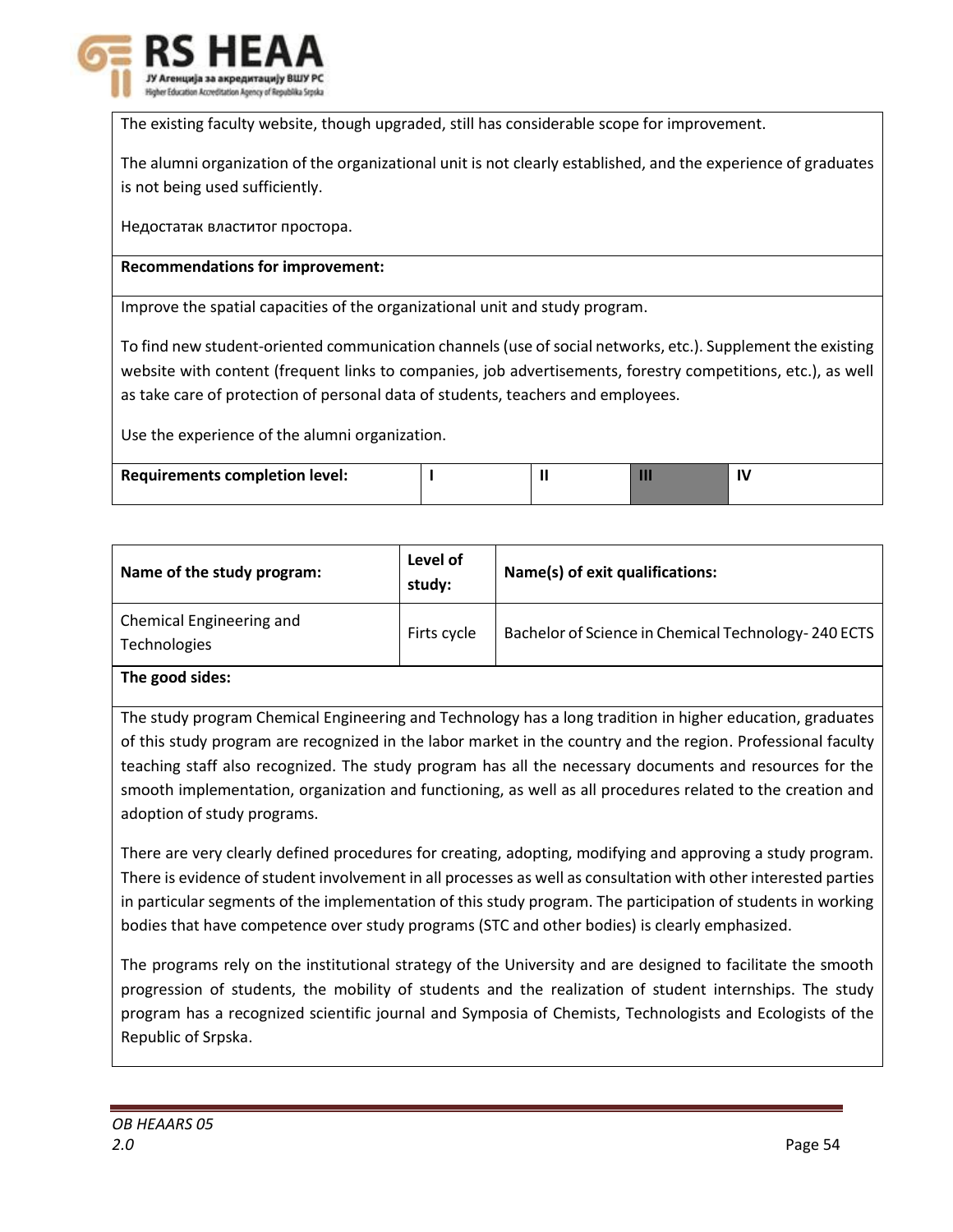

# **Weaknesses:**

The organizational unit regarding this study program did not establish a clear communication strategy, especially towards the students as target groups.

The existing faculty website, though upgraded, still has considerable scope for improvement.

Graduate students point to a significant proportion of general subjects, and feel that more subjects or units that are taught should be applicative.

Although it is invested in the acquisition of modern teaching or laboratory equipment for the purposes of this study program, it may be noted that certain equipment is in need of renewal.

# **Recommendations for improvement:**

To find new student-oriented communication channels (use of social networks, etc.). Supplement the existing web site with contents (frequent links to companies, job advertisements, competitions in the field of chemical engineering and technology, etc.), and take care of protection of personal data of students, teachers and employees.

In future changes to the curriculum, keep in mind the teaching units and practical knowledge and skills that are transferred to students as a study practice in accordance with the defined curriculum and mentoring.

Develop a plan for the procurement of modern laboratory and teaching equipment and identify the needs for servicing and maintenance of existing equipment and facilities.

| Requirements completion level: |  |  |
|--------------------------------|--|--|
|                                |  |  |

# **3.3 Recommendation for accreditation**

After reviewing the entire documentation submitted, on site visit to the higher education institution and analyzing all documents, procedures and ways of functioning of the higher education institution and conducting the assessment procedure, the following level of fulfillment of the requirements of the standards and criteria was determined:

| <b>ELIGIBILITY CRITERIA</b>                                                           | <b>PERFORMANCE LEVEL</b> |
|---------------------------------------------------------------------------------------|--------------------------|
| A.1 Quality assurance policy                                                          | IV                       |
| A.2 Program design and approval                                                       | Ш                        |
| A.3 Student-centered learning, teaching and<br>assessment                             | IV                       |
| A.4 Student enrollment, progression through<br>studies, recognition and certification | IV                       |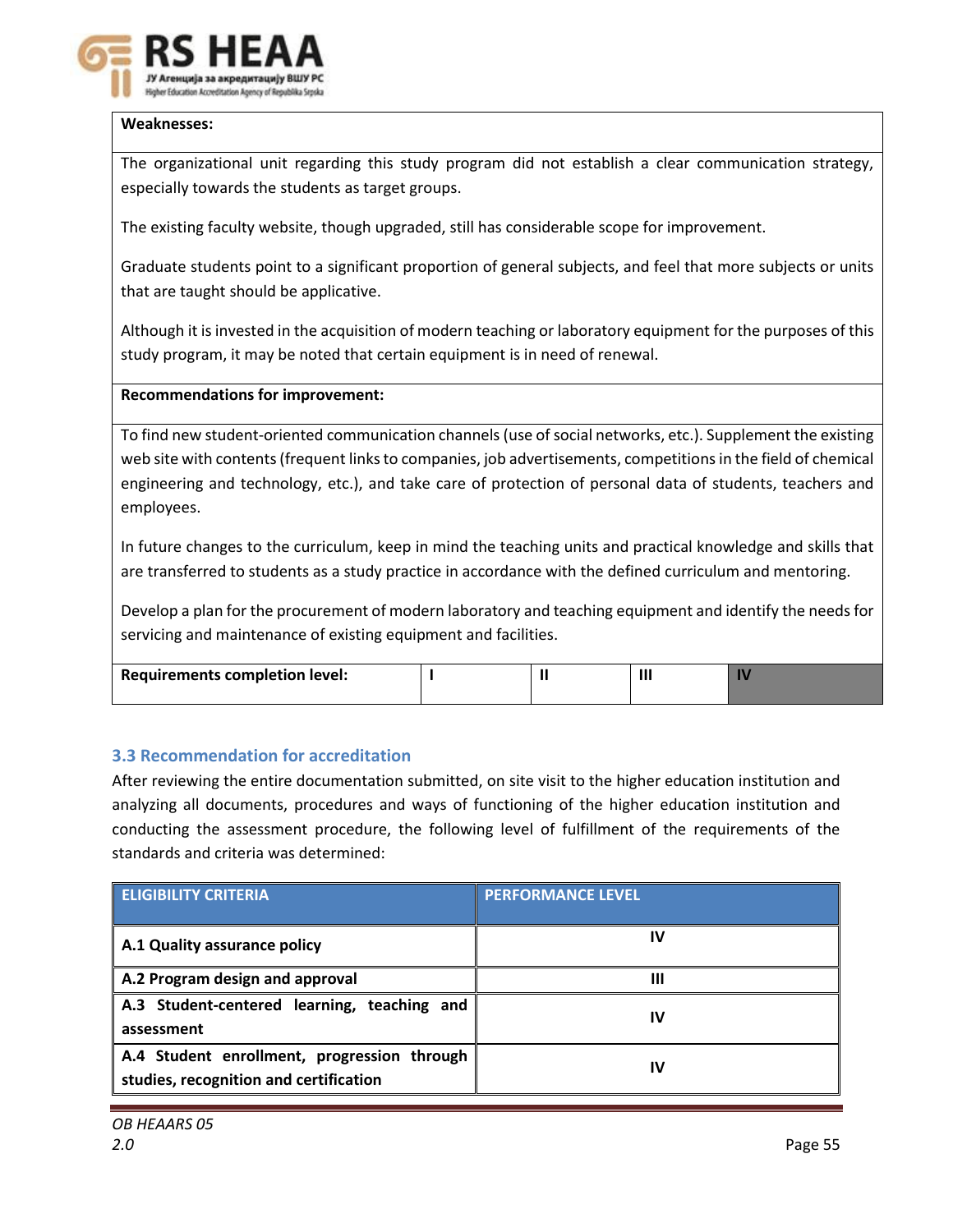

| A.5 Human resources                           |  |  |
|-----------------------------------------------|--|--|
| A.6 Learning and Student Support Resources    |  |  |
| A.7 Information management                    |  |  |
| <b>A.8 Public information</b>                 |  |  |
| A.9 Continuous monitoring and periodic review |  |  |
| of the program                                |  |  |
| A.10 Periodic external quality assurance      |  |  |

After reviewing the submitted documentation, 32 reviews of study programs, 16 plans for improvement prepared by study programs based on the reports of reviewers, on site visits to a higher education institution and insight into the real state of affairs carried out by a commission of experts:

| <b>STUDY PROGRAM</b>                                    | <b>PERFORMANCE LEVEL</b> |
|---------------------------------------------------------|--------------------------|
| <b>Architecture</b>                                     | IV                       |
| <b>Fine arts</b>                                        | $\mathbf{m}$             |
| <b>Economics and business management</b>                | IV                       |
| <b>Computers and inovative technologies</b>             | IV                       |
| Serbian language and literature                         | IV                       |
| Psychology                                              | IV                       |
| <b>General Teaching - Physical Education and Sports</b> | IV                       |
| <b>Manufacturing machinery</b>                          | IV                       |
| <b>Dentistry</b>                                        | IV                       |
| <b>Biology</b>                                          | IV                       |
| <b>Social Work</b>                                      | $\mathbf{III}$           |
| <b>Agrarian Economy and Rural Development</b>           | IV                       |
| Law                                                     | IV                       |
| <b>Mining</b>                                           | $\mathbf{III}$           |
| <b>Forestry</b>                                         | $\mathbf{III}$           |
| <b>Chemical Engineering and Technologies</b>            | IV                       |